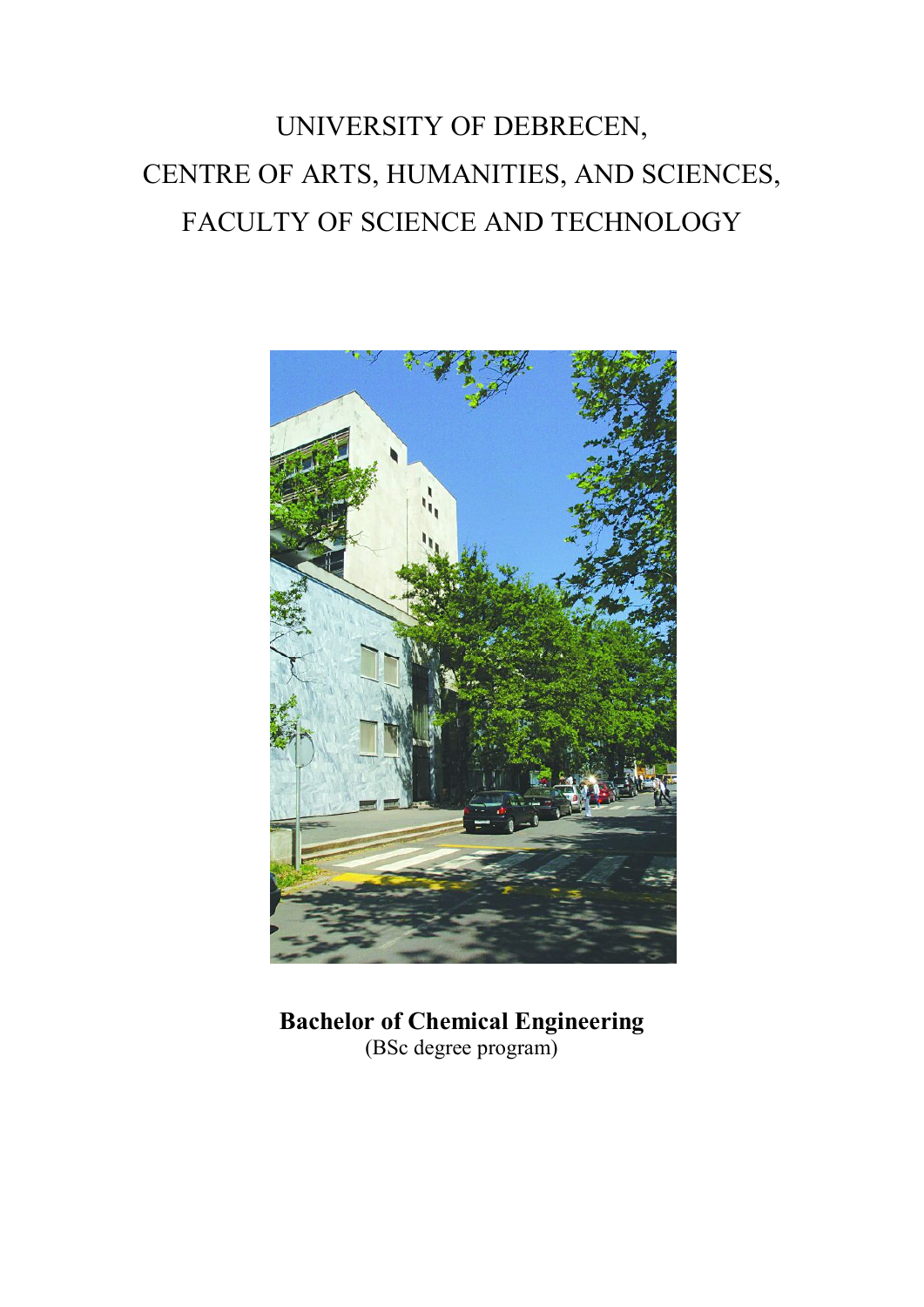

H-4010 Debrecen, P.O. Box 95, Hungary Phone: +36-52-518-655 Fax. +36-52-512-910 Email: englishstudies@detek.unideb.hu Internet: http://englishstudies.sci.unideb.hu

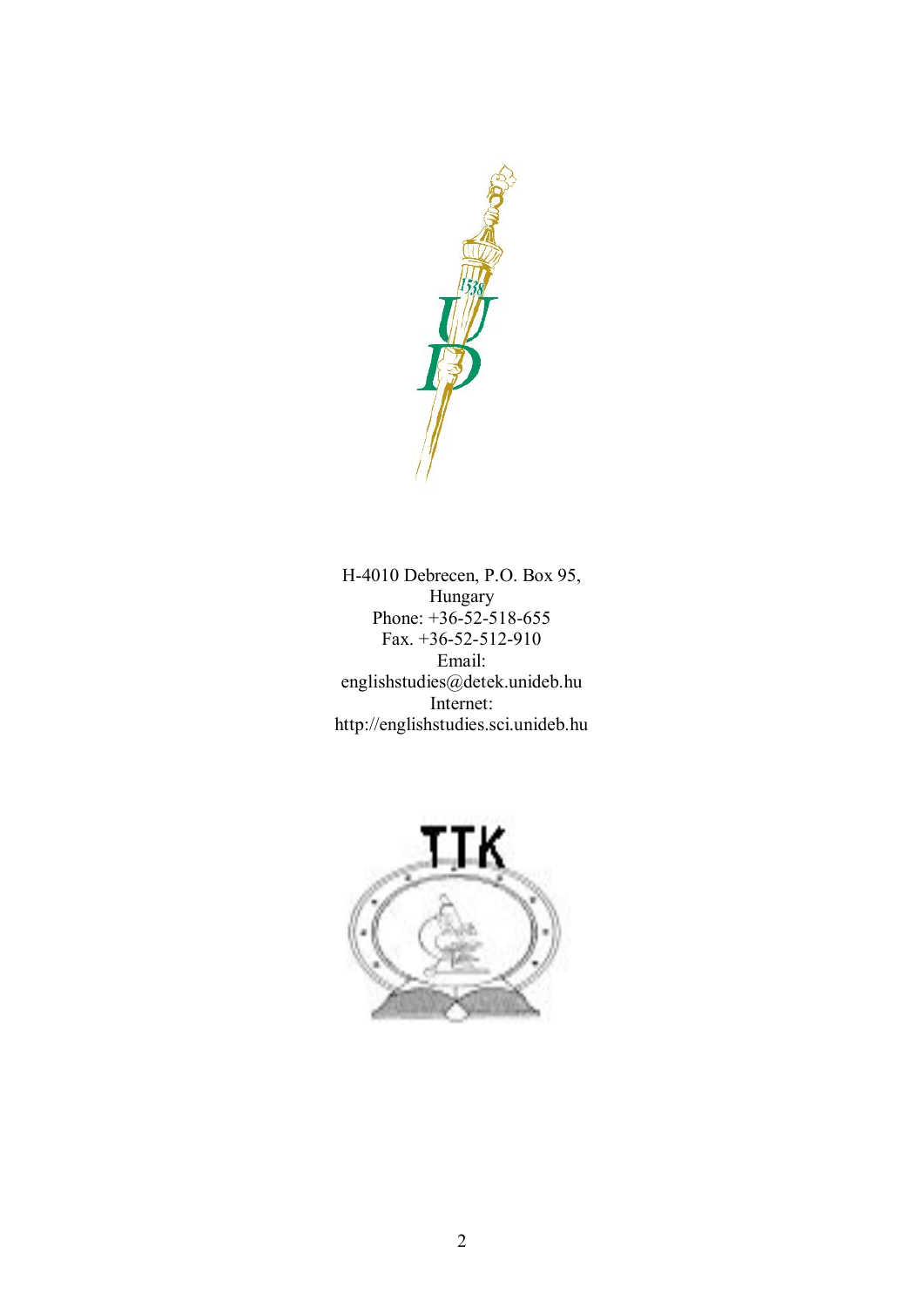# **I. General Description of the Chemical Engineering, BSc Program**

#### **Objectives and Perspectives**

Our objective is to train professionals who possess the general knowledge, technical intelligence, mastery of at least one foreign language, the basics of natural, social and engineering sciences, which are essential for the practice of the chosen profession.

It is likewise important that students acquire the most essential skills in technology and safety, environmental protection, management and social sciences. Concrete practical methods as well as the capability to apply acquired skills will help them to get accustomed to the professional requirements and standards of their future workplace. They will be capable of understanding/controlling production processes, preparing quality insurance and technical services and solving tasks regarding planning and development.

Through the learning of basic legal, economic and management skills, students will be trained to carry out projects concerning production and marketing. In addition, senior students will possess the necessary theoretical and practical expertise to solve problems appearing in the processes of the chemical and related industries, can furthermore plan and operate complex technological systems and carry out research and development tasks.

| <b>Requirements</b>                       |
|-------------------------------------------|
| Duration of studies: 7 semesters          |
| Number of teaching (contact) hours: 1,800 |
| Number of required ECTS credits: 210      |

#### **Compulsory subjects**

*General and scientific foundations* (mathematics, physics, general and inorganic-, macromolecular-, colloid- and bio- chemistry)

*Economic and human sciences* (basics of legal, economic and management sciences)

*Basics of professional knowledge* (physical- and analytical- chemistry, informatics and computer models, mechanics, unit operations, chemical technology, safety)

*Higher engineering* (petrol chemistry, plastics, environmental technology, radiochemistry, quality management, instrumental analytical methods and quality assurance) *Thesis*

# **Elective subjects**

e.g. chemical technology of hi-tech materials, production of plastics etc.

#### **Graduate Study Opportunities**

- *MSc programs in development:*

- Chemistry
- § Chemical Engineering
- § MSc in Materials Engineering
- § MSc in Materials Science
- § Environmental Engineering
- § Environmental Science
- § Bioengineering
- PhD in Chemistry (see p. Y)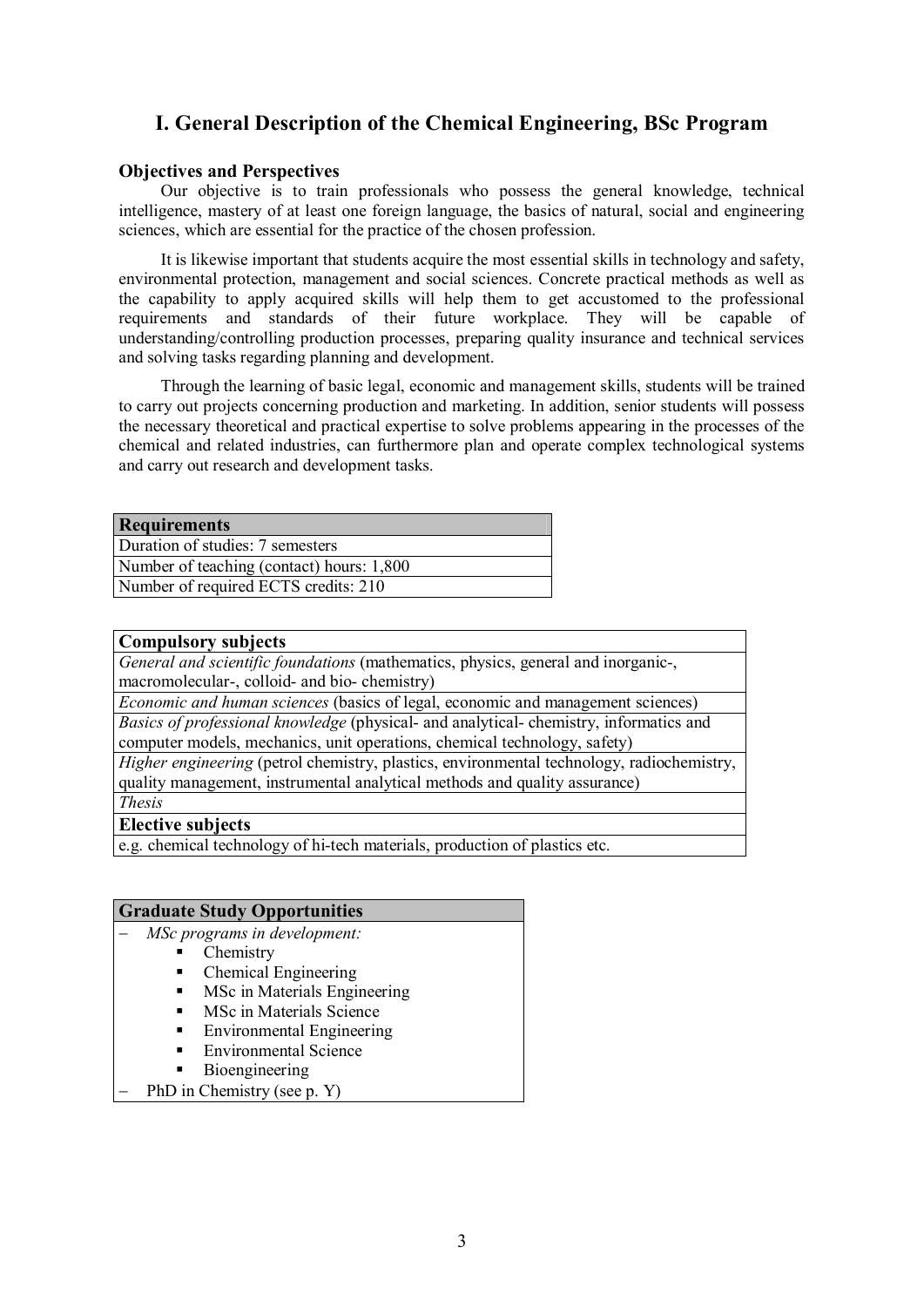# **II. Description of Study Program**

After graduation, a first level degree chemical engineer should

- have a knowledge of relevant basic sciences (mathematics, chemistry, physics) to help understand, describe and solve chemical engineering phenomena.
- understand the basic principles underlying chemical engineering: material and energy balances, equilibrium, rate processes (chemical reaction, mass, heat, momentum transfer) and be able to use them to set up and to solve (analytically, numerically, graphically) a variety of chemical engineering problems.
- understand the main concepts of process control
- understand the principles underlying modern methods of chemical analysis
- be able to plan, perform, explain and report simple experiments
- have a knowledge of relevant literature and data sources
- be able to take a structured approach to safety and health
- understand the concept of sustainability and be aware of the central role chemical engineering plays in preventing and solving environmental problems
- have an ability to analyze complex problems in the choosen area of specialization
- have some experience in using appropriate software
- be able to perform appropriate design in chosen specialization
- be able to calculate process and project economics
- have some industrial experience gained before or between the semesters

#### *History of Chemistry and Chemical Engineering at Debrecen University.*

The teaching of natural sciences at the University of Debrecen dates back to 1949 when the Faculty of Sciences was established in Debrecen by the Hungarian government. During the integration process of 2000 the Faculty of Sciences became one of the most populous faculties of the University of Debrecen. It cultivates mediates and teaches a number of fields of biology, physics, geography, chemistry, environmental science and mathematics at an advanced level. In these disciplines the faculty plays a major role in the eastern Hungarian region while its influence reaches beyond borders and influeneces Hungarian communities in the neighboring coutries. One can choose from 22 different majors as a full time student at the university. In addition the Faculty of Sciences has basic college level training, subsidiary basic traning and specialised teacher training in 20 different majors. The training of the students focuses on the applicability of the newest results in science and technology.

Technical academic education has been improved constantly since the 1960s. Nowadays the Faculty of Engineering is the most significant center of academic education in the eastern region. The applicants can choose from 10 majors while the preparation of the univerity level engineer traning is in progress. During the integration process of the university the instructors of the faculty provide engineering knowledge for other faculties. Chemist and chemistry teacher training is continuous since the establishment of the Faculty of Sciences relying on the staff above mentioned institutes. Chemical engineer training at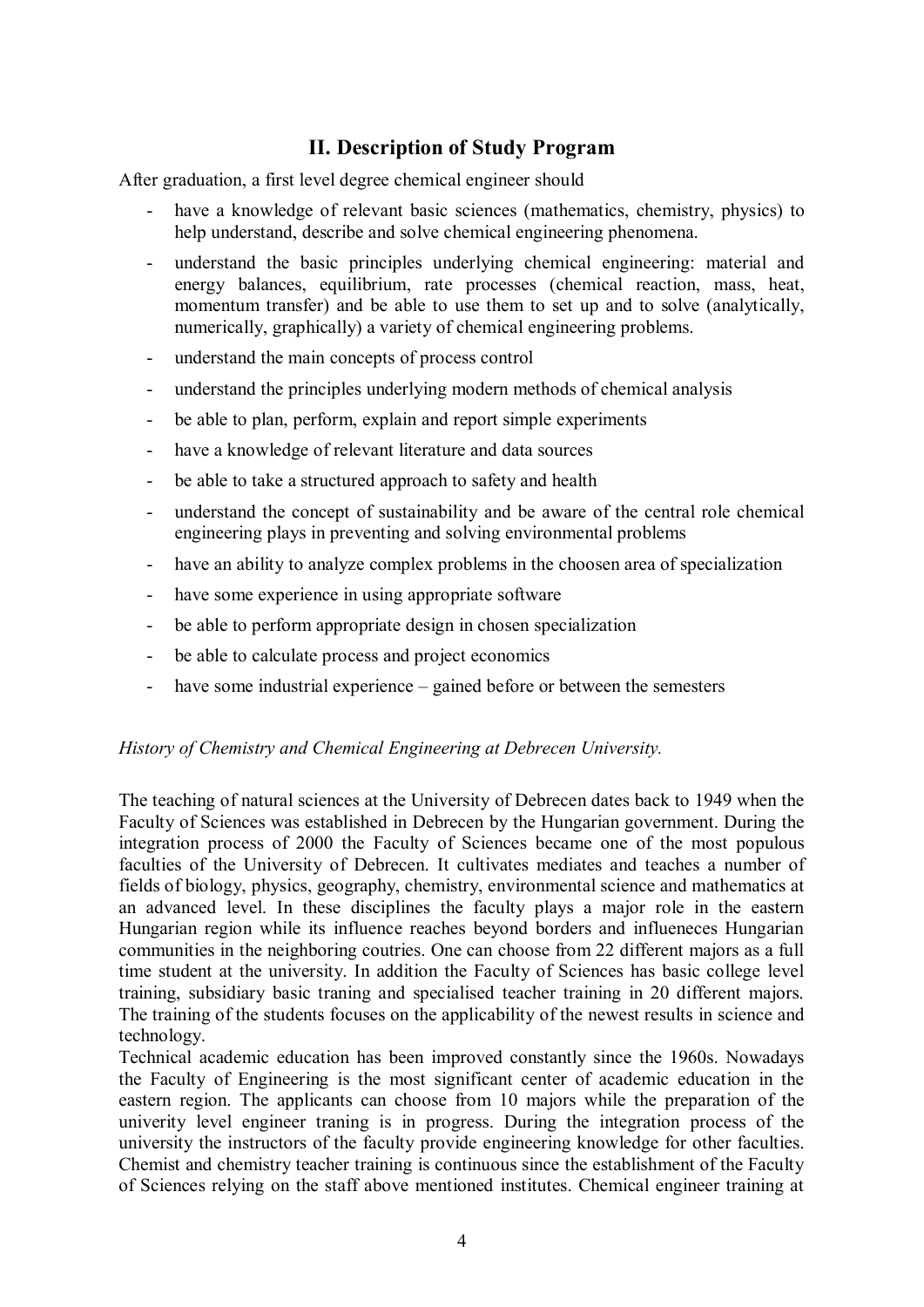college level was started in 1999 by the cooperation of the Faculty of Sciences namely the Institute of Chemistry and the faculty of Engineering.

# *The prognosis of regional and national demand for graduates of the new academic courses the possible documentation/presentation of the demand for employment.*

The setting up of the chemical engineering BSc is justified by the significant changes in the economic technical and social environment of the region. Beside heavy industry middle sized self employed industries have appeared. This cause for the development of engineering training that includes economic knowledge necessary for the maintenance of the above mentioned economic structure. Industrial companies within the reach of Debrecen have concrete demand for practice oriented chemical engineers who relying on their concrete knowledge are capable of adapting and controlling complex chemical technologies. Chemical engineers who receive their diploma at other universities of the country will find employment in western Hungary so there is not enough well trained professionals for companies in Eastern Hungary. As a regional center of higher education in in Hungary the University of Debrecen could train engineers for the plastic food processing and pharmaceutical industries. Due to the change of the economic structure small and middle scale companies will emerge in the field of plastic manufacturing and the processing of agricultural products in the near future. The direct aim of the widening of the educational and training spectrum at the university is to ensure the required number of professionals in these economic sectors.

The training objective of the chemical engineering BSc is to improve the supply of engineering professionals in the region, to keep those with a secondary school degree from migrating. Our objective is to train professionals who possess the general knowledge, technical intelligence, mastery of at least one foreign language, the basics of natural, social and engineering sciences, which are essential for the practice of the chosen profession.

It is likewise important that students acquire the most essential skills in technology and safety, environmental protection, management and social sciences. Concrete practical methods as well as the capability to apply acquired skills will help them to get accustomed to the professional requirements and standards of their future workplace. They will be capable of understanding/controlling production processes, preparing quality insurance and technical services and solving tasks regarding planning and development.

Through the learning of basic legal, economic and management skills, students will be trained to carry out projects concerning production and marketing. In addition, senior students will possess the necessary theoretical and practical expertise to solve problems appearing in the processes of the chemical and related industries, can furthermore plan and operate complex technological systems and carry out research and development tasks.

Relying on the previous negotiations with companies of the region we forecast that there will be an annual demand for 50-60 graduate chemical engineers.

Graduate chemical engineers will specialize for practical task solving which means that they will be able to fill in positions of workmaster or higher at various corporations, factories and firms. The filling of these positions with well trained professionals is demanded by companies of Eastern Hungary for this reason there is a clear and real need for the training of such qualified labourers is. The starting of such academic course makes further education possible for those who cannot afford to begin studies at more distant universities in Hungary.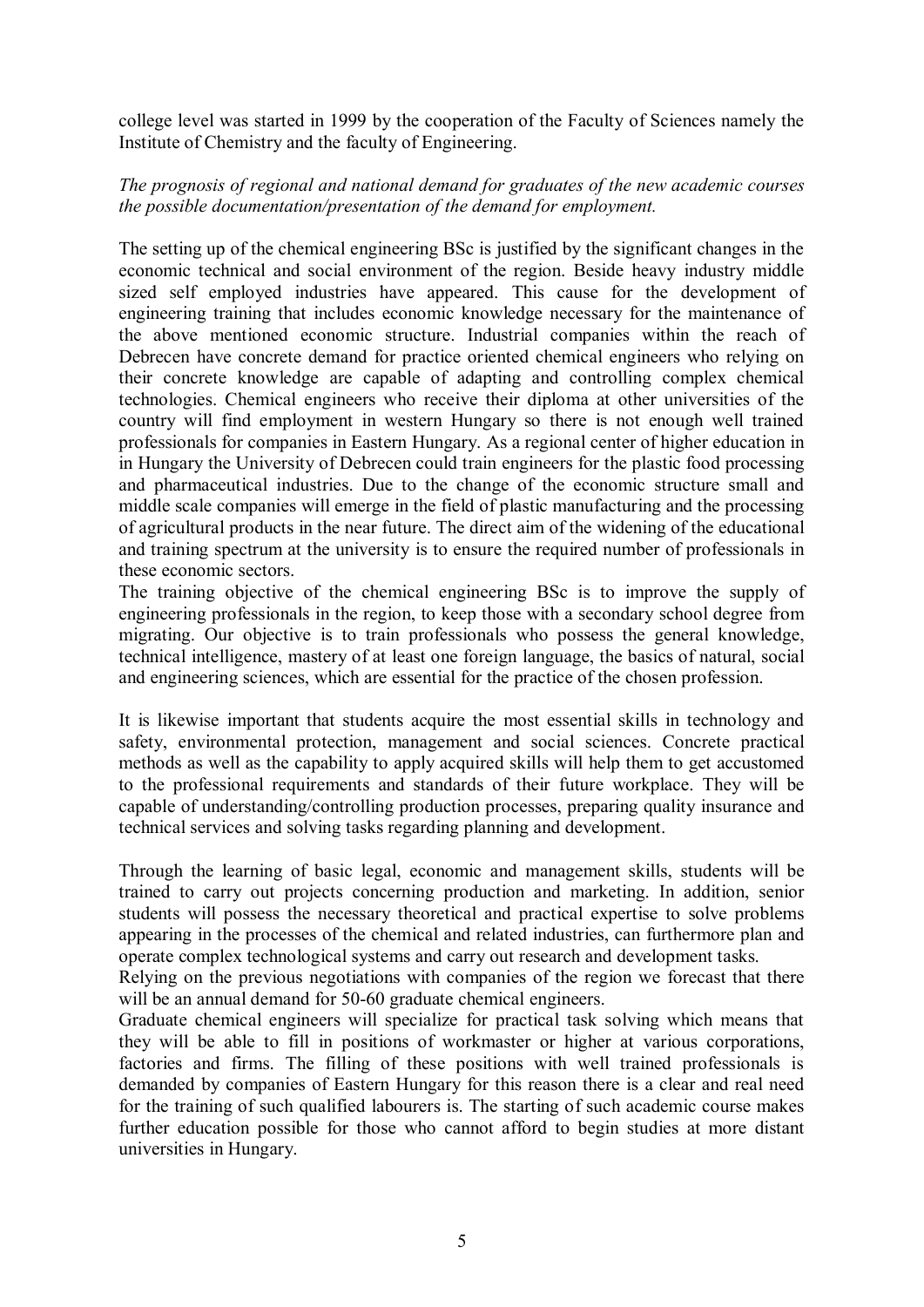We are not planning to start different specializations within the chemical engineering BSc at the Faculty of Science at the University of Debrecen. Relying on the acquired BSc diploma we are planning to offer a great variety of MSc courses. This way the students can directly carry on MSc studies at the following branches:

Chemical Engineer MSc Chemistry MSc Environmental Engineer MSc

The training of chemists is already in progress at the University of Debrecen. The accreditation of the environmental engineer MSc is also at advanced stage. The MSc level chemical engineer training will happen while we switch over to two level training (BSc, MSc). At MSc level all three majors we will offer wide range of specializations demanded by the needs of the region.

The curriculum and subject thematic of the chemical engineering BSc course to be started was compiled in such a way that the outstanding students will receive in depth knowledge of mathematic, scientific and engineering disciplines during their training. The outstanding students will be guided towards doing student research at the departments. They will be able to join the Hatvani István special college a special institution for talent nurturing. the Hatvani István special college is interdisciplinary academic center at the University of Debrecen that aims to prepare students of great talent and outstanding results through the following means:

Tutorial training: Each member of the college has a tutor who is a mentor and patron and navigates him or her through the labyrinth of science.

General lecture: 3-4 times in a semester an outstanding representative of a particular field of science holds a lecture before the members of the special college. Attendance is required and involvement is expected of them.

Language courses: During the semester and in the summer holyday offers language courses to encourage application for international scholarships and research trips and to help the students to come together and communicate their thoughts about themselves and the world. Special lectures: Every semester a predetermined field of study (relying on the needs of the members) will offer lectures that will place emphasis on interdisciplinary knowledge.

Seminars: the leaders of the special college will ask outstanding researcher to hold seminar and practice for a specific group of college members (relying on the topics of their diploma works and professional interest).

Special college research topic: the branches will establish individually and jointly research topics that can be dealt with on a collective basis.

Student conferences: The special college members give presentations to each other the aim of which is to learn about fields other than their own and consequently to create a stronger community.

The training of chemists and chemical engineers is ran through the participation and cooperation of two faculties, namely the Faculty of Science and Technology and the Faculty of Engineering of the University of Debrecen. The material requirements of the training are ensured by the infrastructure located at the Institute of Chemistry and the Faculty of Engineering. 2 corresponding members of the academy, 6 doctors of the academy, 5 candidates of science and 11 PhD doctors take part in the training. The planned number of the students at the chemical engineering BSc is 40 people.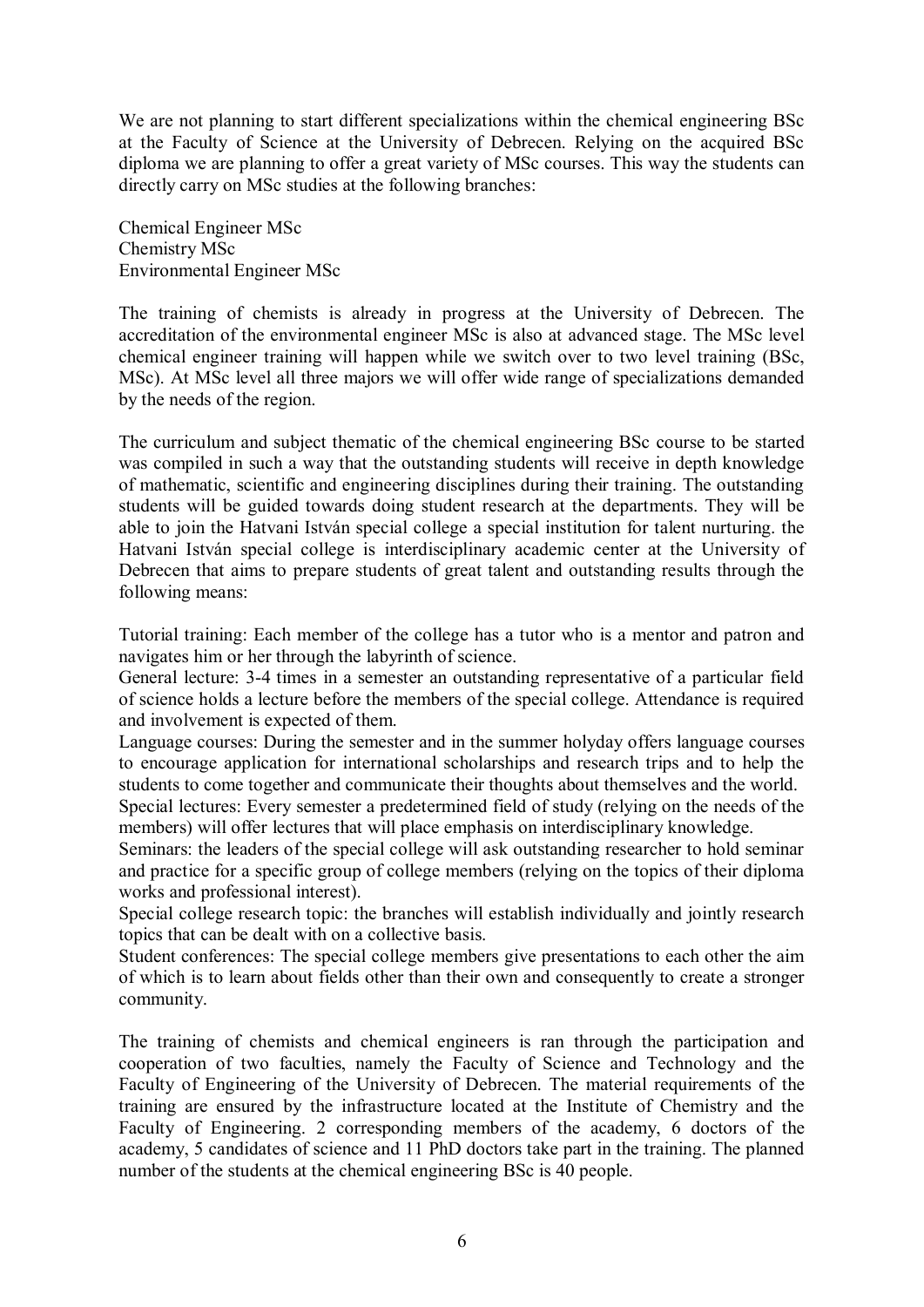**III. III. 1. Outline of the Study Programme Chemical Engineer BSc**

|                                 |                 | Semester          |                   |                |                  |   |   |                | Credits<br><b>ECTS</b>  |
|---------------------------------|-----------------|-------------------|-------------------|----------------|------------------|---|---|----------------|-------------------------|
| Course title                    | Code            | 1                 | $\overline{2}$    | $\overline{3}$ | $\overline{4}$   | 5 | 6 | $\overline{7}$ |                         |
| <b>Mathematical and</b>         |                 |                   |                   |                |                  |   |   |                | 50                      |
| scientific                      |                 |                   |                   |                |                  |   |   |                |                         |
| foundations                     |                 |                   |                   |                |                  |   |   |                |                         |
| Mathematics module              |                 |                   |                   |                |                  |   |   |                | 12                      |
| 1. Mathematics I.               | <b>TMBE0606</b> | 430g <sub>k</sub> |                   |                |                  |   |   |                | 5                       |
|                                 | <b>TMBG0606</b> |                   |                   |                |                  |   |   |                | $\overline{2}$          |
| 2. Mathematics II.              | <b>TMBE0607</b> |                   | 230g <sub>k</sub> |                |                  |   |   |                | 3                       |
|                                 | <b>TMBG0607</b> |                   |                   |                |                  |   |   |                | $\overline{2}$          |
| Physics module                  |                 |                   |                   |                |                  |   |   |                | 6                       |
| 3. Physics for Engineers<br>I.  | <b>TFBE2111</b> | 210k              |                   |                |                  |   |   |                | $\overline{3}$          |
| 4. Physics for Engineers<br>Π.  | <b>TFBE2113</b> |                   | 210k              |                |                  |   |   |                | $\overline{3}$          |
| Chemistry module                |                 |                   |                   |                |                  |   |   |                | 30                      |
| 5. General Chemistry I.         | <b>TKBE0111</b> | 213gk             |                   |                |                  |   |   |                | 3                       |
|                                 | <b>TKBL0111</b> |                   |                   |                |                  |   |   |                | $\overline{2}$          |
| 6. General Chemistry II.        | <b>TKBE0112</b> |                   | 213g <sub>k</sub> |                |                  |   |   |                | $\overline{3}$          |
|                                 | <b>TKBL0112</b> |                   |                   |                |                  |   |   |                | $\overline{2}$          |
| 7. Inorganic Chemistry          | <b>TKBE0211</b> |                   | 202g <sub>k</sub> |                |                  |   |   |                | $\overline{3}$          |
|                                 | <b>TKBL0211</b> |                   |                   |                |                  |   |   |                |                         |
| 8. Organic Chemistry I.         | <b>TKBE0301</b> |                   | 210g              |                |                  |   |   |                | $\overline{4}$          |
| 9. Organic Chemistry II.        | <b>TKBE0312</b> |                   |                   | 213gk          |                  |   |   |                | 3                       |
|                                 | <b>TKBL0312</b> |                   |                   |                |                  |   |   |                | 3                       |
| 10. Macromolecular<br>Chemistry | <b>TKBE0611</b> |                   |                   |                | 200k             |   |   |                | $\overline{\mathbf{3}}$ |
| 11. Colloid Chemistry           | <b>TKBE0404</b> |                   |                   |                | 200 <sub>k</sub> |   |   |                | $\overline{3}$          |
| 12. Biochemistry                | <b>TBBE0313</b> |                   |                   |                | 100g             |   |   |                | $\overline{2}$          |
| <b>Economic and Human</b>       |                 |                   |                   |                |                  |   |   |                | 20                      |
| <b>Sciences</b>                 |                 |                   |                   |                |                  |   |   |                |                         |
| Micro- and                      |                 |                   |                   |                |                  |   |   |                | $\overline{4}$          |
| macroeconomic module            |                 |                   |                   |                |                  |   |   |                |                         |
| 13. Economics I.                | MFKGT31V04      | 210k              |                   |                |                  |   |   |                | $\overline{4}$          |
|                                 |                 |                   |                   |                |                  |   |   |                |                         |
| Management and                  |                 |                   |                   |                |                  |   |   |                | $\overline{4}$          |
| <b>Business module</b>          |                 |                   |                   |                |                  |   |   |                |                         |
| 14. Management                  | MFMEN31V03      | 210k              |                   |                |                  |   |   |                | $\overline{4}$          |
| 15. State Administration        | MFAJI31V02      | 110f              |                   |                |                  |   |   |                | $\overline{2}$          |
| and Law                         |                 |                   |                   |                |                  |   |   |                |                         |
|                                 |                 |                   |                   |                |                  |   |   |                |                         |
| Economic and Human              |                 |                   |                   |                |                  |   |   |                | 10                      |
| <b>Sciences</b>                 |                 |                   |                   |                |                  |   |   |                |                         |
| (obligatory module)             |                 |                   |                   |                |                  |   |   |                |                         |
| 16. Economics II.               | MFKGT32V04      |                   | 210k              |                |                  |   |   |                | $\overline{4}$          |
| 17. Engineering Ethics          | MFMRE31X03      | 200f              |                   |                |                  |   |   |                | $\overline{3}$          |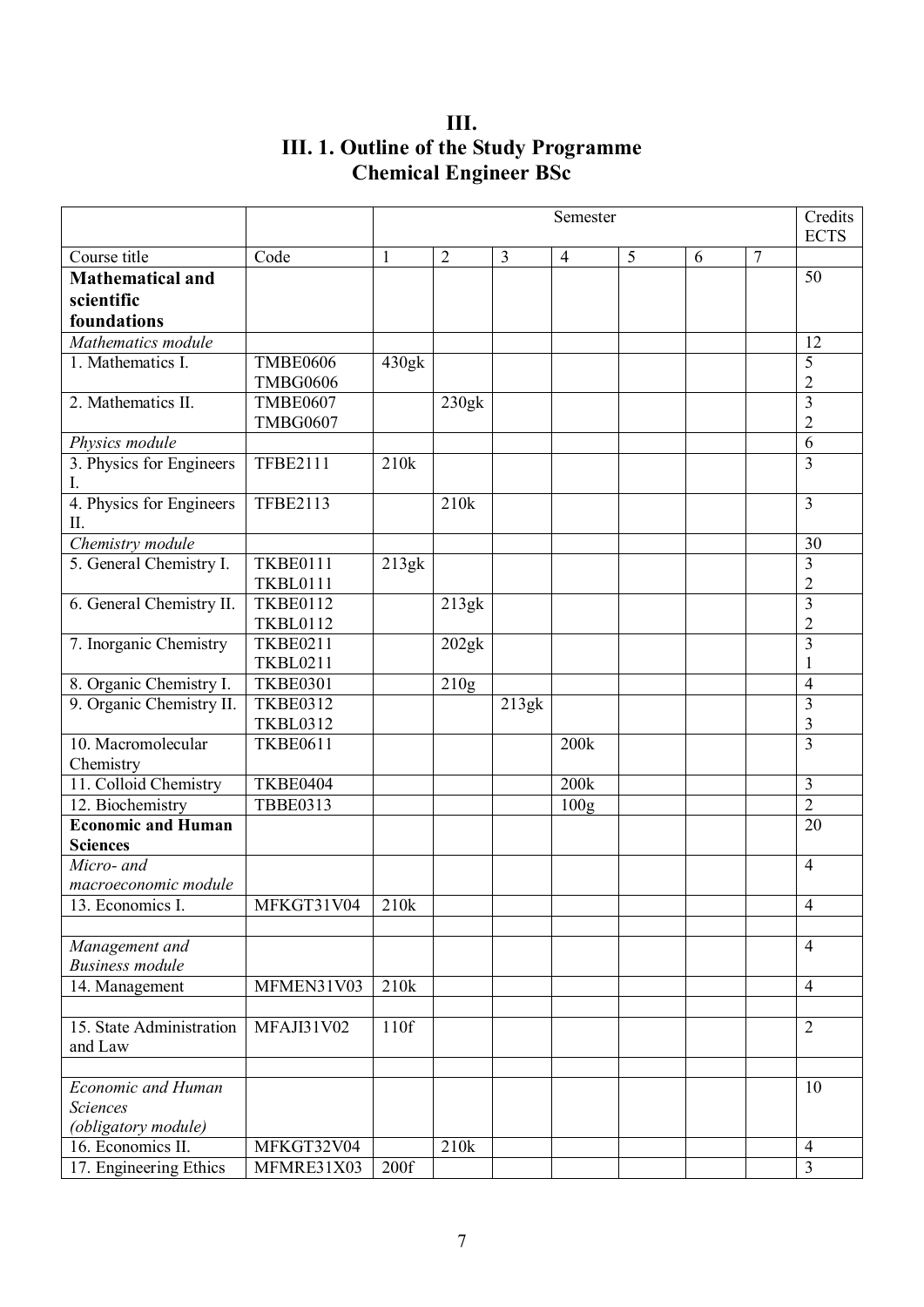|                                     |                 | Credits<br>Semester |                |                   |                |                   |                   |                |                         |
|-------------------------------------|-----------------|---------------------|----------------|-------------------|----------------|-------------------|-------------------|----------------|-------------------------|
|                                     |                 |                     |                |                   |                |                   |                   |                | <b>ECTS</b>             |
| Course title                        | Code            | 1                   | $\overline{2}$ | 3                 | $\overline{4}$ | 5                 | 6                 | $\overline{7}$ |                         |
| 18. Business and                    | MFSZE31X03      |                     |                |                   |                |                   | 200k              |                | $\overline{3}$          |
| Investment                          |                 |                     |                |                   |                |                   |                   |                |                         |
| Organization                        |                 |                     |                |                   |                |                   |                   |                |                         |
| <b>Basics of Professional</b>       |                 |                     |                |                   |                |                   |                   |                | 89                      |
| knowledge                           |                 |                     |                |                   |                |                   |                   |                |                         |
| Physical-, Analytical-              |                 |                     |                |                   |                |                   |                   |                | 20                      |
| Chemistry and                       |                 |                     |                |                   |                |                   |                   |                |                         |
| Materials Science                   |                 |                     |                |                   |                |                   |                   |                |                         |
| Analytical module                   |                 |                     |                |                   |                |                   |                   |                | 11                      |
| 19. Qualitative and                 | <b>TKBE0511</b> |                     |                |                   |                | 204g <sub>k</sub> |                   |                | 3                       |
| Quantitative Analysis               | <b>TKBL0511</b> |                     |                |                   |                |                   |                   |                | 3                       |
| 20. Instrumental                    | <b>TKBE0512</b> |                     |                |                   |                |                   | 203g <sub>k</sub> |                | $\overline{3}$          |
| Methodes of Analysis                | <b>TKBL0512</b> |                     |                |                   |                |                   |                   |                | $\overline{2}$          |
| Psysical Chemistry and              |                 |                     |                |                   |                |                   |                   |                | 15                      |
| <b>Materials Science</b>            |                 |                     |                |                   |                |                   |                   |                |                         |
| module                              |                 |                     |                |                   |                |                   |                   |                |                         |
| 21. Physical Chemistry              | <b>TKBE0401</b> |                     |                | 220k              |                |                   |                   |                | $\overline{4}$          |
| I.                                  |                 |                     |                |                   |                |                   |                   |                |                         |
| 22. Physical Chemistry              | <b>TKBE0403</b> |                     |                |                   | 202gkz         |                   |                   |                | 3                       |
| Π.                                  | <b>TKBL0403</b> |                     |                |                   |                |                   |                   |                |                         |
| 23. Materials of                    | <b>TKBE1211</b> |                     |                |                   |                | 200g              |                   |                | $\overline{3}$          |
| Construction                        |                 |                     |                |                   |                |                   |                   |                |                         |
| 24. Plastics and                    | <b>TKBE1212</b> |                     |                |                   |                |                   | 202gk             |                | $\overline{2}$          |
| Processing I.                       | <b>TKBL1212</b> |                     |                |                   |                |                   |                   |                | $\overline{2}$          |
| Measurement and                     |                 |                     |                |                   |                |                   |                   |                | $\overline{9}$          |
| Processing module                   |                 |                     |                |                   |                |                   |                   |                |                         |
| 25. Informatics for                 | <b>TKBG0911</b> |                     |                | $\overline{103g}$ |                |                   |                   |                | $\overline{3}$          |
| Engineers                           |                 |                     |                |                   |                |                   |                   |                |                         |
|                                     |                 |                     |                |                   |                |                   |                   |                |                         |
| Process Control                     |                 |                     |                |                   |                |                   |                   |                | 6                       |
| 26. Process Control I.              | MFFOI31V04      |                     |                |                   | 220f           |                   |                   |                | $\overline{4}$          |
| 27. Process Control II.             | MFFOI32V02      |                     |                |                   |                | 020k              |                   |                | $\overline{2}$          |
|                                     |                 |                     |                |                   |                |                   |                   |                |                         |
| Mechanics and Unit                  |                 |                     |                |                   |                |                   |                   |                | 25                      |
| Operation module                    |                 |                     |                |                   |                |                   |                   |                |                         |
| Mechanics                           |                 |                     |                |                   |                |                   |                   |                | 10                      |
| 28. Mechanics for                   | MFVGE31V03      |                     |                | 210f              |                |                   |                   |                | $\overline{3}$          |
| Chemical Engineers I.               |                 |                     |                |                   |                |                   |                   |                |                         |
| 29. Mechanics for                   | MFVGE32V03      |                     |                |                   | 210f           |                   |                   |                | $\overline{\mathbf{3}}$ |
| Chemical Engineers II.              |                 |                     |                |                   |                |                   |                   |                |                         |
| 30. Mechanics for                   | MFVGE33V04      |                     |                |                   |                | 220k              |                   |                | $\overline{4}$          |
| Chemical Engineers III.             |                 |                     |                |                   |                |                   |                   |                |                         |
|                                     |                 |                     |                |                   |                |                   |                   |                |                         |
| Chemical Unit                       |                 |                     |                |                   |                |                   |                   |                | 15                      |
| Operation<br>31. Unit Operations I. | MFVMU31V05      |                     |                | 240f              |                |                   |                   |                | 5                       |
| 32. Unit Operations II              | MFVMU32V05      |                     |                |                   | 240f           |                   |                   |                | 5                       |
| 33. Unit Operations III             | MFVMU33V05      |                     |                |                   |                | 240kz             |                   |                | 5                       |
|                                     |                 |                     |                |                   |                |                   |                   |                |                         |
| Technology module                   |                 |                     |                |                   |                |                   |                   |                | 35                      |
|                                     |                 |                     |                |                   |                |                   |                   |                |                         |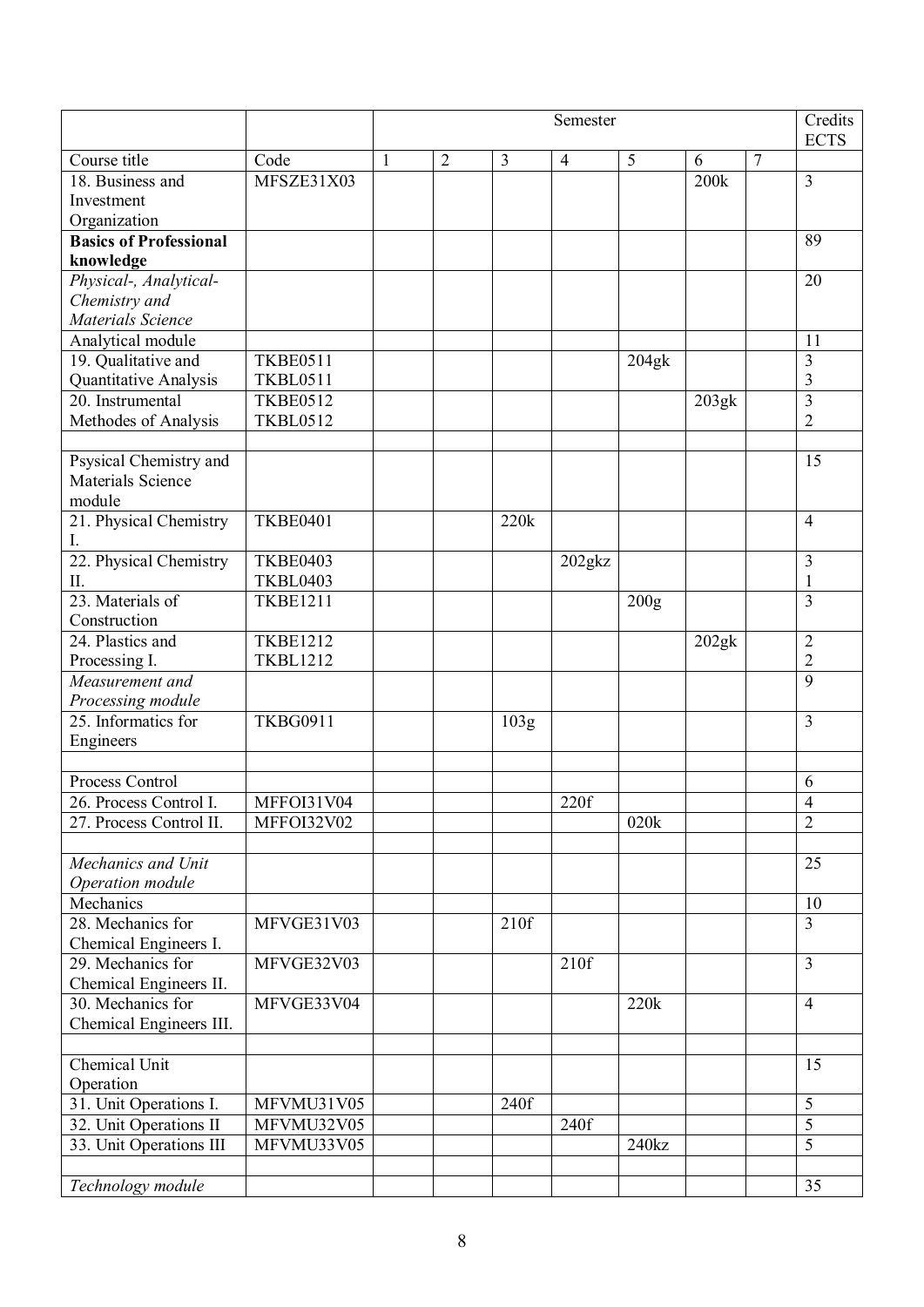|                                |                 | Semester |                |                |                   |           |                    |                  | Credits<br><b>ECTS</b>  |
|--------------------------------|-----------------|----------|----------------|----------------|-------------------|-----------|--------------------|------------------|-------------------------|
| Course title                   | Code            | 1        | $\overline{2}$ | $\overline{3}$ | $\overline{4}$    | 5         | 6                  | $\overline{7}$   |                         |
| Planing                        |                 |          |                |                |                   |           |                    |                  | 6                       |
| 34. Computer modeling          | <b>TKBG0912</b> |          |                |                |                   |           | 030g               |                  | $\overline{3}$          |
| of Chemical                    |                 |          |                |                |                   |           |                    |                  |                         |
| Technology Systems I.          |                 |          |                |                |                   |           |                    |                  |                         |
| 35. Computer modeling          | <b>TKBG0913</b> |          |                |                |                   |           |                    | 030g             | $\overline{3}$          |
| of Chemical                    |                 |          |                |                |                   |           |                    |                  |                         |
| Technology Systems II.         |                 |          |                |                |                   |           |                    |                  |                         |
| <b>Chemical Technologies</b>   |                 |          |                |                |                   |           |                    |                  | 26                      |
| 36. Chemical                   | <b>TKBE1111</b> |          |                |                | 225g <sub>k</sub> |           |                    |                  | $\overline{4}$          |
| Technology I.                  | <b>TKBL1111</b> |          |                |                |                   |           |                    |                  | 4                       |
| 37. Chemical                   | <b>TKBE1112</b> |          |                |                |                   | $225$ gkz |                    |                  | $\overline{4}$          |
| Technology II.                 | <b>TKBL1112</b> |          |                |                |                   |           |                    |                  | $\overline{4}$          |
| 38. Environmental              | <b>TKBE1114</b> |          |                |                |                   |           | 222gk              |                  | $\overline{4}$          |
| Technology                     | <b>TKBL1114</b> |          |                |                |                   |           |                    |                  | $\overline{c}$          |
| 39. Pilot Plant Work           | <b>TKBL1115</b> |          |                |                |                   |           | $\overline{0}$ 15g |                  | $\overline{4}$          |
|                                |                 |          |                |                |                   |           |                    |                  |                         |
| Safety Field                   |                 |          |                |                |                   |           |                    |                  | $\overline{3}$          |
| 40. Safety                     | <b>TKBE0711</b> |          |                |                |                   |           |                    | 200 <sub>g</sub> | $\overline{3}$          |
|                                |                 |          |                |                |                   |           |                    |                  |                         |
| <b>Special Courses</b>         |                 |          |                |                |                   |           |                    |                  | 40                      |
| 41. Basics of                  | <b>TKBE1113</b> |          |                |                |                   | 200g      |                    |                  | $\overline{3}$          |
| Petrochemistry                 |                 |          |                |                |                   |           |                    |                  |                         |
| 42. Radioisotopes              | <b>TKBG0412</b> |          |                |                |                   |           |                    | 102 <sub>g</sub> | $\overline{3}$          |
| 43. Waste management           | <b>TKBE1116</b> |          |                |                |                   |           | 204g <sub>k</sub>  |                  | 3                       |
|                                | <b>TKBL1116</b> |          |                |                |                   |           |                    |                  | 3                       |
| 44. Spectroscopy               | <b>TKBE0503</b> |          |                |                |                   |           | 110 <sub>k</sub>   |                  | $\overline{3}$          |
| 45. Sructure of Matter I.      | <b>TKBL0513</b> |          |                |                |                   |           | 002g               |                  | $\mathbf{1}$            |
| 46. Sructure of Matter<br>Π.   | <b>TKBL0514</b> |          |                |                |                   |           |                    | 004 <sub>g</sub> | $\overline{2}$          |
| 47. Quality                    | <b>TKBE0711</b> |          |                |                |                   |           |                    | 210k             | $\overline{3}$          |
| Management                     |                 |          |                |                |                   |           |                    |                  |                         |
| 48. Design of                  | MFVKT31X03      |          |                |                |                   |           | 200f               |                  | $\overline{\mathbf{3}}$ |
| experiments                    |                 |          |                |                |                   |           |                    |                  |                         |
| 49. BSc Thesis                 | <b>TKBG2011</b> |          |                |                |                   |           |                    |                  | 15                      |
| <b>Obligatory courses</b>      |                 |          |                |                |                   |           |                    |                  | 11                      |
| 50. Chemical                   | <b>TKBE1117</b> |          |                |                |                   |           |                    | 200 <sub>g</sub> | $\overline{3}$          |
| Technology III.                |                 |          |                |                |                   |           |                    |                  |                         |
| 51. Modelling of               | MFVRE31V03      |          |                |                |                   | 200f      |                    |                  | $\overline{3}$          |
| <b>Chemical Reactors</b>       |                 |          |                |                |                   |           |                    |                  |                         |
| 52. Plastics and               | <b>TKBE1213</b> |          |                |                |                   |           | 100 <sub>g</sub>   |                  | $\overline{2}$          |
| Processing II.                 |                 |          |                |                |                   |           |                    |                  |                         |
| 53. Plastics and               | <b>TKBE1214</b> |          |                |                |                   |           |                    | 200 <sub>g</sub> | $\overline{3}$          |
| Processing III.                |                 |          |                |                |                   |           |                    |                  |                         |
| <b>Additional requirements</b> |                 |          |                |                |                   |           |                    |                  |                         |
| 54. Visits at Chemical         | <b>TKBG1118</b> |          |                |                | 002a              |           |                    |                  |                         |
| Companies (five days)          |                 |          |                |                |                   |           |                    |                  |                         |
| 55. Industrial Placement       | <b>TKBG1119</b> |          |                |                |                   |           | a                  |                  |                         |
| 56. Physical Education         |                 | 002a     | 002a           | 002a           | 002a              |           |                    |                  |                         |

Symbols:  $a -$  acceptance (no grade),  $g -$  practical,  $f -$  mid semester grades (practical)

 $k$  – examination (written, or oral),  $z$  – Subjects of the Final Exam.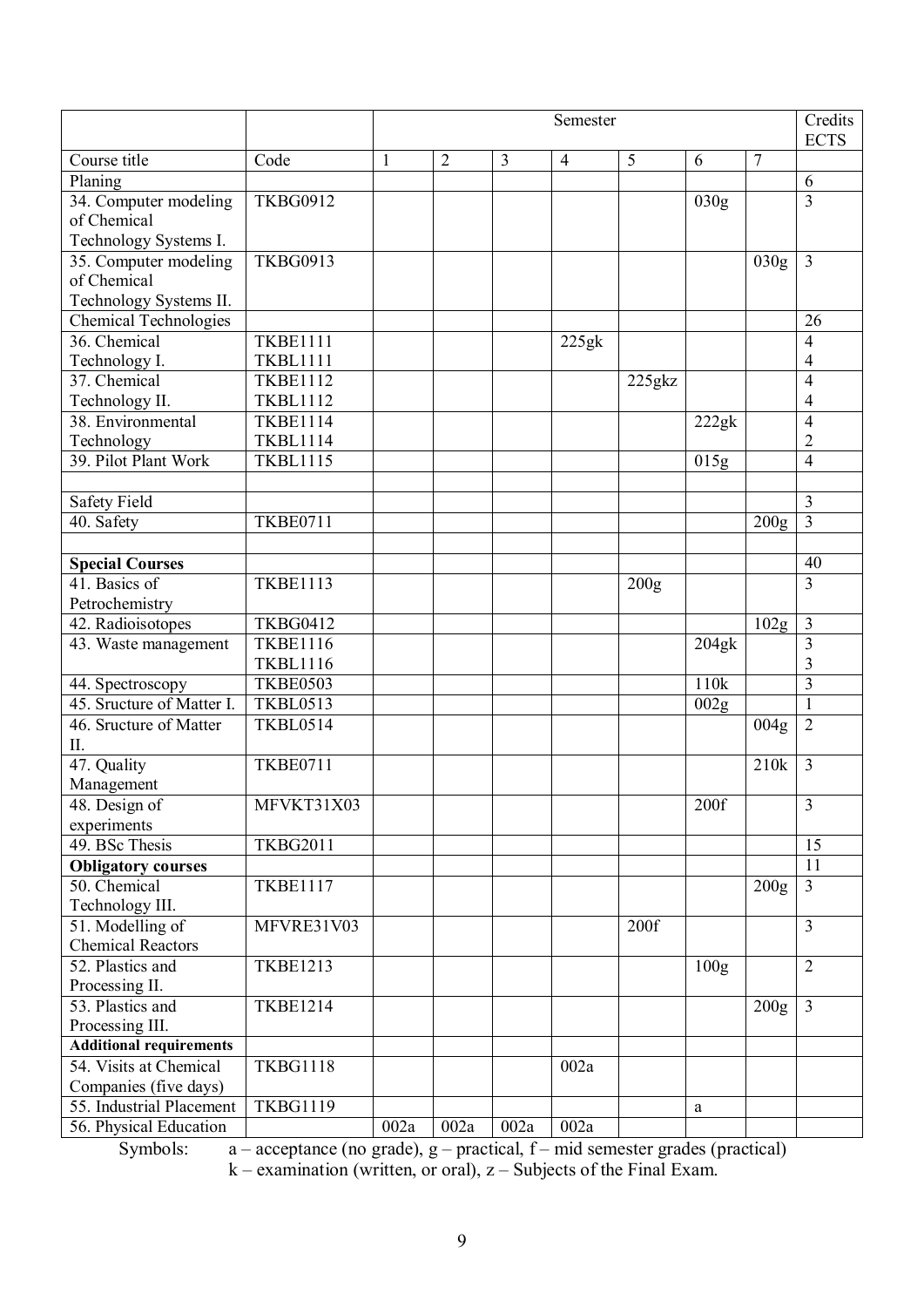# **III. 2. Subject programes**

### **1. Mathematics I.**

**Code: TMBE0606 Classes/week: 4 hours of lecture ECTS Credit Points: 5 Prerequisites: None Lecturer: Muzsnay, Zoltán**

**Topics**: Real and complex numbers, basic notions of combinatorics. The calculus of functions of one variables: limits, continuity, derivative applications and interpretations. Series in one variable with emphasis on Taylor series. An introduction to the principles and methods for solving first order ordinary differential equations. The calculus of functions of several variables with an introduction to vector calculus: limits, continuity, partial derivatives, gradients, differentials. Riemann integration, applications to area, volume, etc., and basic methods for conversion of integrals including change of variable, substitutions, partial fractions, integration by parts, improper integrals. Multiple integrals. Vector spaces, basis and dimension, rank of a system. Matrix algebra including basic algebraic operations, determinants, inversion, rank. Solution of systems of linear equations. Linear transformations, eigenvalues, and eigenvectors.

#### Compulsory/Recommended Readings:

1. D. S. Sivia, S.G. Rawlings: Foundations of Science Mathematics, Oxford Science Publications

**Code: TMBG0606 Classes/week: 3 hours of problem-solving seminar ECTS Credit Points: 2 Prerequisites: None Lecturer: Muzsnay, Zoltán**

**Topics**: Real and complex numbers, basic notions of combinatorics. The calculus of functions of one variables: limits, continuity, derivative applications and interpretations. Series in one variable with emphasis on Taylor series. An introduction to the principles and methods for solving first order ordinary differential equations. The calculus of functions of several variables with an introduction to vector calculus: limits, continuity, partial derivatives, gradients, differentials. Riemann integration, applications to area, volume, *etc*., and basic methods for conversion of integrals including change of variable, substitutions, partial fractions, integration by parts, improper integrals. Multiple integrals. Vector spaces, basis and dimension, rank of a system. Matrix algebra including basic algebraic operations, determinants, inversion, rank. Solution of systems of linear equations. Linear transformations, eigenvalues, and eigenvectors.

#### Compulsory/Recommended Readings:

D. S. Sivia, S.G. Rawlings: Foundations of Science Mathematics, Oxford Science Publications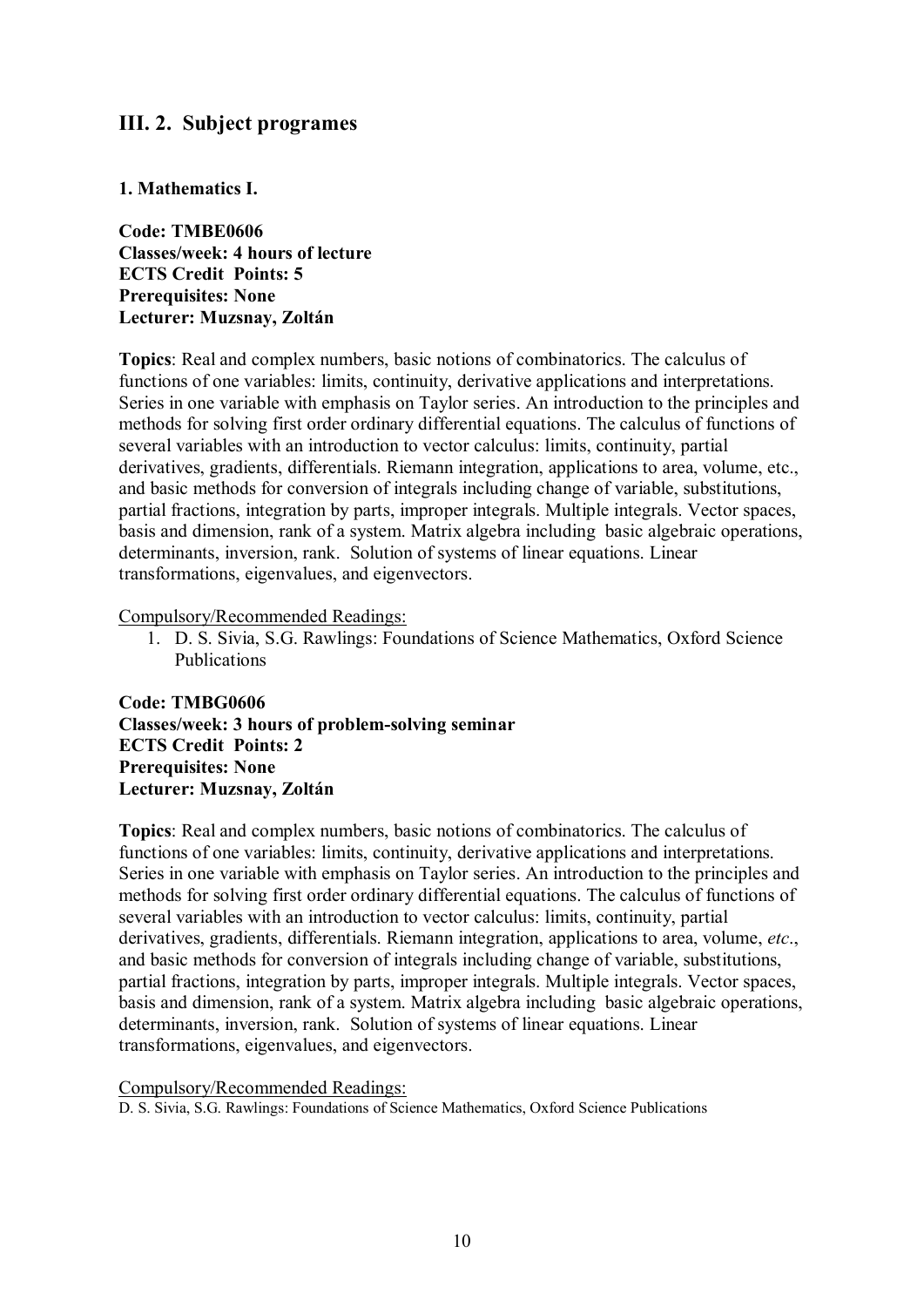#### **2. Mathematics II.**

# **Code: TMBE0607 Classes/week: 2 hours of lecture ECTS Credit Points: 3 Prerequisites: Mathematics I. (TMBE0606), Mathematics seminar I. (TMBG0606) Lecturer: Muzsnay, Zoltán**

**Topics**: Series in several variables with emphasis on Taylor series. The calculus of vector valued functions of several variables: limits, continuity, partial derivatives, gradients, differentials. Inverse and implicit function theorem. An introduction to the principles and methods for solving partial differential equations. Multiple integrals, applications to area, volume. Euclidean vector space, inner product, norm, orthogonality, orthonormal basis. Vector analysis: vector algebra and calculus, gradients, rotation, divergence, line and surface integrals, conservative fields and potential functions, Stokes, Gauss and Green's theorem. The basic concepts and methods of probability and an introduction to statistics. Elementary combinatorics, fundamentals of probability, families of discrete and continuous probability distributions. The central limit theorem. The uses of probability and statistics in engineering areas are illustrated.

Compulsory/Recommended Readings: D. S. Sivia, S.G. Rawlings: Foundations of Science Mathematics, Oxford Science Publications

# **Code: TMBG0607 Classes/week: 3 hours of problem-solving seminar ECTS Credit Points: 2 Prerequisites: Mathematics I. (TMBE0606), Mathematics seminar I. (TMBG0606) Lecturer: Muzsnay, Zoltán**

**Topics**: Series in several variables with emphasis on Taylor series. The calculus of vector valued functions of several variables: limits, continuity, partial derivatives, gradients, differentials. Inverse and implicit function theorem. An introduction to the principles and methods for solving partial differential equations. Multiple integrals, applications to area, volume. Euclidean vector space, inner product, norm, orthogonality, orthonormal basis. Vector analysis: vector algebra and calculus, gradients, rotation, divergence, line and surface integrals, conservative fields and potential functions, Stokes, Gauss and Green's theorem. The basic concepts and methods of probability and an introduction to statistics. Elementary combinatorics, fundamentals of probability, families of discrete and continuous probability distributions. The central limit theorem. The uses of probability and statistics in engineering areas are illustrated.

Compulsory/Recommended Readings: D. S. Sivia, S.G. Rawlings: Foundations of Science Mathematics, Oxford Science Publications

#### **3. PHYSICS FOR ENGINEERS I.**

**Code: TFBE2111 Classes/week: 2 hours of lecture and 1 hour of follow up seminar ECTS Credit Points: 3 Prerequisites: none**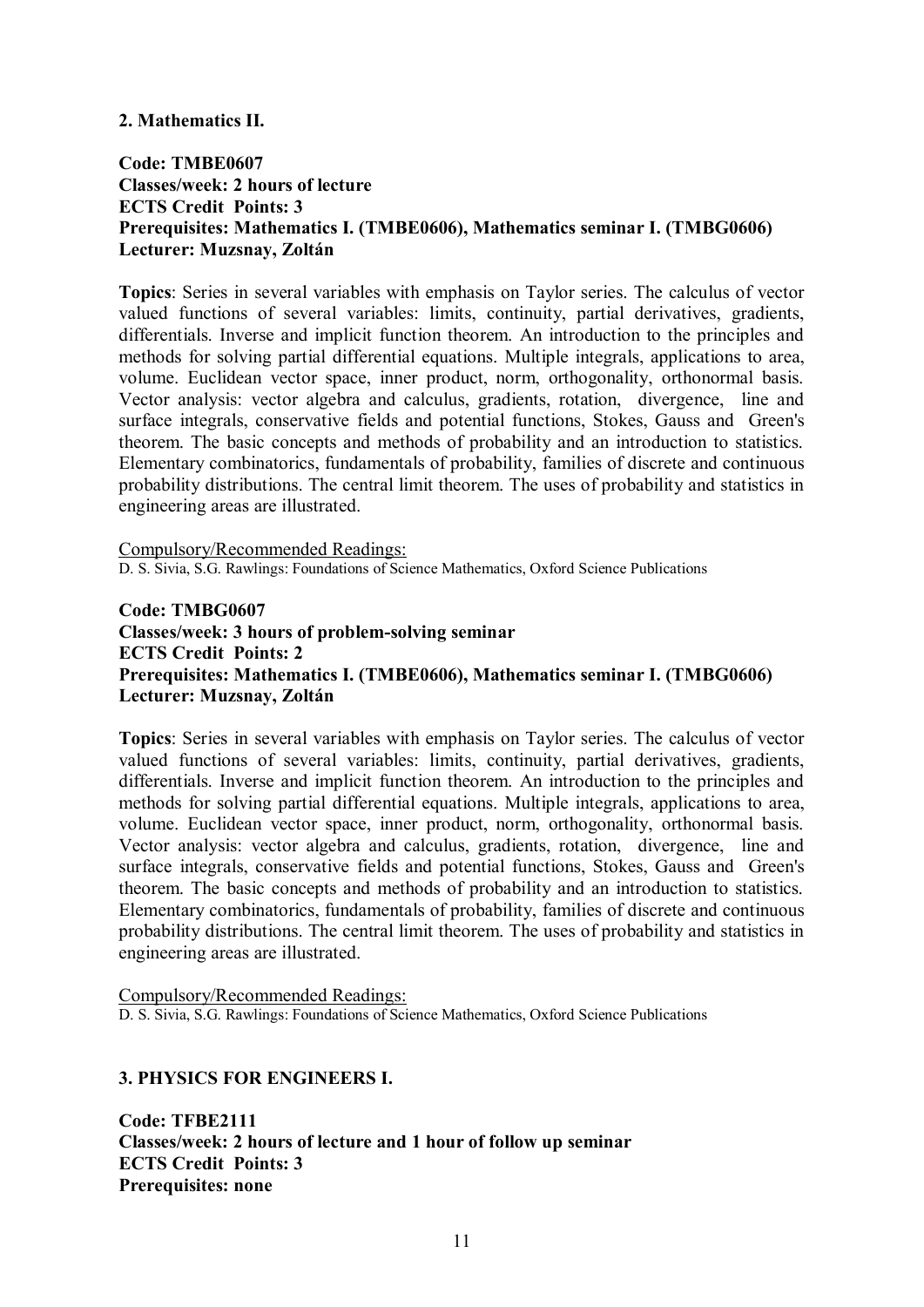# **Lecturer: Erdélyi, Gábor**

**Topics:** Physical concepts, physical quantities, systems of units, dimensional analysis. Description of the movement of a mass point. Concepts of mass and and momentum, the law of momentum conservation. Newton's laws, force laws. Basic applications: motion of a projectile, oscillations. The concept of angular momentum, conservation of angular momentum. Equilibrium of rigid bodies. Concepts of kinetic energy and work. Potential energy, conservation of mechanical energy. Galilei's relativity theory, inertial forces. Deformable bodies, Hooke's law. Equilibrium in liquids and gases, surface tension, capillary phenomena. Elastic waves, wave propagation, basic wave phenomena: interference, standing waves, Doppler-effect. Concept of temperature, temperature scales, state equations. Concept of internal energy, the first law, specific heat. reversible and irreversible processes. Carnot-cycle, heat pump, refrigerator. The second law. Concepts of entropy, free energy, free enthalpy. Phase changes, chemical potential. Transport phenomena: diffusion, osmosis, heat conduction.

#### Compulsory/Recommended Readings:

Tipler PA.: Physics for Scientist and Engineers, Freeman, 1998.

### **4. PHYSICS FOR ENGINEERS II.**

**Code: TFBE2113 Classes/week: 2 hours of lecture and 1 hour of follow up seminar ECTS Credit Points: 3 Prerequisites: TFBE2111 Lecturer: Erdélyi, Gábor**

**Topics:** Phenomena and physical quantities of electrostatics: Coulomb's law, electric intensity, Gauss's law, electric potential, electric dipoles; conductors and isolators in electric fields; influence, capacitors, dielectrics, polarization. Current, electric circuits: resistivity, Ohm's law; electric currents in metals, semiconductors, liquids and in gases. The magnetic field: forces in magnetic fields, the flux density, Ampere's law. Induction: Faraday's law, Lenz's law, magnetic properties of matter; alternating currents and electromagnetic vibrations. Light and electromagnetic waves: phenomena of interference, diffraction and polarization; propagation of light, absorption and scattering. The failures of classical physics: thermal radiation, photoelectric effect; the Rutherford experiment, the Bohr model, the Franck-Hertz experiment. Particle-wave dualism: de Broglie's relation, matter waves, wave function, the Schrödinger-equation, tunneling, chemical bond, uncertainty principle.

Band model of solids, conduction phenomena in semiconductors, superconductivity, lasers. Radioactivity: radiations, the law of radioactive decay. Nuclear structure: properties of nuclei, nuclear fission and fusion; reactors.

Elementary particles, fundamental interactions, basic terms of cosmology.

Compulsory/Recommended Readings:

Tipler PA.: Physics for Scientist and Engineers, Freeman, 1998.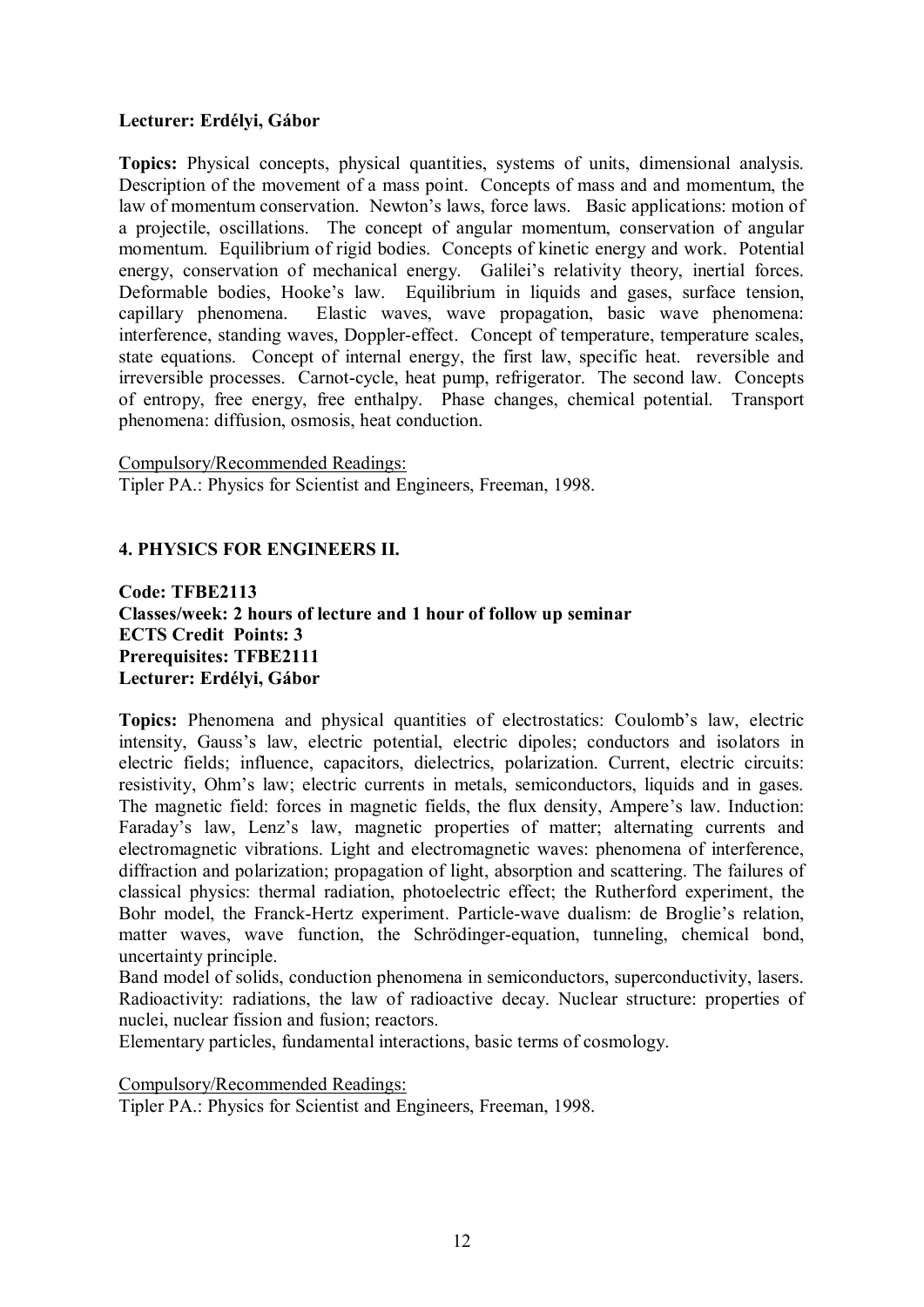# **5. GENERAL CHEMISTRY I.**

# **Code: TKBE0111 and TKBL0111 Classes/week: 2 hours of lecture, 1 hour of follow up seminar and two hours of laboratory practice ECTS Credit Points: 5 Prerequisites: none Lecturer: Nagy, Miklós**

**Topics:** Basic definitions in chemistry: atom, molecule, element, compound, mixture, chemical symbol, chemical formula, relative atomic and molecular weight, molar mass, law of definite and variable proportions, chemical equations, classification of chemical reactions. Atoms and the Atomic Theory, electrons and the nuclear atom chemical elements, the mole. Radioactivity , isotopes. Electron Configurations, Electron Configurations and the Periodic Table. Chemical bonds: primary (covalent, ionic, metallic) and secondary (dipole-dipole, dipole-induced dipole, hydrogen bonding). States of matter: Ideal gases, gas laws. Boyle-Mariotte- and Gay-Lussac laws ideal and general gas equation, thermodynamic temperature scale. Avogadro- and Dalton laws. The kinetic molecular theory of gases. Real gases and their behavior, the van der Waals equation. Liquid state and its properties: compressibility, viscosity, surface tension, evaporation, vapor pressure, boiling. Solid state and its properties. Crystalline and amorph matters, unit cells, atomic, metallic, ionic and molecule lustre. Solutions. Units of concentrations, percent concentrations, molarity, molality and other units (ppm, ppg, ppt). Solubility, the properties of dilute solutions: osmosys, boiling point elevation, freezing point depression. Ideal and real solutions, distillation. Basics of colloid systems.

#### Compulsory/Recommended Readings:

- 1. J.McMurray, R.C. Fay, Chemistry, Pearson Education , Inc., New Yersey, 2004.
- 2. S.S. Zumdahl, Chemistry, D.C. Heath and company, Lexington MA, 1993.
- 3. J. W. Hill, R. H. Petrucci, General Chemistry, Prentice Hall, ISBN-10:0130334456, ISBN-13: 9780130334459
- 4. F. A. Cotton, G. Wilkinson: Basic Inorganic Chemistry, John Villay and Sons (1976)
- 5. D. D. Ebbing: General Chemistry, Houghton M. Company (1984)

#### **6. GENERAL CHEMISTRY II.**

**Code: TKBE0112 and TKBL0112 Classes/week: 2 hours of lecture, 1 hour of follow up seminar and two hours of laboratory practice ECTS Credit Points: 5 Prerequisites: TKBE0111 and TKBL0111 Lecturer: Nagy, Miklós**

#### Topics:

Principles of chemical equilibrium, homogeneous and heterogesneous equilibra, the equilibrium constant expression, the significance of the magnitude of an equilibrium constant, altering equilibrium conditions:Le Châtelliers Principle.

Acids and bases. Early theories (Arrhenius, Lux, Lewis). Brønsted-Lowry theory of acids and bases, the self-ionization of water and the pH scale. Strong acids and strong bases,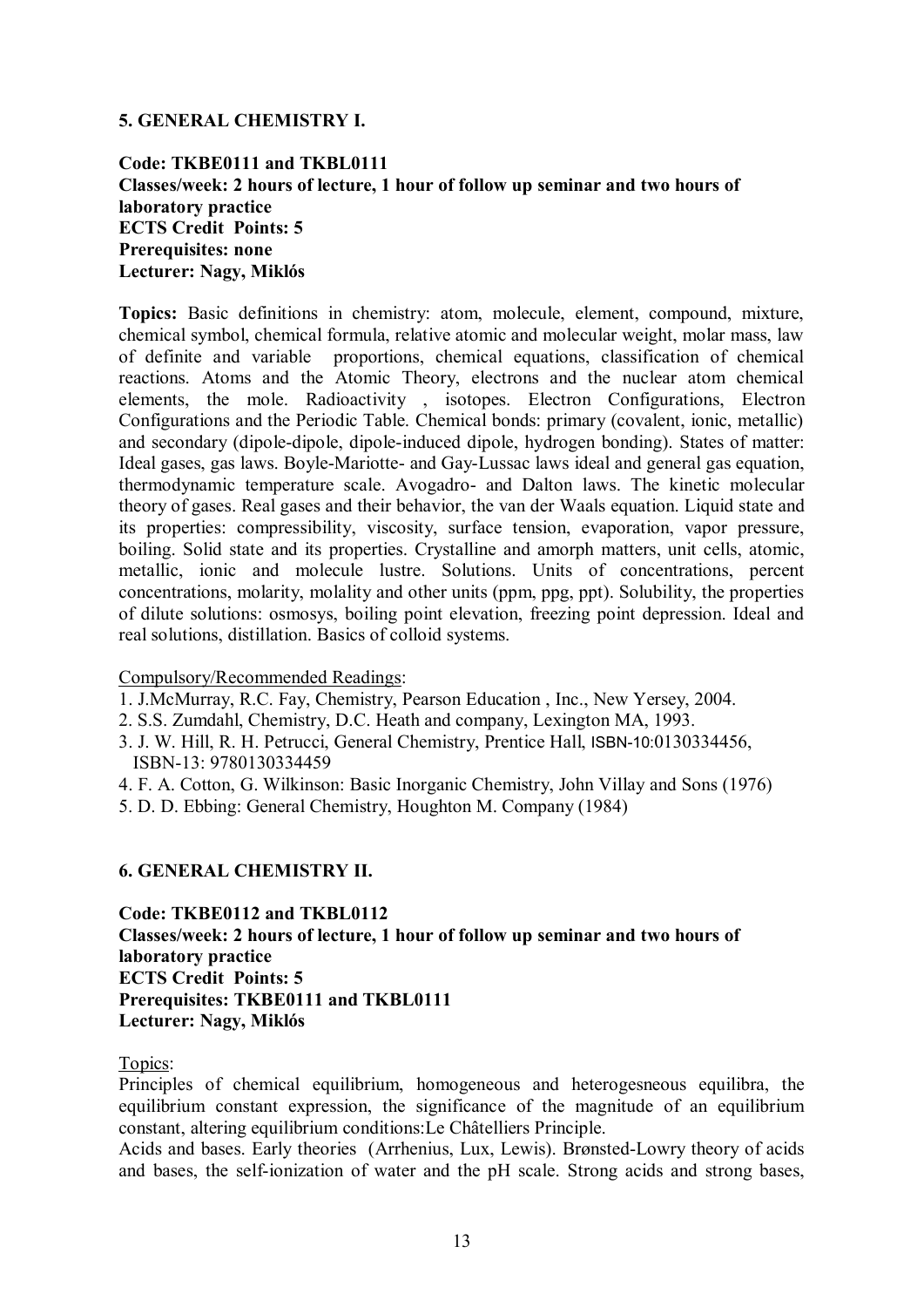weak acids and weak bases, ions as acids and bases. Molecular structure and acid-base behaviour. Lewis acids and bases. Chemical Kinetics: The rate of a chemical reaction effect of concentration on reaction rates, the rate law. Theoretical models for chemical kinetics. The effect of temperature on reaction rates. Reaction mechanisms, catalysis. Thermochemistry: Heats of reaction and calorimetry. The laws of thermodynamics, Hess's Law. The concept of entropy, standard free energy change, Δ*G*°, Δ*G*° and *K*eq as functions of temperature. Electrochemistry: Electrode potentials and their measurement. Batteries, Corrosion and Electrolysis

#### Compulsory/Recommended Readings:

- 1. J.McMurray, R.C. Fay, Chemistry, Pearson Education , Inc., New Yersey, 2004.
- 2. S.S. Zumdahl, Chemistry, D.C. Heath and company, Lexington MA, 1993.
- 3. J. W. Hill, R. H. Petrucci, General Chemistry, Prentice Hall, ISBN-10:0130334456, ISBN-13: 9780130334459
- 4. F. A. Cotton, G. Wilkinson: Basic Inorganic Chemistry, John Villay and Sons (1976)
- 5. D. D. Ebbing: General Chemistry, Houghton M. Company (1984)

# **7. INORGANIC CHEMISTRY Code: TKBE0211, TKBL0211 Classes/week: 2 hours of lecture and 2 hours of laboratory practice ECTS Credit Points: 3 + 1 Prerequisites: TKBE0111, TKBL0111 Lecturer: Micskei, Károly**

**Topics:** The physical and chemical properties of the p-field elements, occurrence, basic industrial production. Survey of the structure of the compounds, chemical (especially acidbase and redox) properties considering hydrides, halides, oxides, acids and sulfides in particular. The biological effects of the elements and compounds. Laboratory preparation of the most important compounds and the chemical background of their industrial production. Survey of the compounds and ions as ligands, introduction to analytical chemistry. Practical application of the important elements and compounds in the laboratory and industry. Alkali- and alkali-earth metals and their important compounds. Formation of complex compounds, the coordinative bond, types, important properties. The coordination behavior of the metal ions and ligands. General description of the transition metals, properties and their well-known compounds. Important representatives of organometallic compounds, biological aspects of inorganic chemistry.

#### LABORATORY PRACTICE:

Work schedule in the laboratory and acquainted with the laboratory instruments. Mass, volume and density measurements, titrimetry-based measurements. Basic laboratory methods: dissolution, dilution, decantation, filtration, gas production, use of gas cylinders, extraction, distillation methods. Preparation of some simple chemical compounds. Reactions of important cations and anions, qualitative analysis.

#### Compulsory/Recommended Readings:

N. N. Greenwood and A. Earnshaw, Chemistry of the elements, Pergamon press, Oxford, New York, Seoul, Tokyo, 1994.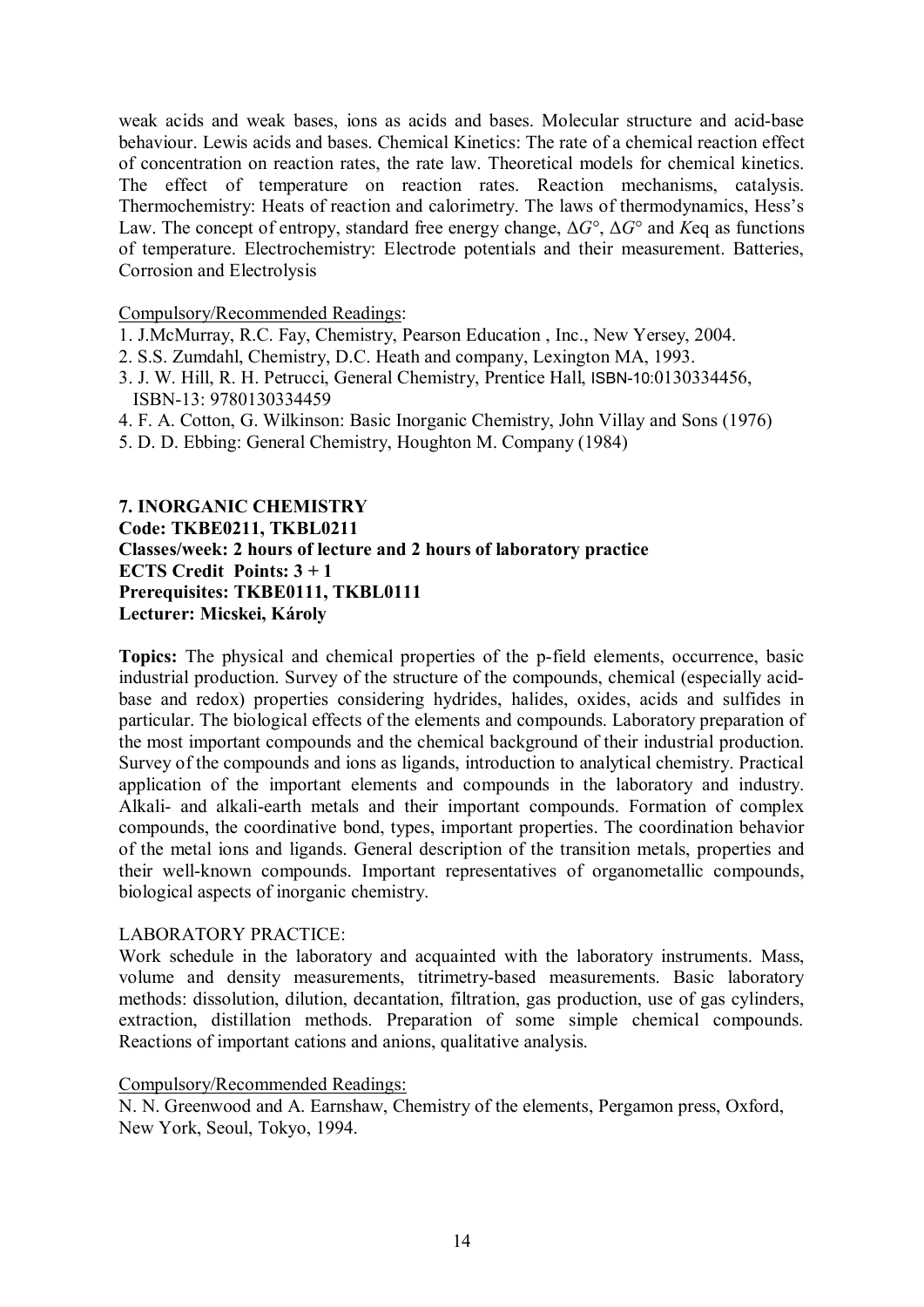# **8. ORGANIC CHEMISTRY I. Code: TKBE0301 Classes/week: 2 hours of lecture, 1 hour of problem-solving seminar ECTS Credit Points: 4 Prerequisites: General chemistry (TKBE0111, TKBL0111) Lecturer: Antus, Sándor**

**Topics**: Classification, nomenclature and structure of organic compounds, their physical and chemical properties, preparation and reactivity according to their functional groups and structure-chemical reactivity relationship. The lecture is supplemented by a weekly seminar (1 hour) that follows the lecture and helps its adoption. Summary of basic organic chemistry concepts. Occurrence, nomenclature, preparation and reactions of alkanes, cycloalkanes, alkenes, cycloalkenes, alkynes, mono- and polycyclic aromatic hydrocarbons, alkyl halides, alcohols and phenols, ethers and certain organometallic derivatives.

Compulsory/Recommended Readings:

1. E. K. Meislich, H. Meislich, J. Sharefkin: 3000 Solved problems in Organic Chemistry, McGraww-Hill INC, 1994

2. Volhard: Organic Chemistry, New York (1987)

### **9. ORGANIC CHEMISTRY II.**

**Code: TKBE0312 and TKBL0312 Classes/week: 2 hours of lecture, 1 hour of problem-solving seminar, 3 hours of laboratory practice ECTS Credit Points: 6 Prerequisites: Organic chemistry I. (TKBE0301) Lecturer: Antus, Sándor**

**Topics:** Amines, nitro-compounds, diazonium salts and reactions of. Coloring agents. Preparation and reactions of aldehides and ketones. Nucleophilic addition. Preparation and reaction of carboxilic acids and important acid derivatives. Nucleophilic substitution reaction of acyl group. Macromolecules via polycondensation. Chemical propertie and importance of b-dicarbonyl compounds. Carboxylic acid derivatives. Natural carboxylic acid derivatives: amino acids, nucleic acids. Vitamines, alkaloids, antibiotics, carbohydrates. Heterocyclic compounds.

Practice: Basic procedures: crytallization, distillation, extraction, TLC and coloumn chromatography. Simple chemical reactions using micro and semi micro methodes. Basics of literature search of synthetic procedures.

Compulsory/Recommended Readings: 1. Volhard: Organic Chemistry, New York (1987)

#### **10. MACROMOLECULAR CHEMISTRY**

**Code: TKBE0611 Classes/week: 2 hours of lecture**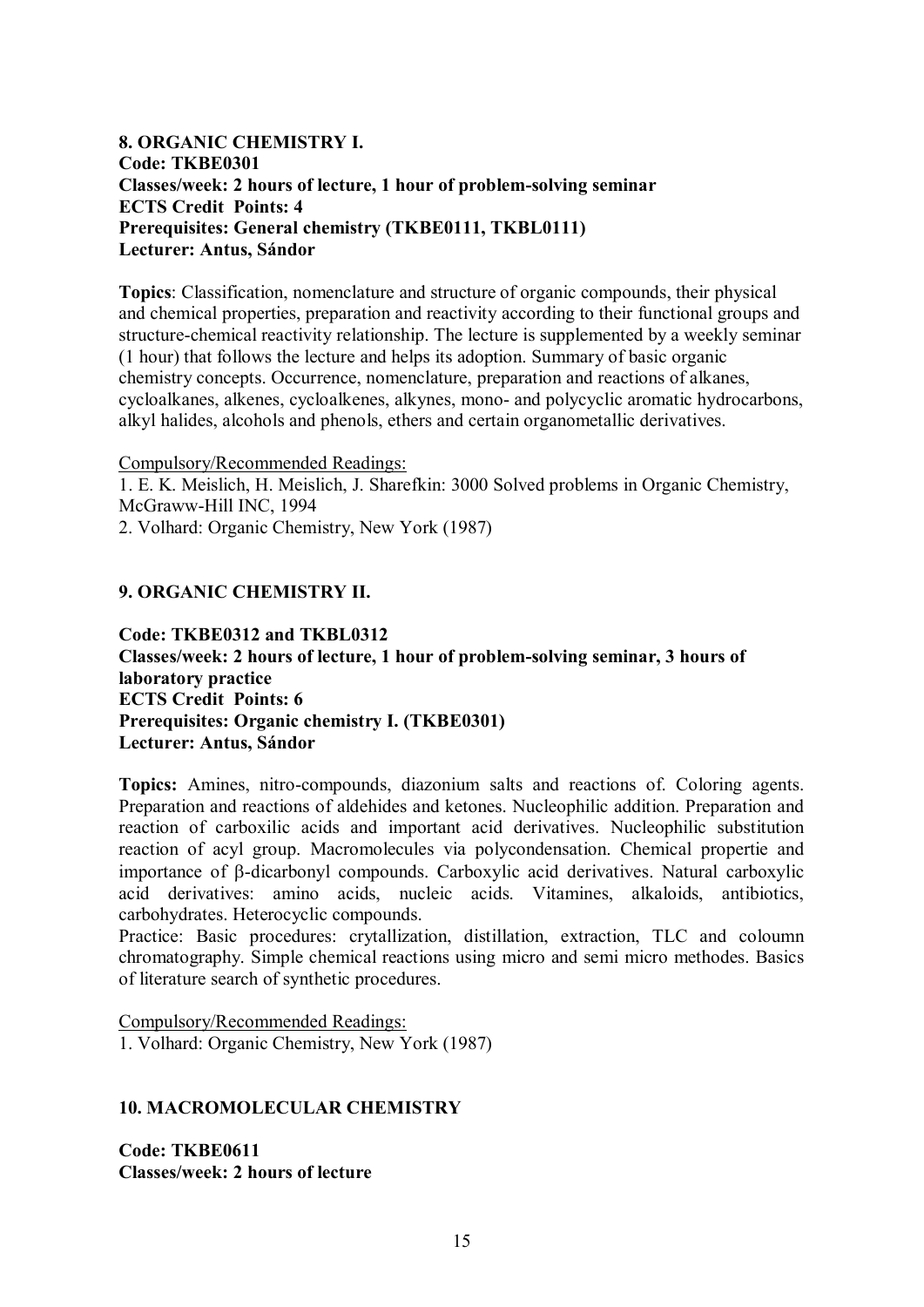# **ECTS Credit Points: 3 Prerequisites: Organic chemistry II. (TKBE0312) Lecturer: Kéki, Sándor**

**Topics**: Classification of polymers. Structure, chemical structure and fine structure of the polimer chain. Polymolecularity. Molecular weight averages, molecular weight distribution and their determination. Size exclusion Chromatography. MALDI TOF Mass Spectrometry. Physical states of polymers, glass transition temperature. Characterization of amorph polymers. Crystallization of polymers, polymer solutions. Synthesis of macromolecules. Radical polymerization. Basic steps of radical polymerization. Radical initiation, propagation, termination, chain transfer, inhibition and retardation. Kinetics of radical polymerization, radical copolymerization. Ionic polymerization. Stereospecific polymerization. Polycondensation. Poliaddition. Ring opening polymerization. Polymer analog reactions.

Compulsory/Recommended Readings:

1. F. Rodriguez: Principles of Polymer Systems, McGraw-Hill, London, Singapore, Tokyo (1985).

- 2. G. Odian: Principles of Polymerization, McGraw-Hill, New York (1983).
- 3. Hans-Georg Elias: Makromoleküle, Hüthig Wepf Verlag Basel, Heidelberg, New York (1990)

# **11. COLLOID CHEMISTRY**

**Code: TKBE0404 Classes/week: 2 hours of lecture ECTS Credit Points: 3 Prerequisites: Physical Chemistry I. (TKBE0401) Lecturer: Bányai, István**

**Topics:** Colloid state, colloid systems, intermolecular interactions. Interfacial chemistry: surface tension of pure liquids, connecting phenomena. Interfacial chemistry of solutions. State equations of interfacial layers, monomolecular films. Liquid-liquid interface, spreading. Adsorption of gases on solids. Enthalpy of adsorption. Hysteresis of adsorption, capillary condensation. Adsorption of gas mixtures. Liosorption. Contact wettability. Adsorption of non-electrolytes, electrolytes, ion exchange. Electric double layer. Electrokinetic phenomena. Disperse systems, degree of dispersity. Particle morphology, spatial distribution of dispersions. The stability of colloids. Aerodisperse systems. Gaseous dispersions and foams. Emulsions, suspensions and sols. Theories of sol stability. Adhesion. Optical properties of dispersions. Rheology. Macromolecular colloids. Size and shape of the molecules. Determination of molar mass. Association colloids, formation of micelles, solubilization. Coherent systems.

Compulsory/Recommended Readings:

1.Robert J. Hunter: Introduction to Modern Colloid Science, Oxford Science Publications, 1993

2.Douglas Hugh Everett:Basic Principles of Colloid Science, Royal Society of Chemistry Paperbacks, 1989

3.Goeffry Barnes, Ian Gentle: Interfacial Science, Oxford University Press, 2005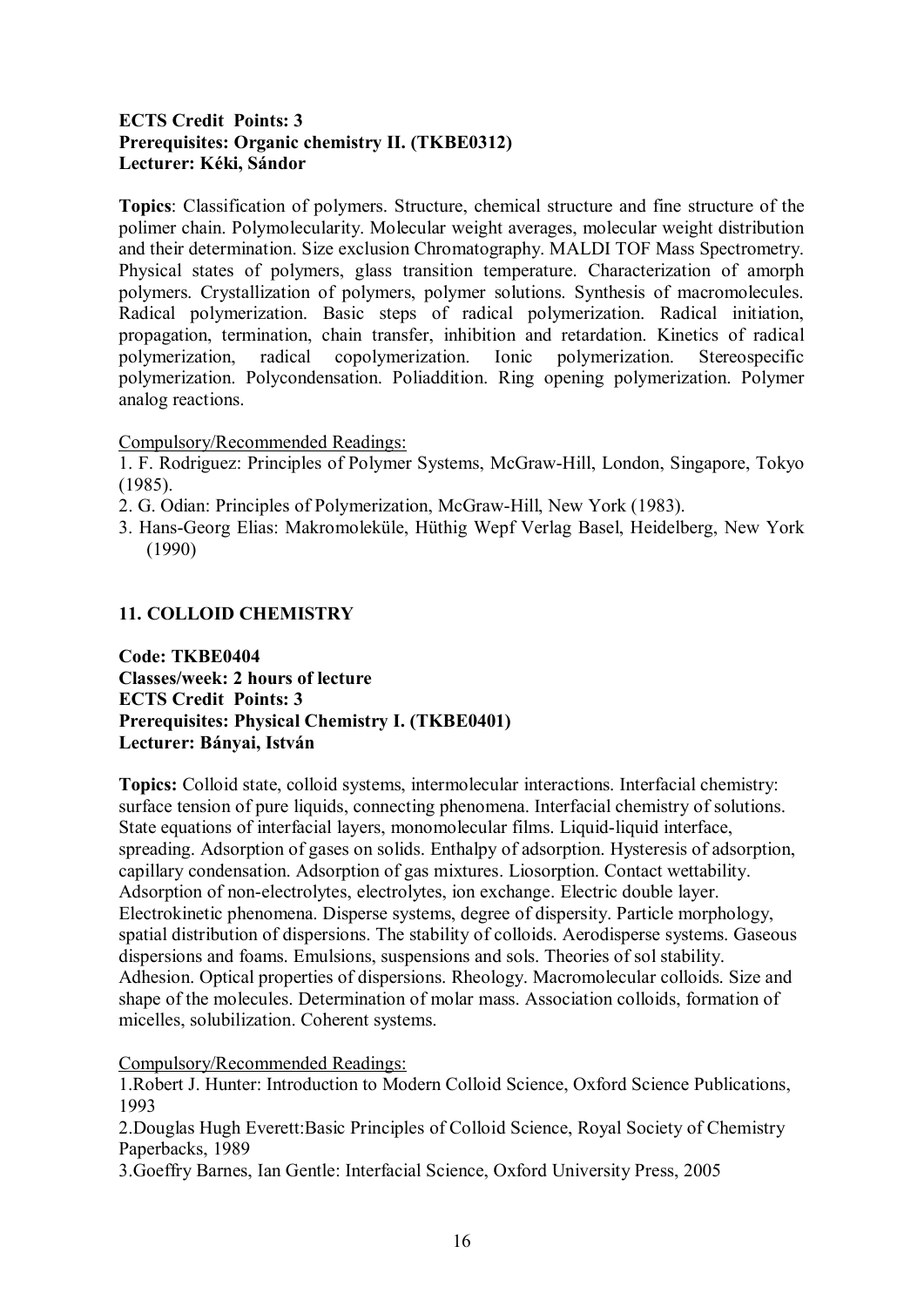#### **12. BIOCHEMISTRY**

**Code: TBBE0313 Classes/week: 1 hour of lecture ECTS Credit Points: 2 Prerequisites: Organic Chemistry II. (TKBE0312) Lecturer: Gyémánt, Gyöngyi**

**Topics**: Protein structure and function; Oxygen-transporting proteins; Enzymes and mechanisms of enzyme action; Structure and function of biological membranes; Carbohydrate metabolism: glycolysis and glyconeogenesis, glycogen metabolism, the pentose phosphate pathway; Fatty acid metabolism; Amino acid metabolism; Structure of RNA and DNA. Movement of genetic information.

Compulsory/Recommended Readings:

1. J. M. Berg, J. L. Tymoczko, L. Stryer: *Biochemistry* Fifth ed. (W. H. Freeman and Co. 2002)

2. C. K. Mathews, K. E. van Holde, K. G. Ahern: *Biochemistry* Third ed. (Addison Wesley Longman 2000)

3. A. L. Lehninger, D. L. Nelson: *Principles of biochemistry* Third ed (Worth 2000)

4. Lubert Stryer: Biochemistry (1995).

#### **13. ECONOMICS I.**

**Code: MFKGT31V04 Classes/week: 2 hours of lecture and 1 hour of problem solving seminar ECTS Credit Points: 4 Prerequisites: none Lecturer: Egri, Imre, T. Kiss, Judit**

The basics of supply and demand (Demand and supply curves, equilibrium price and output). Elasticity of demand (price-, cross-price- , income elasticity of demand and price elasticity of supply, price elasticity of demand and sales revenue). Consumer behavior, Marginal utility theory, indifference (curve) analysis. Production (factors), costs of production, profit maximization. Market structures (perfect competition, imperfect competition: monopoly, oligopoly, monopolistic competition). Profit maximizing under perfect competition, and monopoly. Price discrimination. Efficiency under perfect competition. Interest, profits and capital. The rate of return on capital. Present value, Net Present value.

Compulsory/Recommended Readings:

1. Samuelson, Nordhaus: Economics I. II.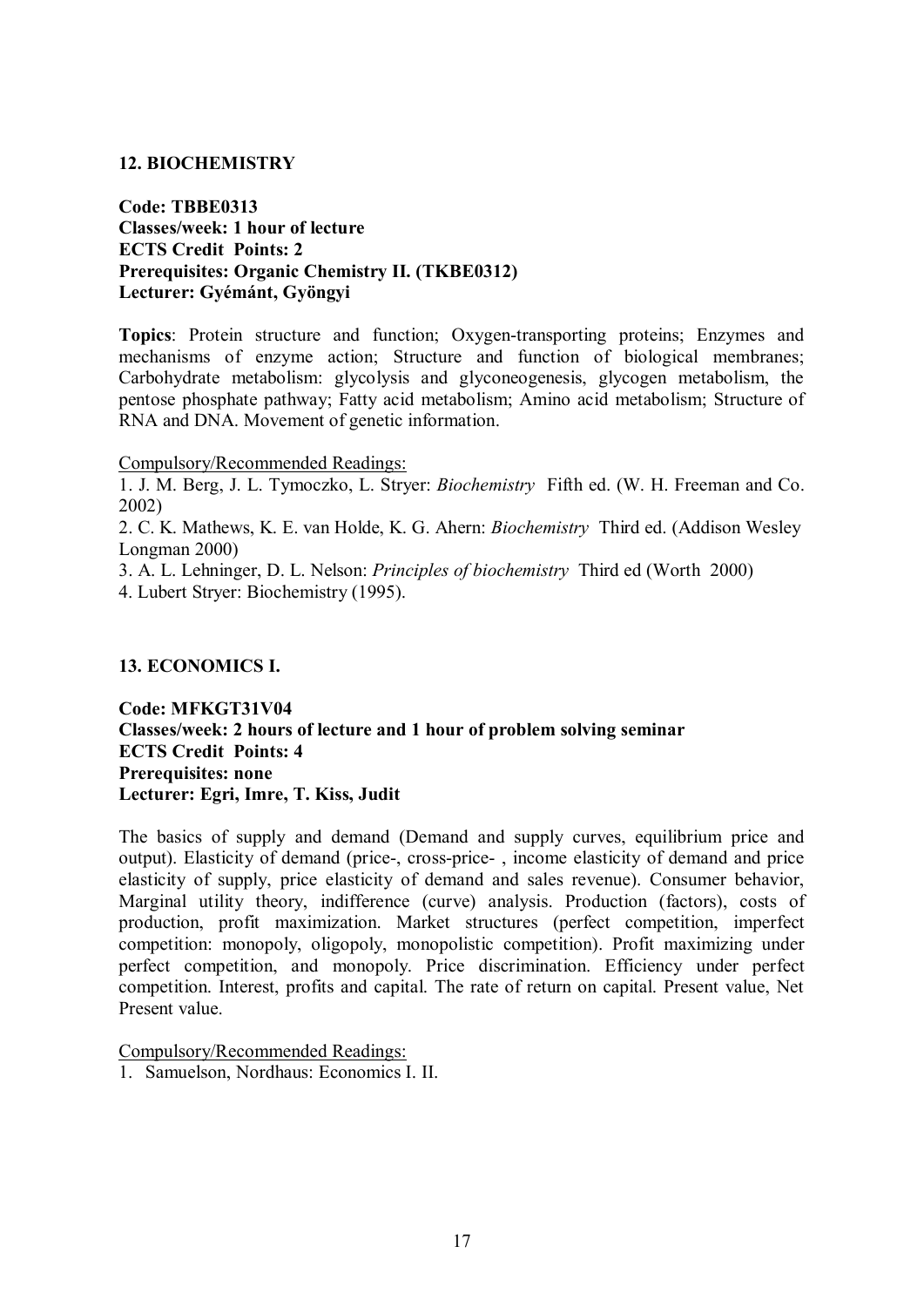#### **14. MANAGEMENT**

# **Code: MFMEN31V03 Classes/week: 2 hours of lecture and 1 hour of problem solving seminar ECTS Credit Points: 4 Prerequisites: none Lecturer: Pokorádi, László, Varga Emilné Szűcs, Edit**

**Topics**: History of management (classical school, bureaucratic management, scientific management, administrative management, human relations school, human resources school, integrating the management theories, emerging management positions). What managers and organizations do (managers and organizations, strategic thinking, planning and control, organizing work teams and structures, organizstional culture). Managing people (perception, learning and personality, motivation and organizational learning). Managing relationships (communications, interpersonal relations, building groups into teams). Leading and managing practices (problem solving, power and organizational politics). Managing change (stress at work, change and organizational development, origins and methods of management and OB theories). The basics of strategic management (strategic analysis, strategy formulation, strategy implementation). The basics of Total Quality Management (custumer focus, process improvement, total involvement, developing the quality strategy).

Compulsory/Recommended Readings:

1. Curtis W. Cook – Phillip L. Hunsaker – Robert E. Coffey: Management and Organizational Behavior, IRWIN, Chicago, 1997.

2. Alex Miller – Gregory G. Dess: Strategic Management, The McGraw-Hill Companies, Inc., New York, 1996.

3. Carry L. Cooper – Chris Argyris: Encyclopedia of Management, Blackwell Publisher Ltd., 1998.

4. Arthur R. Tenner – Irving J. DeToro: Total Quality Management, Addison-Wesley Publishing Company, Massachusetts, 1993.

#### **15. STATE ADMINISTRATION AND LAW**

**Code: MFAJI31V02 Classes/week: 1 hour of lecture and 1 hour of folow up seminar ECTS Credit Points: 2 Prerequisites: none Lecturer: Zentay, Isvánné**

**Topics:** The constitutional basics of the municipality structure, state organisation, municipality levels, basic civil rights, the historical overview of the civil institutions. Operation of municipalities, their organisation system, statutory supervision, and the major rules and regulations of the municipal, state and administrative procedures. The characteristics of the Hungarian municipality structure in light of the EU municipality systems. The introductory lectures include legal rudiments and the structure of the legal system. The knowledge of corporate law, commercial law and proprietary rights. The major responsibility forms (compensation, indemnification) related to the activity, the general rules and regulations of concluding a contract.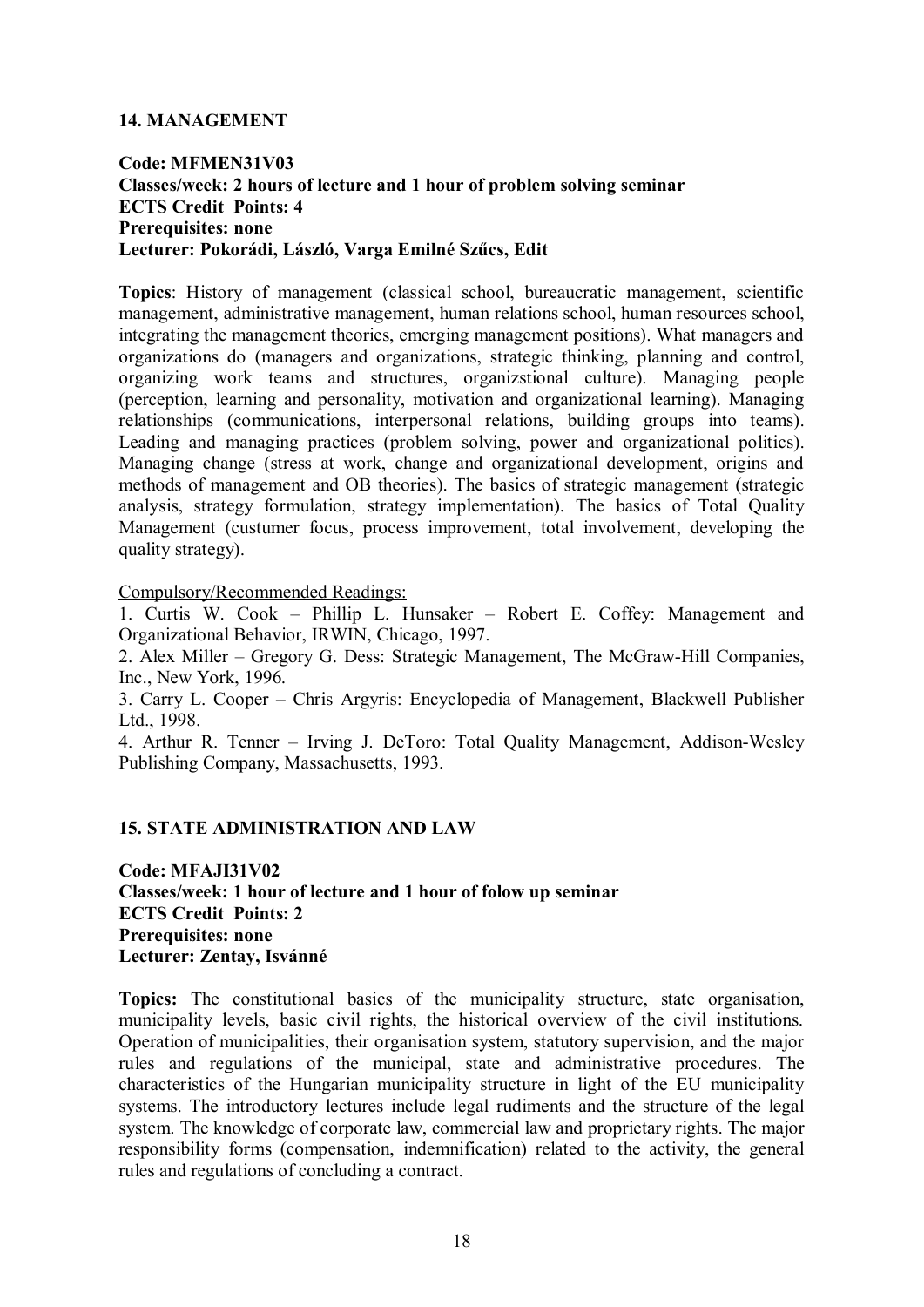Compulsory/Recommended Readings:

- 1. Fogarasi, Ivancsics, Kiss: The handbook of the local authorities Union Publishing house, Debrecen (1997)
- 2. Hungarian acts and decrees

#### **16. ECONOMICS II.**

**Code: MFKGT32V04 Classes/week: 2 hours of lecture and 1 hour of problem solving seminar ECTS Credit Points: 4 Prerequisites: MFKGT31V04 Lecturer: Egri, Imre, T. Kiss, Judit**

**Topics**: Measuring national income and output (real vs. nominal GNP, GDP, NNP, NDP, the problem of double counting) Economic growth. Consumption and Investment. IS model. Economic role of government (externalities). Fiscal policy and output determination. The effectiveness of fiscal policy. The role of money in the economy, the evolution of money, central bank, commercial banking, the supply and the demand for money. Monetary policy (varieties and problems of monetary policy). IS-LM analysis: the integration of the goods and money market models. Aggregate demand and supply. Labor market. Unemployment and inflation.

Compulsory/Recommended Readings:

1. Samuelson, Nordhaus: Economics II. III.

# **17. ENGINEERING ETHICS**

**Code: MFMRE31X03 Classes/week: 2 hours of lecture ECTS Credit Points: 3 Prerequisites: none Lecturer: Tiba, Zsolt**

The origin of the word: engineer and progress of the engineering. The history of the education of the engineering in Hungary. The task, the profession and the attitude of engineer. The criterion of engineer. The concept and content of engineering ethics. The relation between technology and ethics. Engineer and the rate of living. Engineer and the society. Engineer and the environment. Engineer and the energy. Engineering ethics (disciplinary) codex.

Compulsory/Recommended Readings: 1. Gyürk I.: Engineering Ethics, Budapest, Mezőgazda Kiadó (1998)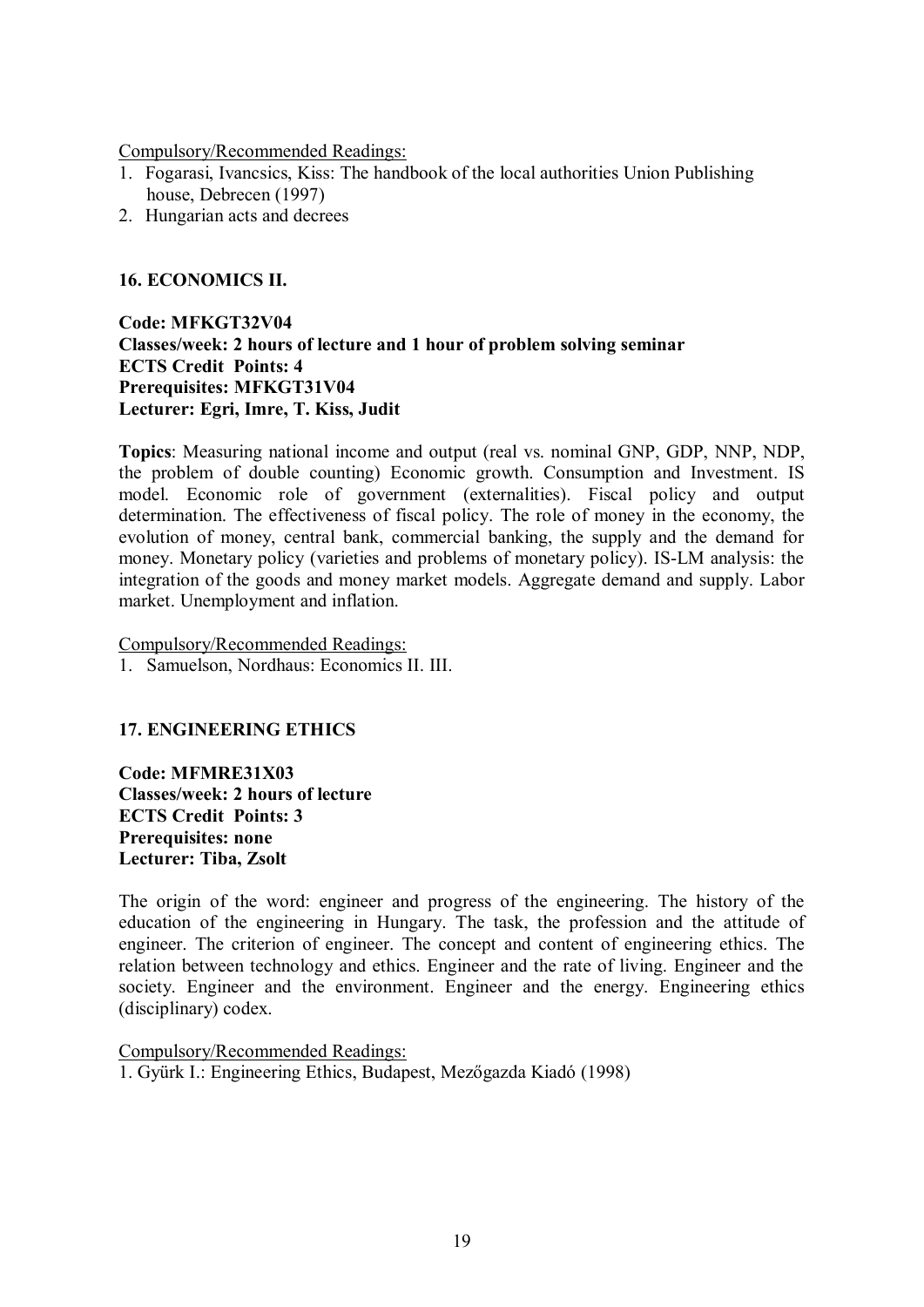# **18. BUSINESS AND INVESTMENT ORGANISATION**

**Code: MFSZE31X03 Classes/week: 2 hour of lecture ECTS Credit Points: 3 Prerequisites: none Lecturer: Zentay, Isvánné**

Topics:

The concept of investment, its types and groups The process of organising investments, their documentation, analysis and the introduction of the related methodologies and technologies. Participants of investments. Financing and activating investments. Investment policy from the point of view of the investors and the national economy. The concept of tenders, and their types The application of the public procurement act in case of investments. The general rules and regulations of the public procurement procedures and tenders.

Compulsory/Recommended Readings:

- 1. Husti István: Handbook on investments for entrepreneurs and business associations, Budapest Műszaki Publishing House (1999)
- 2. Papp Péter, Molnár István, Zentay István: Structure theory and methodology Budapest TK Publishing House (1985)
- 3. Lock Dennis: Project management, Modern Business Knowledge, Panem Publishing House Budapest (1998)
- 4. Husi Géza: Project management DE MFK (2000)
- 5. Darázs Imréné, Habis László: Planning municipal investments, Know How program of local authorities, Budapest (1997)

# **19. QUALITATIVE AND QUANTITATIVE ANALYSIS**

**Code: TKBE0511 and TKBL0511 Classes/week: 2 hours of lecture and 4 hours of laboratory practice ECTS Credit Points: 6 Prerequisites:TKBE0211, TKBG0211 Lecturer: Farkas, Etelka**

**Topics**:

LECTURE: Sampling, sample preparation methods. Basics of qualitative analysis. Quantitative description of equilibria in solution (aqueous) phase: acid-base equilibria, complex formation, precipitation reactions, redox equilibria. Basics of titrimetry: acid-base, redox, precipitation and potentiometric titrations. Heterogeneous equilibria (separation techniques) in analytical chemistry: gravimetry, extraction, various chromatographic methods. Evaluation of experimental results: statistical analysis. Errors (systematic, random) in chemical analysis.

PRACTICE: Classification of ions by precipitation reactions. Classical quantitative analytical methods: volumetric titrations based on acid-base equilibria, complex formation, precipitation reactions and redox equilibria; gravimetric analyses.

Compulsory/Recommended Readings: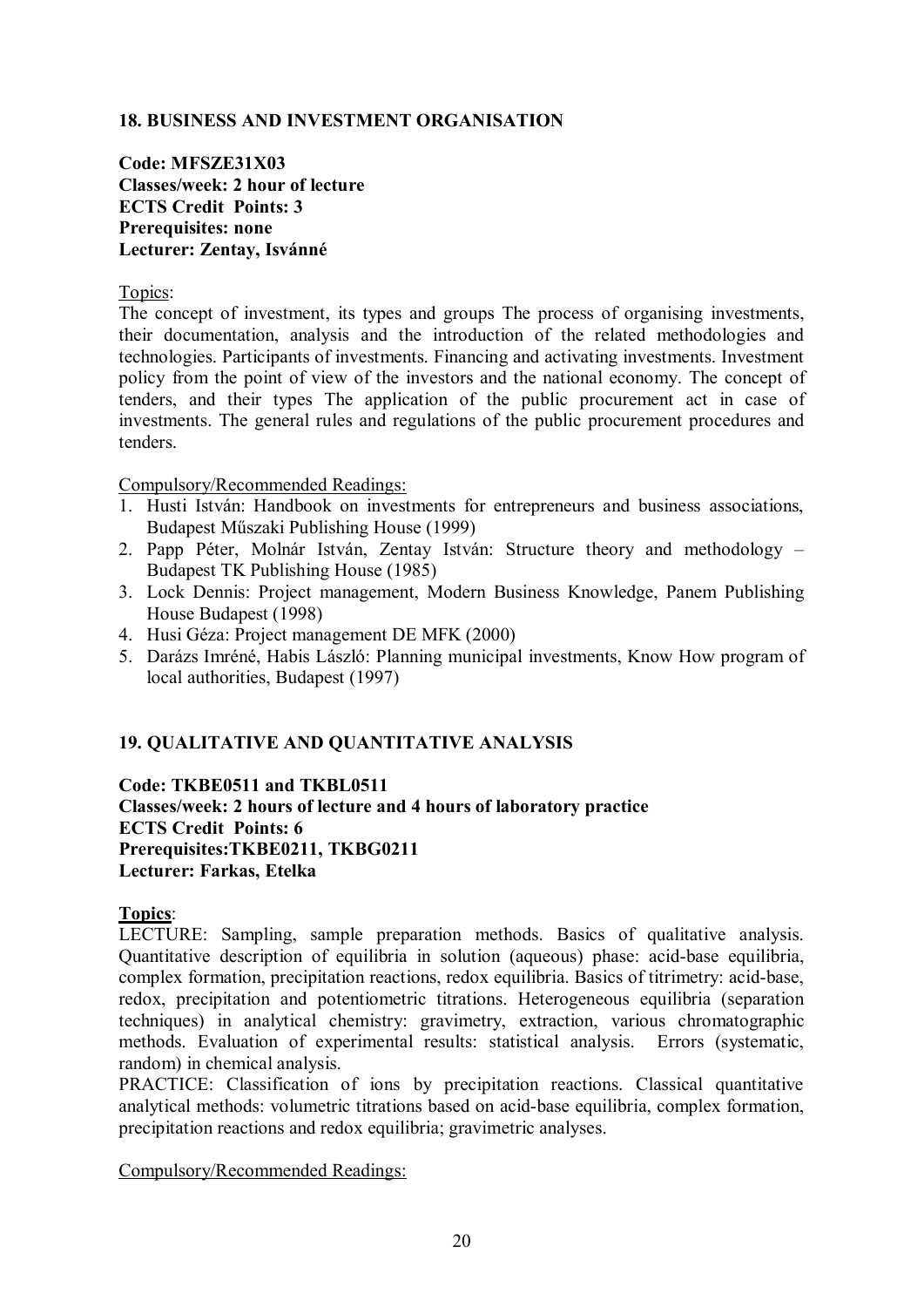1. G. Svehla: Vogel's Qualitative Inorganic Analysis, John Wiley and Sons, New York, 1994

2. D.A. Skoog, D. M. West, F. J. Holler and S. R. Crouch, Analytical Chemistry: An Introduction, 7th edition, Harcourt Inc., 2000,

3. D. C. Harris, Quantitative Chemical Analysis, 6<sup>th</sup> edition, W.H. Freeman and Company, New York, 2003

- 4. Willard H.H., Merritt Jr. L.L., Dean J.A., Settle Jr. F.A.: InstrumentaL Methods of Analysis, Wadsworth Publ. Co. (1998)
- 5. Kellner R., Mermet J.M., Otto M., Widmer M.M.: Analytical Chemistry, Willey-VCH (1998)

### **20. INSTRUMENTAL METHODS OF ANALYSIS**

**Code: TKBE0512, TKBL0512 Classes/week: 2 hours of lecture and 3 hours of laboratory practice ECTS Credit Points: 5 Prerequisites: TKBE0511 and TKBL0511 Lecturer: Posta, József, Farkas, Etelka**

Topics: Continuous analysis (Contiflow), pH-metry, spectrophotometry (UV/VIS), potentiometry, X-ray fluorescence (XRF), thin layer chromatography (TLC), gas chromatography (GC), liquid chromatography (LC), flame emission spectrometry (FES), atomic absorption spectrometry (AAS). Electrometric methods of analysis. Potentiometry. Types of electrodes. pH measurement. Potentiometric methods: direct potentiometry, potentiometric titration. Measurements. Basic concepts of polarography. The potential of the dropping mercury electrode. Current types in polarography. Polarographic instruments. Derivative polarography. Square wave polarography. Alternating current polarography. Amperometric titrations. Dead stop titration. Electrogravimetry. Coulometry. Conductometry. Conductometric titration. Oscillometry. Dielectrometry. Methods of thermal analysis. Differential thermal analysis. Differential Scanning Calorimetry. Thermogravimetry. Derivatography.

Atomic spectrometry: basic theory. Emission spectral analysis, qualitative and quantitative analysis. Flame spectrometry. Atomic absorption spectrometry. Methods of molecular spectroscopy. Ultraviolet and visible spectrophotometry. The laws of light absorption. Procedure of UV-vis analysis: qualitative and quantitative aspects. Infrared spectroscopy. Fluorescence analysis. Chemical and biological sensors. Piezoelectric sensors. Determination of gases and components dissolved in water. Biosensors. Use of optical fibres, instruments and analytical procedures.

Compulsory/Recommended Readings:

- 1. Willard H.H., Merritt Jr. L.L., Dean J.A., Settle Jr. F.A.: InstrumentaL Methods of Analysis, Wadsworth Publ. Co. (1998)
- 2. Kellner R., Mermet J.M., Otto M., Widmer M.M.: Analytical Chemistry, Willey-VCH (1998)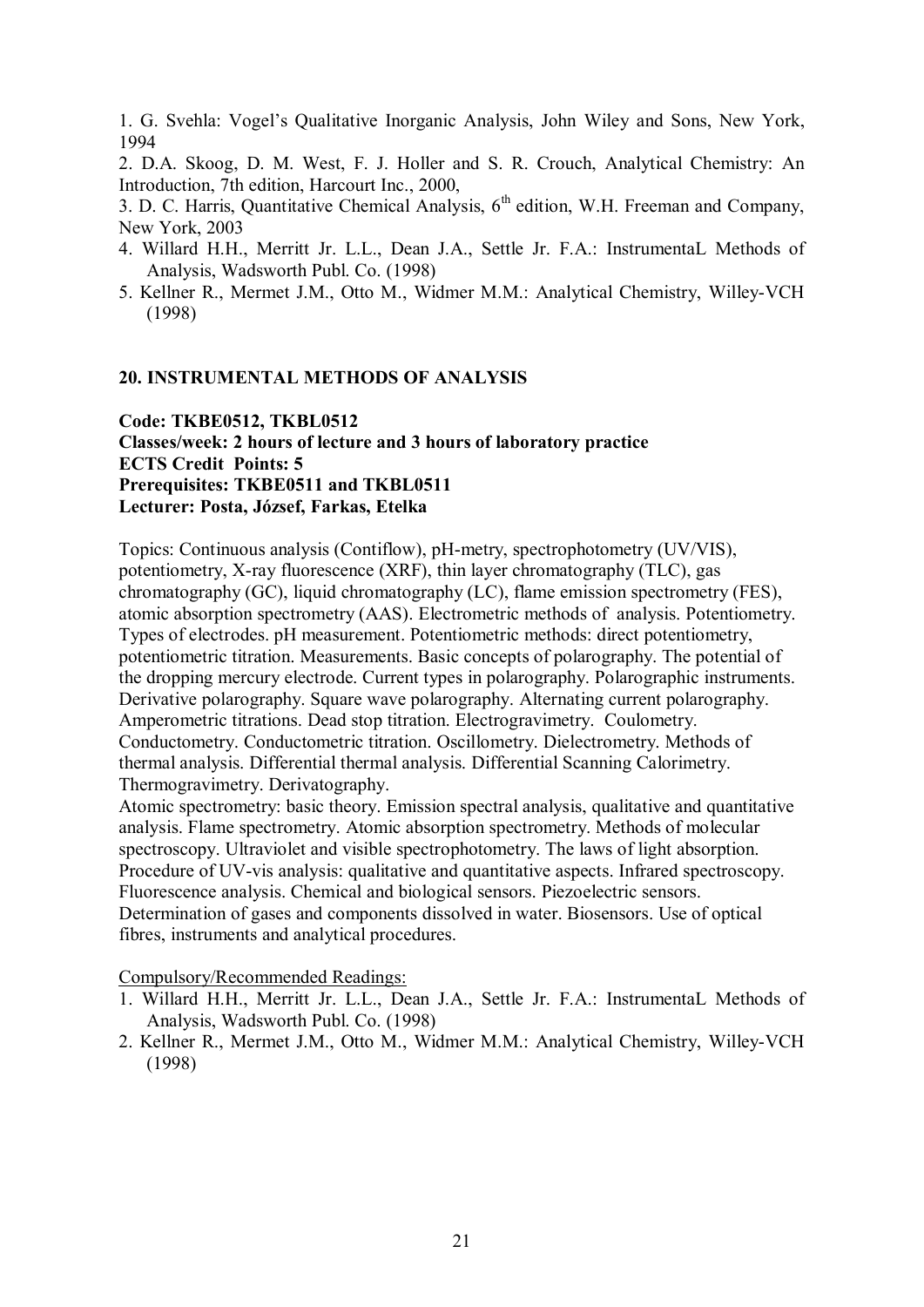# **21. PHYSICAL CHEMISTRY I.**

#### **Code: TKBE0401 Classes/week: 2 hours of lecture, 2 hours of problem-solving seminar ECTS Credit Points: 4 Prerequisites: TKBE0211, TKBL0211**

#### **Lecturer: Joó, Ferenc, Gáspár, Vilmos**

**Topics**: The properties of gases: the perfect gas, real gases. The Zeroth and First Law of thermodynamics: internal energy, enthalpy, heat and work. The Second Law of thermodynamics: definition of entropy. The Third Law of thermodynamics: statistical definition of entropy. Thermochemistry: application of the First Law to reactive systems, enthalpies of reaction, enthalpies of formation, enthalpies of combustion, standard states. Hess's law. Kirchhoff's law. Potential functions: combining the First and Second Laws. Thermodynamics of liquid phase, Clausius-Clapeyron equation, surface tension of curved surfaces. The thermodynamic description of mixtures. Chemical potential. Gibbs-Duhem equation. Mixtures of volatile liquids; distillation. The thermodynamic description of dilute solutions. Colligative properties. The phase rule and its applications. Chemical equilibrium. The response of equilibria to temperature. Le Chatalier principle.

#### PROBLEM SOLVING SEMINAR

Goal: helping the students to work out checklists of key ideas and solve exercises and problems closely related to the subject of the lecture on a weekly schedule.

#### Compulsory/Recommended Readings: P. Atkins, J. de Paula: The elements of Physical Chemistry, 4<sup>th</sup> Edition, Oxford, 2005. Introduction, Chapters 1–7.

# **22. PHYSICAL CHEMISTRY II.**

**Code: TKBE0403 and TKBL0403 Classes/week: 2 hours of lecture, 2 hours of laboratory work ECTS Credit Points: 4 Prerequisites: TKBE0401 Lecturer: Joó, Ferenc, Gáspár, Vilmos and Nagy, István**

Topics: Proton transfer equilibria, solubility equilibria, week and strong electrolyte solutions, Debye-Hückel theory, activity and mean activity coefficient. Electrochemical cells at equilibrium, standard potentials. Nernst equation. Cell potentials and the thermodynamic functions of the cell reaction. Varieties of electrodes; electrode potentials. Electrochemical cells at practice. The conductivities of electrolyte solutions, the mobilities of ions. Laws of electrolysis, transition number. Empirical chemical kinetics: the definition of rate. Simple rate laws, reaction order and rate constants. The determination of the rate law. Accounting for the rate laws: elementary reactions, consecutive reactions, chain reactions. Reaction mechanisms: kinetic order and molecularity. The steady-state approximantion, the rate determining step, kinetic control. Catalysis. Enzymatic reactions: Michaelis-Menten mechanism. The temperature dependence of reaction rates. The Arrhenius equation. Determination of the Arrhenius parameters. Collision theory.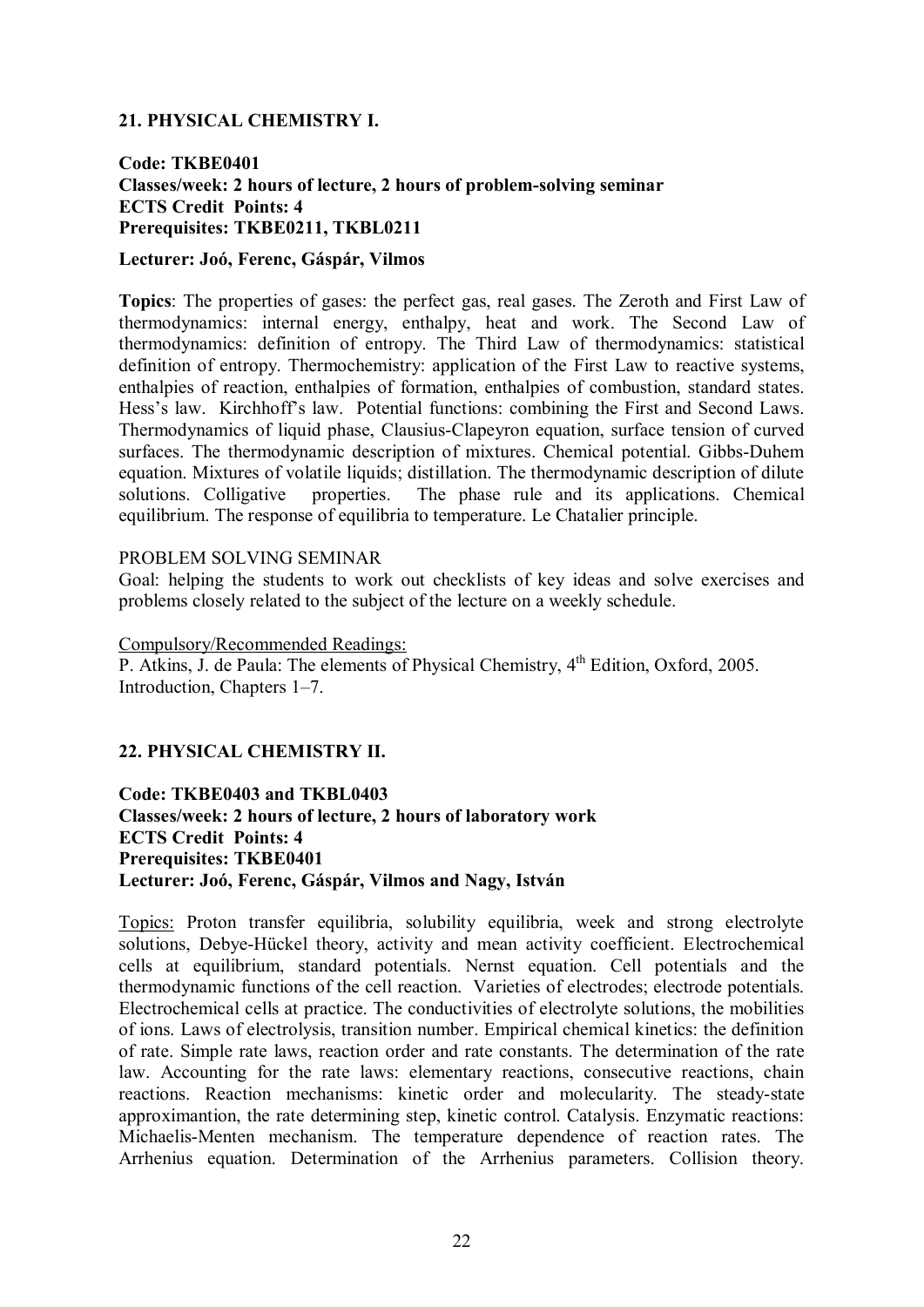Transition state theory. Reactions in solution: activation and diffusion control. Processes at solid surfaces. The extent of adsorption. Catalityc activity at surfaces. Photochemistry.

LABORATORY EXCERSISES (5 hours / week – for 6 weeks only):

1. Determination of the heat of combustion in a bomb calorimeter. 2. Liquid-gas equilibrium and determination of the heat of evaporation. 3. Spectrophotometric determination of the equilibrium constant of the  $I_2 + I = I_3$  reaction. 4. Determination of the mean activity coefficient of a strong electrolyte by measuring electrochemical cell potential. 5. Determination of the dissociation constant of a week electrolyte by conductometric measurements based on Ostwald's law of dilution. 6. Kinetics of second order reactions: determination of the rate constant of the hydrolysis of esters.

Compulsory/Recommended Readings:

P. Atkins, J. de Paula: The elements of Physical Chemistry,  $4<sup>th</sup>$  Edition, Oxford, 2005. Chapters 8–11, 16, and 20.

# **23. MATERIALS OF CONSTRUCTION**

**Code: TKBE1211 Classes/week: 2 hours of lecture ECTS Credit Points: 3 Prerequisites: TKBE1111, TKBL1111 Lecturer: Deák, György**

Topics:

Mechanical properties of the materials of construction. (ultimate tensile stress, hardness, stiffness, toughness, fatigue and creep). Effect of temperature on the mechanical properties. Special properties and manufacturing of materials. Iron and steel. Heat treatment of iron and steel. Alloys of iron. Non iron metals (light and heavy metals, metallic glasses). Wood as material of construction. Inorganic non metallic materials (glass, enamel, porcellan, granite, andezit, basalt, heat resistant stoneware, artificial carbon). Plastics. Corrosion of metallic materials. Categories of corrosion, measurement of the corrosion rate.

Compulsory/Recommended Readings:

- 1. J.M. Coulson, J.F. Richardson and R.K. Sinnot: Chemical Engineering, Volume 6., Pergamon Press (1983)
- 2. L. H. Van Vlack: Elements of Materials Science, Addison-Wesley, Reading-London (1980)

# **24. PLASTICS AND PROCESSING I.**

**Code: TKBE1212 Classes/week: 2 hours of lecture ECTS Credit Points: 3 Prerequisites: Macromolecular chemistry (TKBE0611) Lecturer: Deák, György**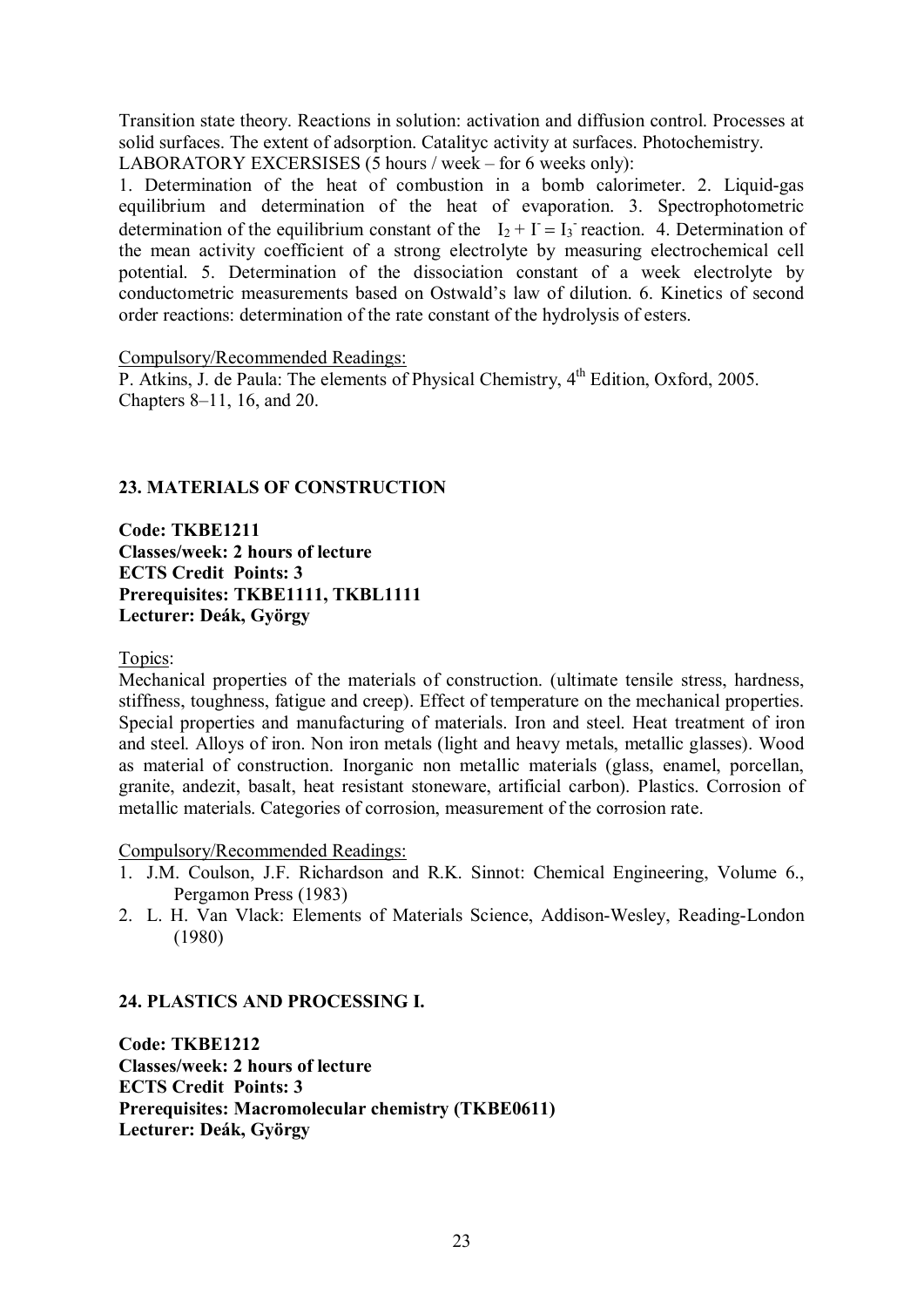**Topics**: Classification of polymers. Selected synthetic polymers. Polyethylene and polypropylene, Polyisobutylene and its copolymers, butyl rubber. Polystyrene and polystyrene copolymers – ABS. Poly(vinyl chloride) and poly(vinylidene chloride). Poly(vinyl acetate) and poly(vinyl alcohol). The flouro carbon polymers – poly(tetrafluoroethylene) and poly(trifluoroethylene). Polydienes: polybutadiene, polyisoprene (synthetic and natural), polychloroprene. Vulcanization. Polyacrylates: poly(acrylic acid), poly(metacrylic acid) and their esters. Polyacrylonitrile. Polyesters: aliphatic, aromatic, unsaturated. Poly(ethylene terephthalate), polycarbonate from bisphenol A, alkyd resins. Polyethers. Polyamides. Phenol-formaldehyde and ureaformaldehyde resins. Polyurethanes. Silicones. Cellulose based polymers. Compulsory/Recommended Readings:

1. F. Rodriguez: Principles of Polymer Systems, McGraw-Hill, London, Singapore, Tokyo (1985).

2. G. Odian: Principles of Polymerization, McGraw-Hill, New York (1983).

### **25. INFORMATICS FOR ENGINEERS**

**Code: TKBG0911 Classes/week: 2 hours of lecture ECTS Credit Points: 3 Prerequisites:TMBE0607, TMBG0607 Lecturer: Kuki, Ákos**

**Topics**: Binary and hexadecimal systems, definition and acquirement of bit, byte, wordlength. Set-up of computers, exchange of cards, expansion. Definition of the operating system, the use of operating systems of PCs. Principles and technical basics of computer networks. Network card, connection of PCs to networks, view/setting of network data. Internet, browsers, FTP and HTTP download. Mailing: setting of web hosting, username, password. Web searching. Searching of chemical information and source materials. Remote control desktop. The use of telnet and SSH protocols, some specific commands. Command mode ftp software. Virus threat, overview and setting of anti-virus softwares, virus search. Simple spreadsheets in chemistry (literature, citation etc.). Application of word processors. Application of spreadsheets. Vector graphic applications. Preparation of scientific, chemical schemes, flowcharts. Basics of computer imaging. Connection facilities of digital cameras, video cameras, uploading. Application of computer imaging software. Image formats, conversion. Basics of computer graphics. Application of effects (shading, fading, erasing etc.), image layers, making montage. Images and video recordings in chemistry. Website design, basics of HTML. Application of modular scripts. Internet Ethics, copyright.

Application of mathemathical(i.e.. Derive, Maple, Mathematica, Scilab, Octave, Mupad etc.) and table manager programs in chemistry. Instrument controlling and evaluating softwares. Chemistry on the internet, databases, papers, books. Softwares and hardwares needed for quality presentations: drawing chemical structures with computer, making figures and charts, presentations.

Compulsory/Recommended Readings:

1. Pauline Cushman, Ramon Mata-Toledo: Schaum's Outline of Introduction to Computer Science, McGraw-Hill 2000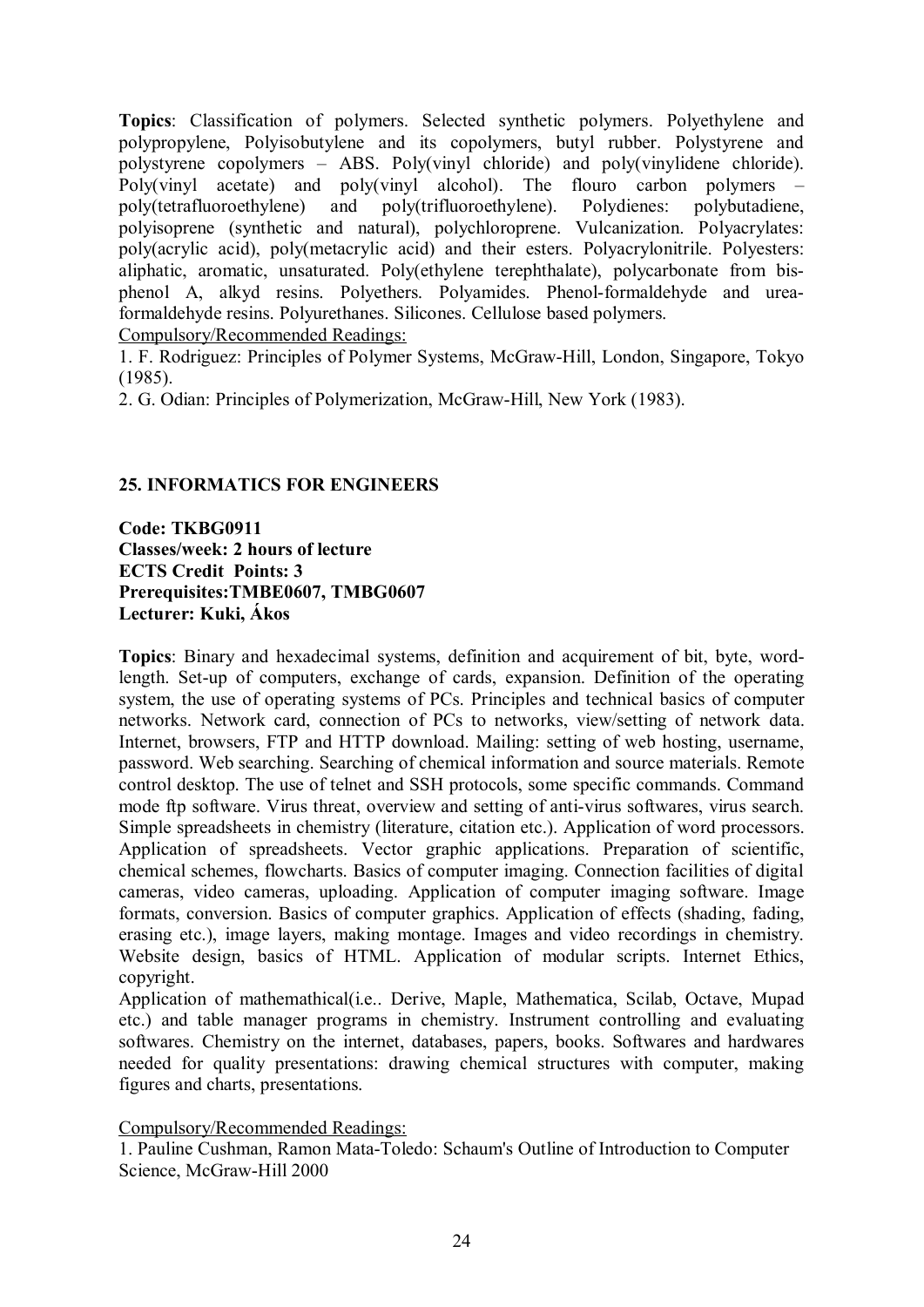2. Carol Brown: Microsoft Office XP Plain & Simple, Microsoft Press, Redmond 2004 3. Ramesh Kumari: Computers and Their Applications to Chemistry**,** Narosa, 2002 4. Mark G. Sobell: A Practical Guide to Linux(R) Commands, Editors, and Shell Programming, Prentice Hall PTR, 2005

# **26. PROCESS CONTROL I.**

**Code: MFFOI31V04 Classes/week: 2 hours of lecture, 2 hours of follow up seminars ECTS Credit Points: 4 Prerequisites: TKBE0401 Lecturer: Gulyás, Lajos**

#### Course Description:

The substance of process control science. Open- and closed loop control systems. Feed back and feed forward control. Feed forward control of batch processes. Booe algebra. Control with PLC. Automatic, continuous fixed set point control. Simple control system or loop and block diagram. Signal flow diagram. Linear systems and the principle of superposition (block in series, block in parallel, summation of signal, etc.). Feed forwardand feed back control schematic block diagram. Examples: Control of volumetric flow of liquid, Control of temperature and Control of level of liquid. Description of elements of control loop (process, controller, actuator, etc.). time-, Laplace- and frequency domain. Nyquist- and Bode diagram. Equivalent transfer function of control loop. Development of empirical dynamic model from step response data. Identification of step response. P, I, PI, PD and PID controllers. Examination of open- and closed loop control systems. Nyquistand Bode stability criterion.

#### References:

1. Harriott, P.: Process Control. McGraw-Hill, New-York, 1964.

2. Shinskey, F. G.: Process-Control Systems. Second Edition. McGraw-Hill. New-York. 1979.

3. Luyben, W. L.: Process Modeling Simulation and Control for Chemical Engineers. Second Edition. McGraw-Hill. New-York. 1989.

4. Stephanopoulos, G.: Chemical Process Control. Prentice-Hall. Englewood Cliffs. New-Jersey, 1984.

5. Coulson, J. M., Richardson, J. F.: Chemical Engineering. Volume Three. Third Edition. Pergamon Press. Oxford, New-York, Toronto, Sydney, Paris, Frankfurt 1978.

6. Using Simulink. Dynamic System Simulation for MATLAB. The MathWorks Inc. 2007. 7. User's Guide Control System Toolbox. For Use with MATLAB. The MathWorks Inc., 2007.

# **27. PROCESS CONTROL II.**

**Code: MFFOI32V02 Classes/week: 2 hours of seminars ECTS Credit Points: 2 Prerequisites: MFFOI31V04 Lecturer: Gulyás, Lajos**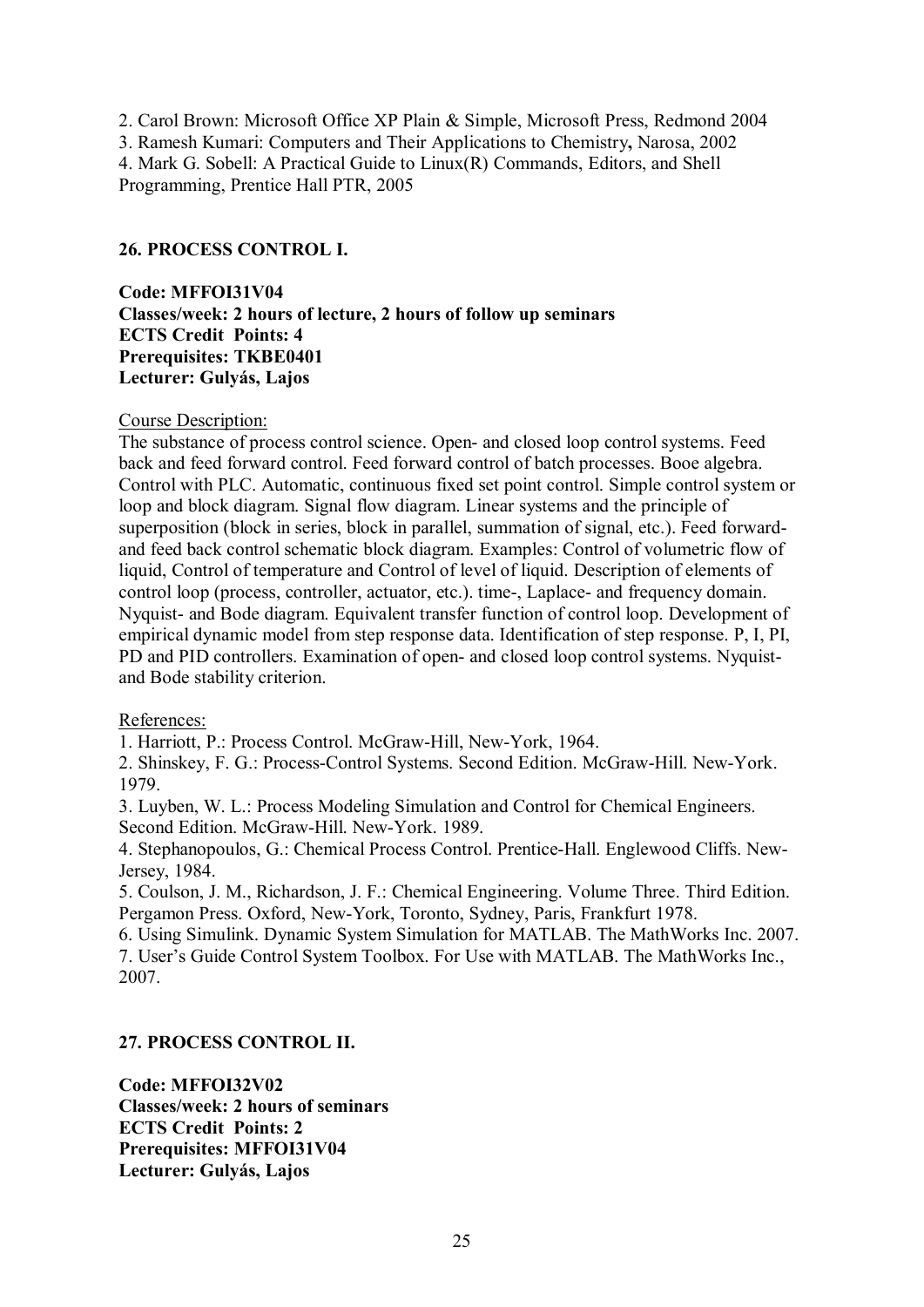# Course Description:

Knowledge of process control with chemical engineering examples. Using Matlab Control SystemToolbox and Simulink for process control. Mathematical modeling of chemical processes. Linearization of nonlinear models. Description of Linear Time-invariant Systems with Differential equations. Constructing models: State-space models, Transfer functions, Zero-pole-gain models and Frequency response models. SISO and MIMO systems. Solution of state-space equation in time-, Laplace- and frequency domain. Sampled data systems. Syntheses of control loop. Designing compensators. Two-position controlling.

### References:

1. Harriott, P.: Process Control. McGraw-Hill, New-York, 1964.

2. Shinskey, F. G.: Process-Control Systems. Second Edition. McGraw-Hill. New-York. 1979.

3. Luyben, W. L.: Process Modeling Simulation and Control for Chemical Engineers. Second Edition. McGraw-Hill. New-York. 1990.

4. Stephanopoulos, G.: Chemical Process Control. Prentice-Hall. Englewood Cliffs. New-Jersey, 1984.

5. Using Simulink. Dynamic System Simulation for MATLAB. The MathWorks Inc. 2007. 6. User's Guide Control System Toolbox. For Use with MATLAB. The MathWorks Inc., 2007.

7. Coughhanowr, D. R.: ProcessSystemAnalysis and Control, 2<sup>nd</sup> ed. McGraw-Hill, New York, 1991.

8. Marlin, T. E.: Process Control: Designing Processes and Control Systems for Dynamic Performance, 2<sup>nd</sup> ed. McGraw-Hill, New York. 2000.

# **28. MECHANICS FOR CHEMICAL ENGINEERS I.**

**Code: MFVGE31V03 Classes/week: 2 hours of lecture and 1 hour of follow up seminar ECTS Credit Points: 3 Prerequisites: TFBE2113 Lecturer: Horváth, Róbert**

It reviews the fundamental rules of the formal requirements of the technical drawing, the drawing of the projections, profile and sectional drawing of the components. After that it deals with the drawing of standardized machine elements and the concept of manufacturing tolerance and fitting, dimensional specification, geometrical and positioning tolerance, surface irregularity and the rules of elaboration of the workshop drawing.

In seminar there are six tasks to elaborate: to elaborate the workshop drawing of different machine elements and components. Endurance technical definitions. Contact among machine elements.Elements for energy process in machine systems. Elements for material flow in machine systems: pipes, pipe fittings, tanks etc. Structural materials and their technology in chemical industry. Structure of non-ferrous metals. Iron-carbon double phased systems, crystallization and metamorphosis. Alloy steel and non-ferrous metals. Modification of based properties by annealing. Static and metallographic investigation of metals. Breaking of materials. Non-destruction tests. Notation of steel. Formation of welded bound by smelting processes. Destruction tests and non-destruction tests of welded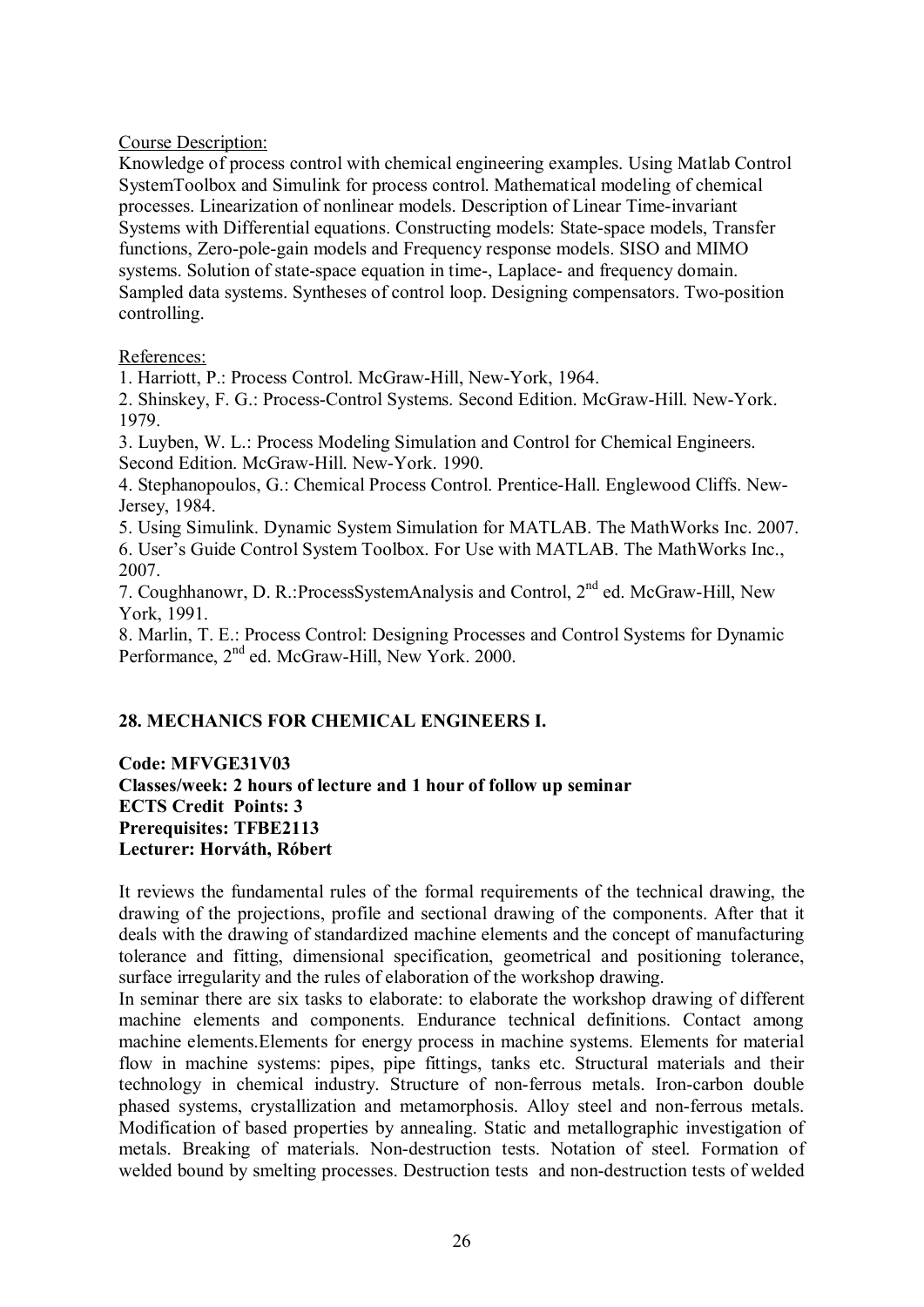bounds. Works of chemical machines: determination of machine, grouping. Types of energy, energy sources. Diffusion of energy in space and time. Efficiency.

#### Compulsory/Recommended Readings:

J. H. Perry: Chemical Engineer's Handbook, McGraw-Hill Book Company, 8. Edition, New York, 2007.

### **29. MECHANICS FOR CHEMICAL ENGINEERS II.**

**Code: MFVGE32V03 Classes/week: 2 hours of lecture and 1 hour of follow up seminar ECTS Credit Points: 3 Prerequisites: MFVGE31V03 Lecturer: Horváth, Róbert**

Heat prime movers: Definition, determination and grouping of prime movers. Development of Otto and Diesel engines. Labour process of Otto engines. Functioning of four-stroke Otto engines, two-stroke Otto engines and Diesel engines. Efficiency and capacity of engines, characteristic curve of engines. Structural parts of engines: cylinder, sucker, crankshaft, control of engines, fuel supplying of engines.

Hydrodynamics machines: Energy transport with fluid and gas materials. Principles of hydrodynamics machines. Pipelines and their characteristic curves. Movement of whirlpool pumps. Structures and types of whirlpool pumps. Cavitation. Suction facility of pumps. Vacuum pumps and stream pumps. Ventilators and compressors. Service properties of ventilators and compressors.

Electrical machines: service of one phase and three phase transformers. Measuring transformers. Electrical suckers and their kinetics. Asynchronous machines. Construction of three phase asynchronous machine. Construction of direct current machine: starting, breaking, control of rev. Direct current suckers with changing voltage. Choosing and warming of electrical engines. Engine power determination.

#### Compulsory/Recommended Readings:

J. H. Perry: Chemical Engineer's Handbook, McGraw-Hill Book Company, 8. Edition, New York, 2007.

#### **30. MECHANICS FOR CHEMICAL ENGINEERS III.**

**Code: MFVGE33V04 Classes/week: 2 hours of lecture and 2 hours of follow up seminars ECTS Credit Points: 4 Prerequisites: MFVGE32V03 Lecturer: Horváth, Róbert**

Heat exchangers and reactors. Heat conduction. Heat convection, heat transfer and definition of heat exchanger. Overview and equations of heat exchangers. Mean temperature difference. Heat transfer factor. Heat convection. Heat transfer without phase changing. Heat transfer under duress convection. Heat transfer with free convection. Heat transfer of corded pipes. Heat transfer in agitator. Principles of sizing. Heat emission.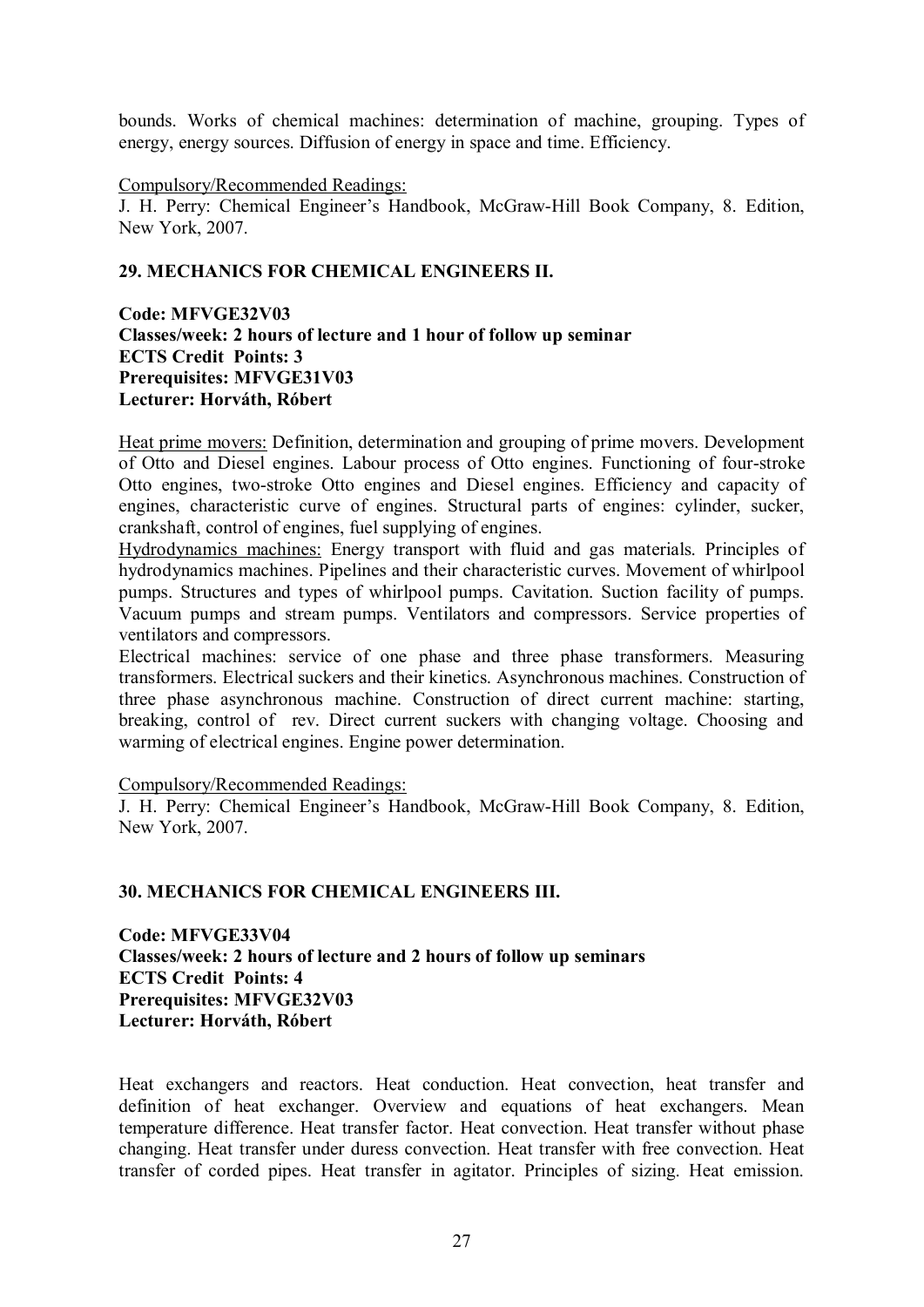Application and types of pipe bunching heat exchangers. Other heat exchangers. Stirring condensers. Cooling tower. Chemical reactors. Models of hydrodynamics ideal reactors. Descriptive quantities and equations. Examples for industrial reactors. Appliance for high temperature homogenous gas reactions. Stability and choosing of reactors. Reactors with intermittent-duty. Ovens. Oven with rotation drum, rotation arm and fluidization. Reactors for water electrolysis. Refrigerators. Cooling in chemical industry. Refrigerators with compressors. Carnot-cycle. Application of heat pumps.

#### Compulsory/Recommended Readings:

J. H. Perry: Chemical Engineer's Handbook, McGraw-Hill Book Company, 8. Edition, New York, 2007.

### **31. UNIT OPERATIONS I.**

**Code: MFVMU31V05 Classes/week: 2 hours of lectures, 4 hours of seminars ECTS Credit Points: 5 Prerequisites: TFBE2113 Lecturer: Gulyás, Lajos**

**Topics:** The substance of chemical engineering science. Unit Operations of Chemical Engineering. Basis of chemical engineering thermodynamics of unit operations. Quantities describing the operational unit. Measurement, units and dimensions in chemical engineering. Conversion of units. Conditions of thermal, mechanical and component equilibriums. Transport processes, component, heat and momentum streams. The extended-Damköhler's equation. The classification of operational units. The theory of similitude, dimensional analysis.

Flow of fluids, energy and momentum relationships. Pumping of fluids. Pumps, compressors and vacuum pumps.

Separation of heterogeneous systems: Sedimentation, filtration, centrifugation, mixing of liquid, gas cleaning.

#### Compulsory/Recommended Readings:

1. Coulson, J. M., Richardson, J. F.: Chemical Engineering. Volume One. Third Edition. Pergamon Press. Oxford, New-York, Toronto, Sydney, Paris, Frankfurt 1978. 2. Coulson, J. M., Richardson, J. F.: Chemical Engineering. Solution to the Problems in Volume 1. Volume Four. Third Edition. Pergamon Press. Oxford, New-York, Toronto, Sydney, Paris, Frankfurt 1978.

#### **32. UNIT OPERATIONS II.**

**Code: MFVMU32V05 Classes/week: 2 hours of lectures, 4 hours of seminars ECTS Credit Points: 5 Prerequisites: MFVMU31V05 Lecturer: Gulyás, Lajos**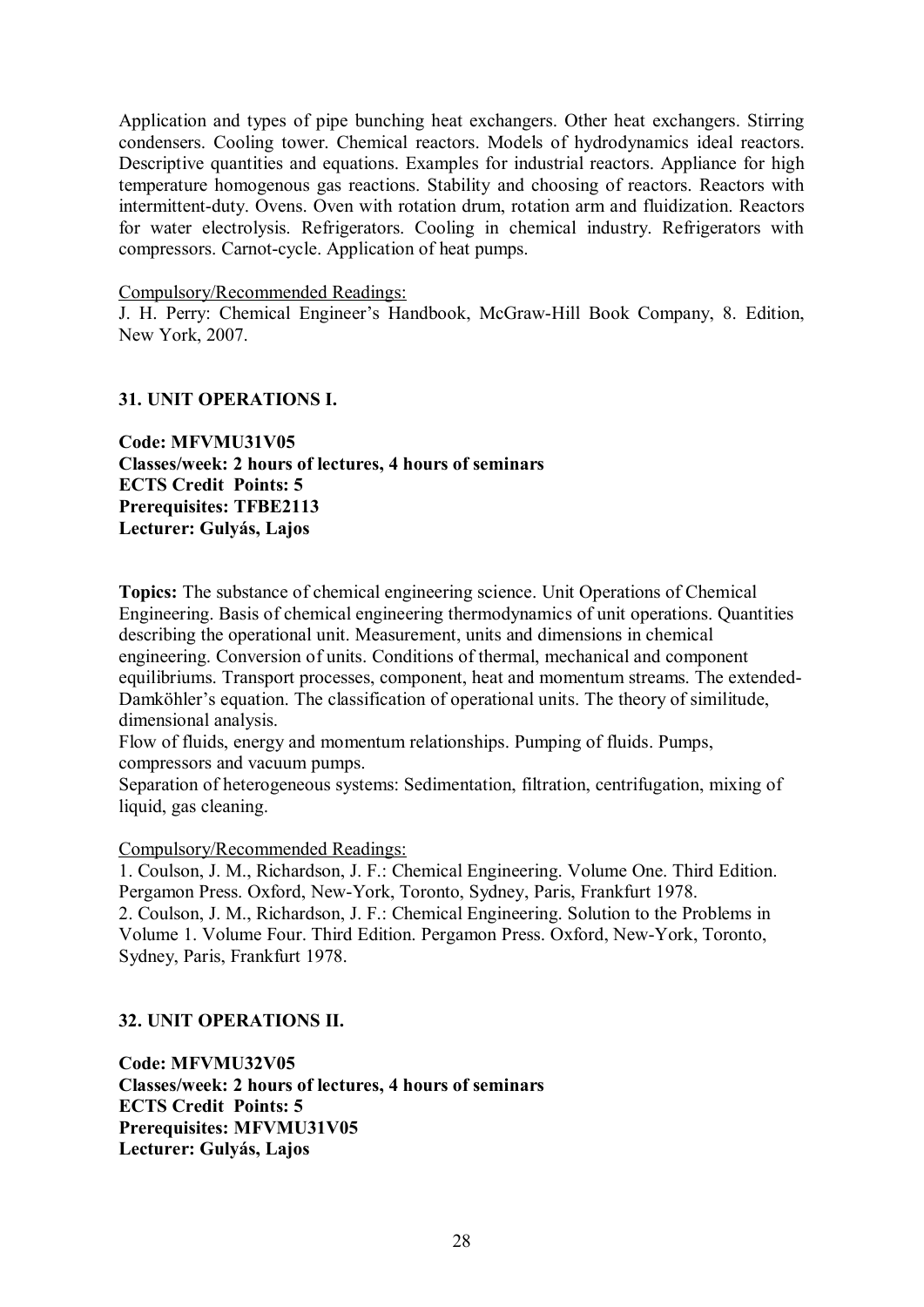**Topics**: General characterization of transfer processes. Classification of transfer processes. Heat transfer. General characterization of heat transfer. Heat transfer by convection, conduction and radiation. Application of dimensional analysis to heat-transfer by convection. Heating and cooling. Heat transfer at standard- and changeable temperature difference. Unsteady- and steady state transfer of heat. The logarithmic mean temperature difference. Heat exchangers.

Evaporation and crystallization. Evaporators and crystallizers. Cooling and coolers. Mass transfer processes. Mass transfer across a phase boundary, the two-film theory. Common interpretation of the operating line and the equilibrium curve. Mass transfer in the columns, the transfer units. Mass transfer in the cascades, the equilibrium units.

### Compulsory/Recommended Readings:

1. Coulson, J. M., Richardson, J. F.: Chemical Engineering. Volume One. Third Edition. Pergamon Press. Oxford, New-York, Toronto, Sydney, Paris, Frankfurt 1978. 2. Lienhard, J. H. IV., Lienhard, J. H. V.: A Heat Transfer Textbook, Third Edition. Phlogiston Press. Cambridge, Massachusetts, 2004.

3. Coulson, J. M., Richardson, J. F.: Chemical Engineering. Solution to the Problems in Volume 1. Volume Four. Third Edition. Pergamon Press. Oxford, New-York, Toronto, Sydney, Paris, Frankfurt 1978.

# **33. UNIT OPERATIONS III.**

**Code: MFVMU33V05 Classes/week: 2 hours of lectures, 4 hours of seminars ECTS Credit Points: 5 Prerequisites: MFVMU32V05 Lecturer: Gulyás, Lajos**

**Topics:** Mass transfer processes. Absorption. Evaporation. Distillation. Rectification. Extraction. Adsorption. Draying. Crystallization.

Chemical reaction engineering. Chemical reactors. Classification of reactors and choice of reactor type in the industry. Chemical kinetics. Residence time and distribution of residence time. Batch reactors and continuous reactors. Influence of heat of reaction on reactor type. Isothermal, adiabatic polytrophic reactors.

Mechanical operations. Size reduction of solids. Methods of operating crushers: coarse-, intermediate-, fine crushers and colloid mills. Classification of solid particles and settling. Blending of solid particles.

Compulsory/Recommended Readings:

1. Fogler, H. S.: Elements of Chemical Reaction Engineering. Third Edition. Prentice Hall PTR, Paramus, NJ, U.S.A. 1999.

2. Coulson, J. M., Richardson, J. F.: Chemical Engineering. Volume Two. Third Edition. Pergamon Press. Oxford, New-York, Toronto, Sydney, Paris, Frankfurt 1978.

3. Coulson, J. M., Richardson, J. F.: Chemical Engineering. Volume Three. Third Edition. Pergamon Press. Oxford, New-York, Toronto, Sydney, Paris, Frankfurt 1978.

4. Coulson, J. M., Richardson, J. F.: Chemical Engineering. Solution to the Problems in Volume 2. Volume Five. Third Edition. Pergamon Press. Oxford, New-York, Toronto, Sydney, Paris, Frankfurt 1978.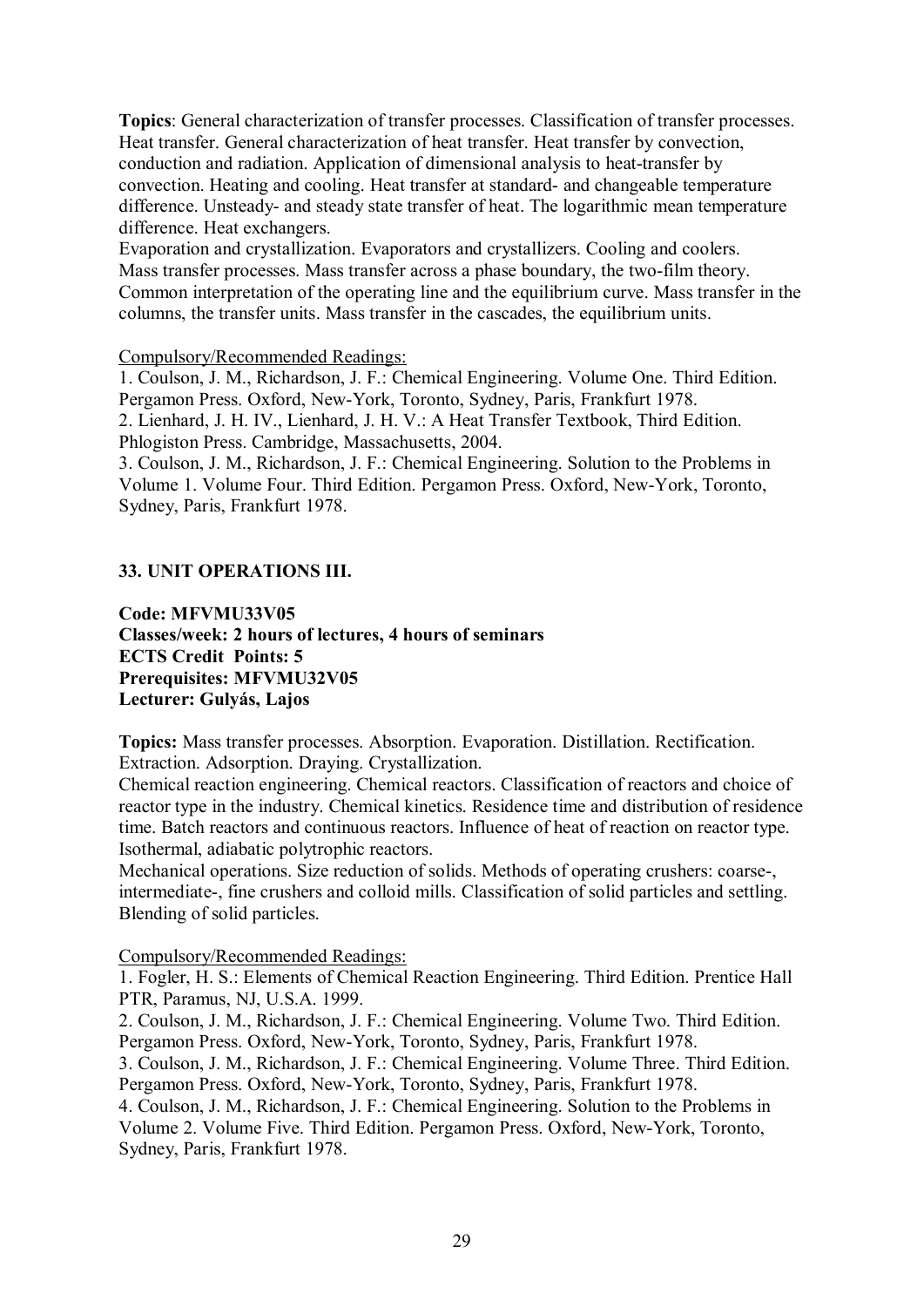#### **34. COMPUTER MODELLING OF CHEMICAL TECHNOLOGY SYSTEMS I.**

**Code: TKBG0912 Classes/week: 3 hours of seminars ECTS Credit Points: 3 Prerequisites: TKBG0911 Lecturer: Kuki, Ákos**

**Topics**: Chemcad is a chemical process simulation software which enables the drawing of flow charts and the simulation of industrial processes. The aim of the course is that chemical engineer students acquire the knowledge of using the Chemcad software package. They will have the opportunity to modell technologies known from their previous studies as well as planning new processes. Through using the software they can broaden their knowledge in the field of industrial devices and processes, besides they can learn novel, up to date industrial and environmental technologies. By the end of the semester the skilled application of the software is required which will be tested by a practical exam including the construction of a complex industrial process.

#### Compulsory/Recommended Readings:

1. Coulson, J. M., Richardson, J. F.: Chemical Engineering. Volume Six. Third Edition. Pergamon Press. Oxford, New-York, Toronto, Sydney, Paris, Frankfurt 1978. 2. Kafarov, V.: Cybernetic methods in chemistry and chemical engineering. MIR Publishers. Moscow. 1976. 3. Chemcad user manual.

### **35. COMPUTER MODELLING OF CHEMICAL TECHNOLOGY SYSTEMS II.**

**Code: TKBG0913 Classes/week: 3 hours of seminars ECTS Credit Points: 3 Prerequisites: TKBG0912 Lecturer: Kuki, Ákos**

Course Description:

Using MATLAB for modeling of chemical processes and for systems of chemical technology. Systems and processes. Modeling. Development a mathematical models for chemical engineering processes. General transport equation. Standard mathematical models of fluid flow. Modeling of thermal processes. Modeling of mass transfer processes. Calculation of mass and energy balances for chemical engineering systems. Dynamic modeling and stability of chemical processes.

Compulsory/Recommended Readings:

1. Fogler, H. S.: Elements of Chemical Reaction Engineering. Third Edition. Prentice Hall PTR, Paramus, NJ, U.S.A. 2001.

2. Coulson, J. M., Richardson, J. F.: Chemical Engineering. Volume Six. Third Edition. Pergamon Press. Oxford, New-York, Toronto, Sydney, Paris, Frankfurt 1978.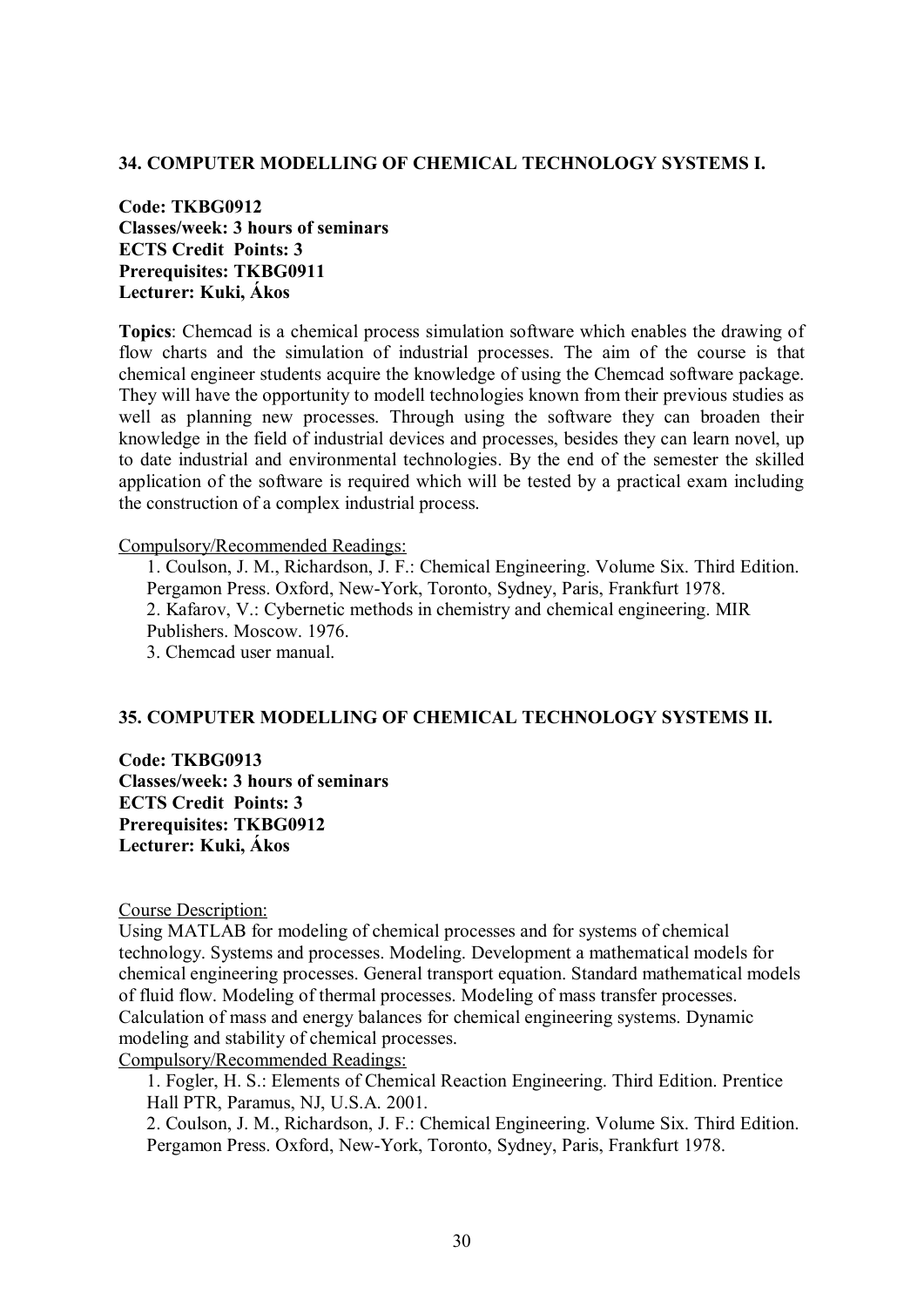3. Kafarov, V.: Cybernetic methods in chemistry and chemical engineering. MIR Publishers. Moscow. 1976. 4. Using Simulink. Dynamic System Simulation for MATLAB. The MathWorks Inc. 2007.

# **36. CHEMICAL TECHNOLOGY I.**

# **Code: TKBE1111 and TKBL1111 Classes/week: 2 hours of lecture, 2 hours of seminar and 5 hours of laboratory work ECTS Credit Points: 8 Prerequisites: MFVGE31V03 Lecturer: Zsuga, Miklós**

**Topics**: Basic terms of chemical technology: continuous and batch processing, yield, conversion, efficiency, volume, basic laws of chemical technology. Combustion: burning and combustors. Water processing: production of drinking and process waters, wastewater, wastewater management. Nitrogen industries: synthesis of ammonia and nitric acid. Sulfur industries: production of sulfuric acid. Fertilizers. Electrolysis of brine. Production of alumina, iron and steel.

**Topics of the seminar**: Exploration of the terms, laws of lecture topics. Problem solving and calculations based on technologies. Overview of flowcharts and processes. **Topics of the laboratory work:**

Compulsory/Recommended Readings: 1. Ullmann's Encyclopedia of Industrial Chemistry, 5th ed., Weinheim, Federal Republic of Germany, VCH, Volumes: B1-B8, 1990-1995. 2. Muhlynov I.: Chemical Technology I-II.

# **37. CHEMICAL TECHNOLOGY II. Code: TKBE1112 and TKBL1112 Classes/week: 2 hours of lecture, 2 hours of seminar and 5 hours of laboratory work ECTS Credit Points: 8 Prerequisites: TKBE1111 and TKBL1111 Lecturer: Zsuga, Miklós**

# **Topics**

The coal: genesis, types, ingredients, mining, process (gasification, distillation, liquefaction) Crude oil and natural gas: genesis (organic and inorganic theories), types, ingredients, mining. Processes of natural gas, cool oil absorption method. Atmospheric distillation of crude oil. Engine fuels, destructive methods (thermic-, catalitic- and hydrocrackig), reforming of gasoline. Vacuumdistillation of pacura, lubricants (type, properties, perparation). Pyrolisis of naphta, separation of pyrogas.

# Compulsory/Recommended Readings:

1. Ullmann's Encyclopedia of Industrial Chemistry, 5th ed., Weinheim, Federal Republic of Germany, VCH, Volumes: B1-B8, 1990-1995.

2. Muhlynov I.: Chemical Technology I-II.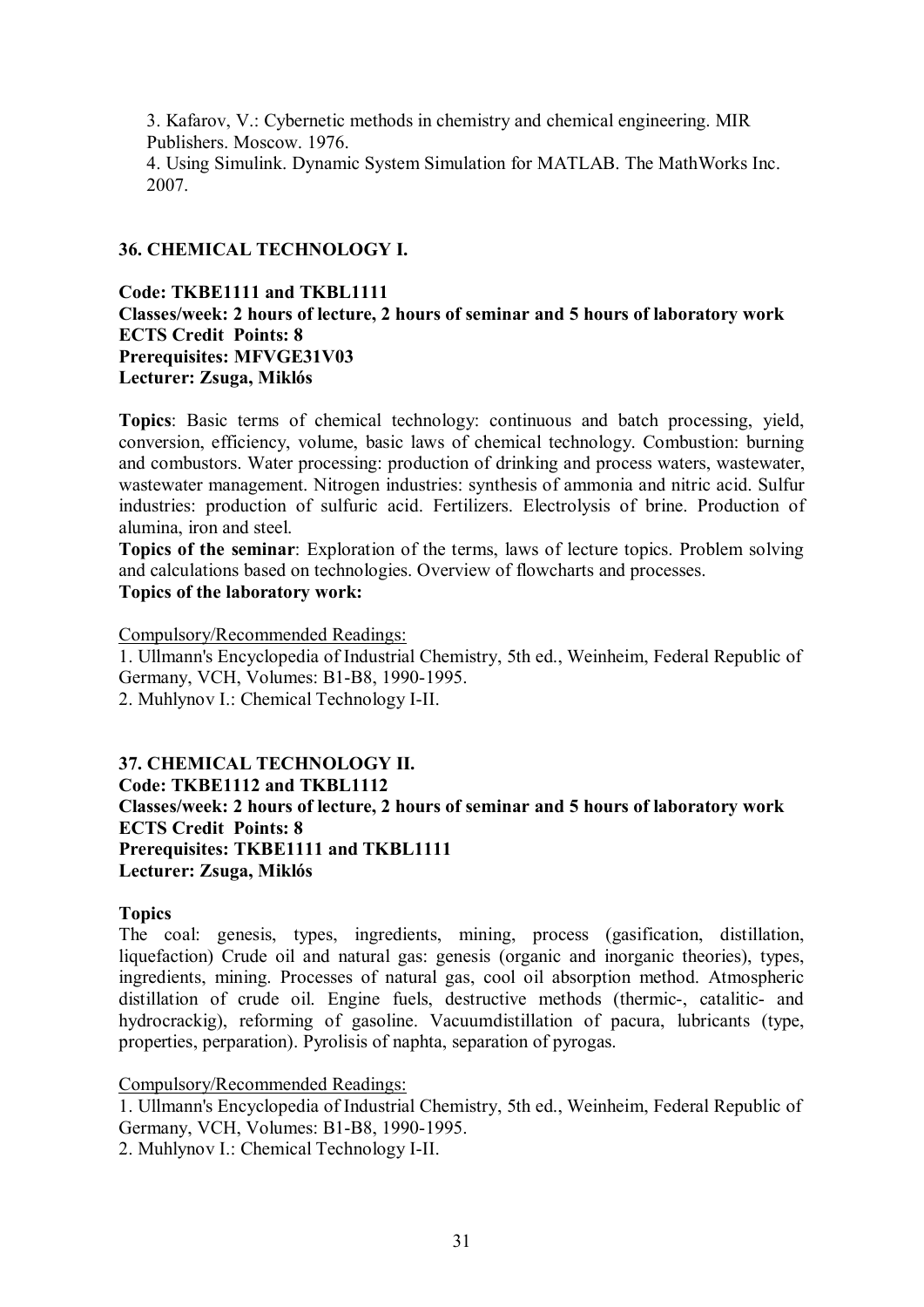#### **38. ENVIRONMENTAL TECHNOLOGY**

# **Code: TKBE1114 and TKBL1114 Classes/week: 2 hours of lecture, 2 hours of seminar and 2 hours of laboratory work ECTS Credit Points: 6 Prerequisites: TKBE1112 and TKBL1112 Lecturer: Deák, György**

**Topics:** Envirionmental effects of industrial production. Waste-poor technologies. General theories of waste management. Classification of wastes. Types of envirionmental protection: additive, integrated to the process, integrated to the product. Pollution of the most important industries. Gas, liquid and solid phase industrial wastes, handling and amount reducing. Dangerous wastes: types, handling. Communal wastes: types, handling. Waste deposits and burning.

Compulsory/Recommended Readings:

1. Ullmann's Encyclopedia of Industrial Chemistry, 5th ed., Weinheim, Federal Republic of Germany, VCH, Volumes: B1-B8, 1990-1995.

2. Muhlynov I.: Chemical Technology I-II.

3. J.M. Coulson, J.F. Richardson and R.K. Sinnot: Chemical Engineering, Volume 6., Pergamon Press (1983)

#### **39. PILOT PLANT WORK**

### **Code: TKBL1115 Classes/week: 1 hour of problem-solving seminar and 5 hours of pilot plant work ECTS Credit Points: 4 Prerequisites: Chemical technology I. (TKBE1111) Lecturer: Nagy, Miklós**

**Topics**: Film evaporators. Absorbtion. Grinding-size distribution measurement. Liquidliquid extraction. Water treatment. Distillation. Decomposition of PUR foams. Oil collection from water surface. Fluidization.

Compulsory/Recommended Readings:

1. Ullmann's Encyclopedia of Industrial Chemistry, 5th ed., Weinheim, Federal Republic of Germany, VCH, Volumes: B1-B8, 1990-1995. 2. Muhlynov I.: Chemical Technology I-II.

#### **40. SAFETY**

**Code: TKBE0711 Classes/week: 2 hours of lecture ECTS Credit Points: 3 Prerequisites: TKBE1112 Lecturer: Deák, György; Nagy József**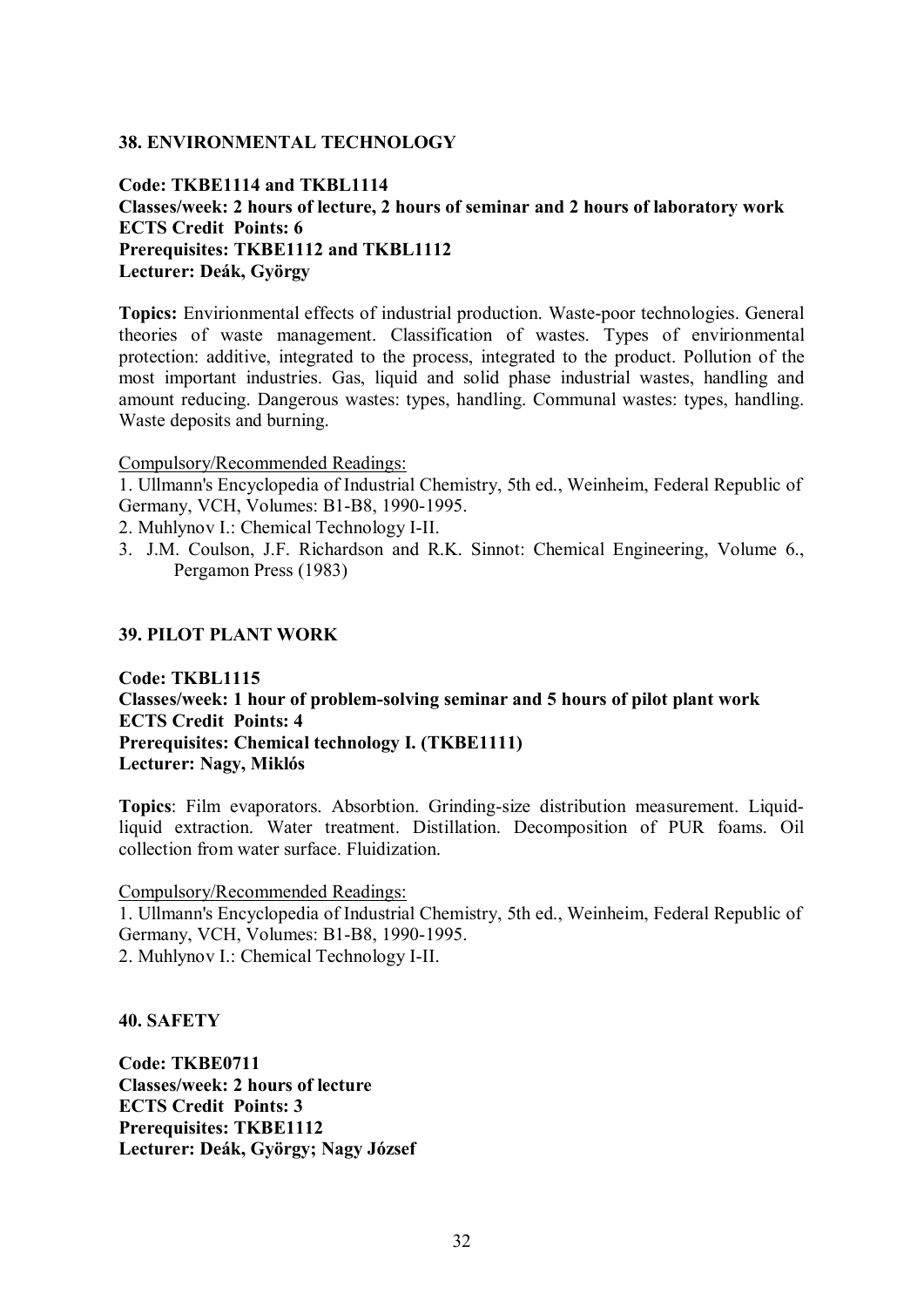# **Topics:**

Basic definitions. Safety in a workplace, legal and organization issues. Accident-free work and safety. Health-protection at workplaces, working conditions. Influence of Environmental effects and the personality on safety at work. Safety issues of handtools, machinery and electricity. Chemical safety and safety in the chemical industry. Man protection tools. Fire protection: definition of, appliences of and the rules in case of a fire, legal issues. Rules and safety measures in a chemical laboratory.

### Compulsory/Recommended Readings:

1. Ullmann's Encyclopedia of Industrial Chemistry, 5th ed., Weinheim, Federal Republic of Germany, VCH, Volumes: B1-B8, 1990-1995.

2. R.E. Kirk-Othmer: Kirk-Othmer Encyclopedia of Chemical Technology, 5. Edition, Volumes: 1-27, JohnWiley & Sons, New York, 2001-2007.

# **41. BASICS OF PETROCHEMISTRY**

**Code: TKBE1113 Classes/week: 2 hours of lecture ECTS Credit Points: 3 Prerequisites: TKBE1111 Lecturer: Nemes, Sándor**

**Topics:** Primary raw materials for petrochemicals: crude oils and natural gas; hydrocarbon intermediates: paraffinic hydrocarbons, olefinic hydrocarbons, aromatic hydrocarbons; processing and production of hydrocarbon intermediates: methane, ethane, propane, butanes, ethylene, propylene, butylenes, butadiene, isoprene, benzene, toluene, xylenes; physical separation processes (distillation, absorption, adsorption, extraction); conversion processes (cracking, catalytic cracking, hydrocracking, catalytic reforming, pyrolysis); process and product schemes; uses of synthesis gas; syntheses involving carbon monoxide.

#### Recommended Readings:

- 1. Ullmann's Encyclopedia of Industrial Chemistry, 5th ed., VCH, Weinheim, Volumes: A1-A28, 1985-1996.
- 2. R.E. Kirk-Othmer: Kirk-Othmer Encyclopedia of Chemical Technology, 5. Edition, Volumes: 1-27, JohnWiley & Sons, New York, 2001-2007.
- 3. K. Weissermel and H.-J. Arpe: Industrial Organic Chemistry, 2nd ed., VCH Publishers, Weinheim,1993.
- 4. S. Matar and L. F. Hatch: Chemistry of Petrochemical Processes, 2nd ed., Gulf, Dharan, 2001.

# **42. RADIOISOTOPES**

**Code: TKBG0412 Classes/week: 1 hour of lecture and two hours of laboratory practice ECTS Credit Points: 3 Prerequisites: TKBE0512 Lecturer: M. Nagy, Noémi**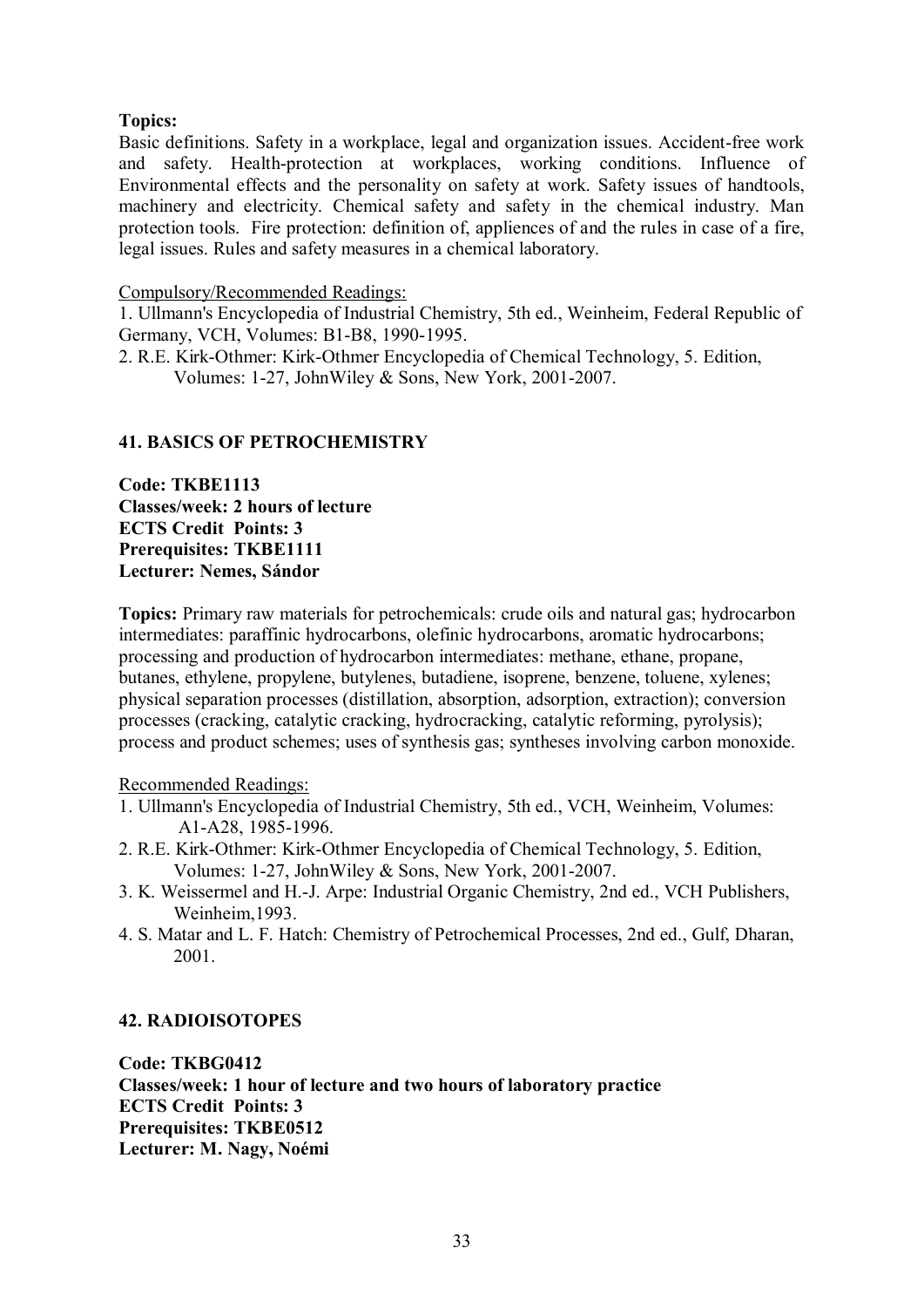**Topics of the lecture**: The nucleus, parts and models of nuclei. Isotopes, isotopic effects. Stable and radioactive nuclei. Mechanism and kinetics of radioactive decays. Radioactive equilibria. Determination of geological and historical ages. Radiation-matter interactions. Nuclear reactions. Nuclear energetics. Detection and measurements of radiation. Dosimetry. Basic rules of tracers. Measurements of radioactive intenzity. Radioactive isotopes: analitycal and industrial applications. Safety and dosimetry.

**Topics of the practice**: One of the following:

- Charasteristics of a GM-tube
- Liquid scintillation technic
- Self adsorption of beta rays
- Two of the following:
- Thickness measurement using beta-rays
- Radioactive volumetry
- Radiometric titration
- Gamma spectroscopy
- Solubility measurement of a salt
- Compulsory/Recommended Readings:
- 1. McKay, H.A.C. Principles of Radiochemistry, The Butterworth Group, 1971
- 2. Choppin, G.R., Rydberg, J.: Nuclear chemistry: theory and applications, Pergamon Press, 1980.
- 3. Friedlender, G., Kennedy, J.W., Macias, E.S., Miller, J.M.: Nuclear and radiochemistry, John Wiley and Sons, 1981.
- 4. Lieser, K.H.: Nuclear and radiochemistry, Wiley VCH, 2001
- 5. A. Vértes, S. Nagy, Z. Klencsár: Handbook of nuclear chemistry, Kluwer Academic Publishers, Boston, 2003.

# **43. WASTE MANAGEMENT**

**Code: TKBE1116 and TKBL1116 Classes/week: 2 hours of lecture, 4 hours of seminars ECTS Credit Points: 3+3 Prerequisites: TKBE1112, TKBL1112 Lecturer: Bodnár, Ildikó and Deák, György**

**Topics:** Its aim is to educate and prepare waste management professionals for the challenges facing the industry and environment. Waste management is the collection, transport, processing, recycling or disposal of [waste](http://en.wikipedia.org/wiki/Waste) materials. Waste management is also carried out to reduce the materials' effect on the environment and to recover [resources](http://en.wikipedia.org/wiki/Natural_resource) from them. Grouping of wastes [\(solid](http://en.wikipedia.org/wiki/Solid), [liquid](http://en.wikipedia.org/wiki/Liquid) or [gaseous](http://en.wikipedia.org/wiki/Gas) substances), and application of different methods for their handling. Waste management practices differ for [developed](http://en.wikipedia.org/wiki/Developed_nation) and [developing nations](http://en.wikipedia.org/wiki/Developing_nation), for [urban](http://en.wikipedia.org/wiki/Urban_area) and [rural areas,](http://en.wikipedia.org/wiki/Rural_area) and for [residential](http://en.wikipedia.org/wiki/Residential_area) and [industrial](http://en.wikipedia.org/wiki/Industry), producers. Utilization of wastes. Plastic wastes. Importance and application biodegradable polymers/plastics. Natural and synthetic biodegradable polymers/plastics. Biodegradation. Environmental importance of these materials.

Compulsory/Recommended Readings:

1. Bodnár Ildikó: Ph.D. Theses, Debrecen University (2002)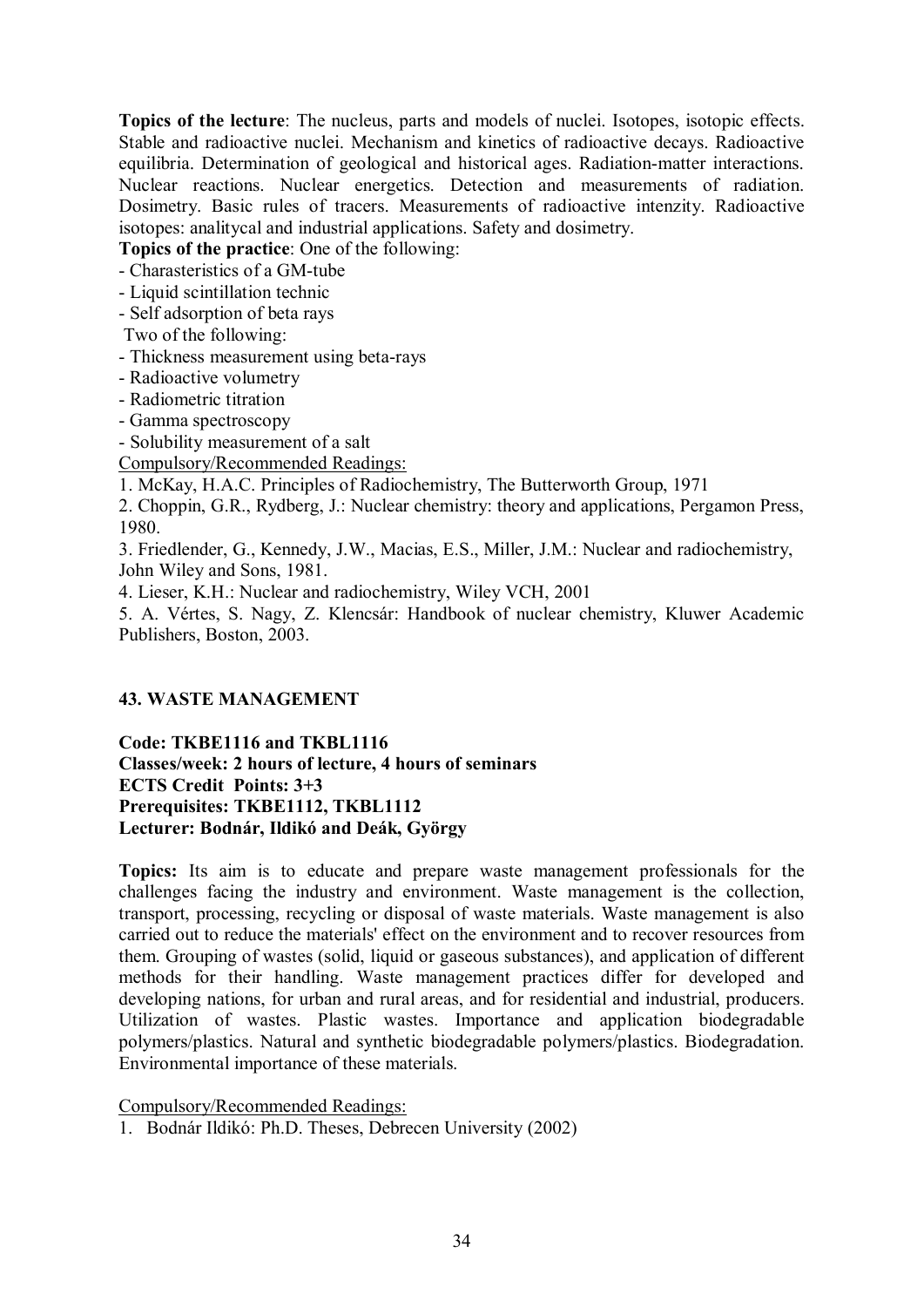- 2. Fleischer Tamás: EU integration mechanisms affecting hungarian public policies in waste management / (Working papers / Institute for World Economics Hungarian Academy of Sciences, 1215-5241 ; 153.) Bibliogr.: p. 23-24.
- 3. Jřrgensen, Sven Erik: Industrial waste water management, Amsterdam ; New York : Elsevier Scientific Pub. Co. ; New York : distributors for the U.S. and Canada, Elsevier/North-Holland, 1979.
- 4. George Odian: Principles of Polymerization, Second Edition, Wiley-Interscience Publication (1981)

# **44. SPECTROSCOPY**

**Code: TKBE0503 Classes/week: 1 hour of lecture and 1 hour of problem solving seminar ECTS Credit Points: 3 Prerequisites: TKBE0312, TKBL0312 Lecturer: Kurtán, Tibor; Szilágyi, László; Kiss, Attila**

**Topics**: Zeeman interaction, principles of NMR ans ESR spectroscopy. NMR chemical shift and its measurement. Structure and operation of NMR spectrometers. Proton chemical shifts and their applications in structure elucidation. Nuclear spin-spin coupling. NMR multiplets and rules of spectrum analysis. Nuclear spin-spin coupling constants and their application in structure elucidation. Chemical shifs of  ${}^{13}$ C and other nuclei and its application. ESR spectroscopy to study chemical reactivity and structure. Absorption spectra (UV, IR, Raman). Beer's law and its analytical applications. Conjugation in absorption spectra. Structure and operation of spectrophotometers. Inter- and intramolecular effects in IR spectra. Basic principles of mass spectrometry: ionization of molecules, methods of ionization and mass-to-charge ratio analysis. Structure and operation of mass spectrometers. Fragmentation rules in mass spetrometry. Combined methods of mass spectrometry (GC-LC-CE-MS): applications in analytical chemistry and structure elucidation. Tandem mass spectrometry. Strategy for the application of spectroscopic methods. Spectrum analysis, quality ensuring parameters.

#### Compulsory/Recommended Readings:

1. Hesse M., Meier H., Zeeh B.: Spectroscopic Methods in Organic Chemistry, Thieme, 1997.

#### **45. STRUCTURE OF MATTER I.**

**Code: TKBL0513 Classes/week: 2 hours of laboratory practice ECTS Credit Points: 1 Prerequisites: TKBE0511, TKBL0511 Lecturer: Kéki, Sándor**

**Topics:** UV-VIS photometry: Basics of UV-VIS photometry. Recording and evaluation of UV-VIS spectra obtained on aqueous solutions of ferroin and KMNO4. Investigation of the validity of Lambert-Beer's law for aqueous solutions of ferroin: calibration, determination of the concentrations of ferroin solutions. Determinations of the component concentrations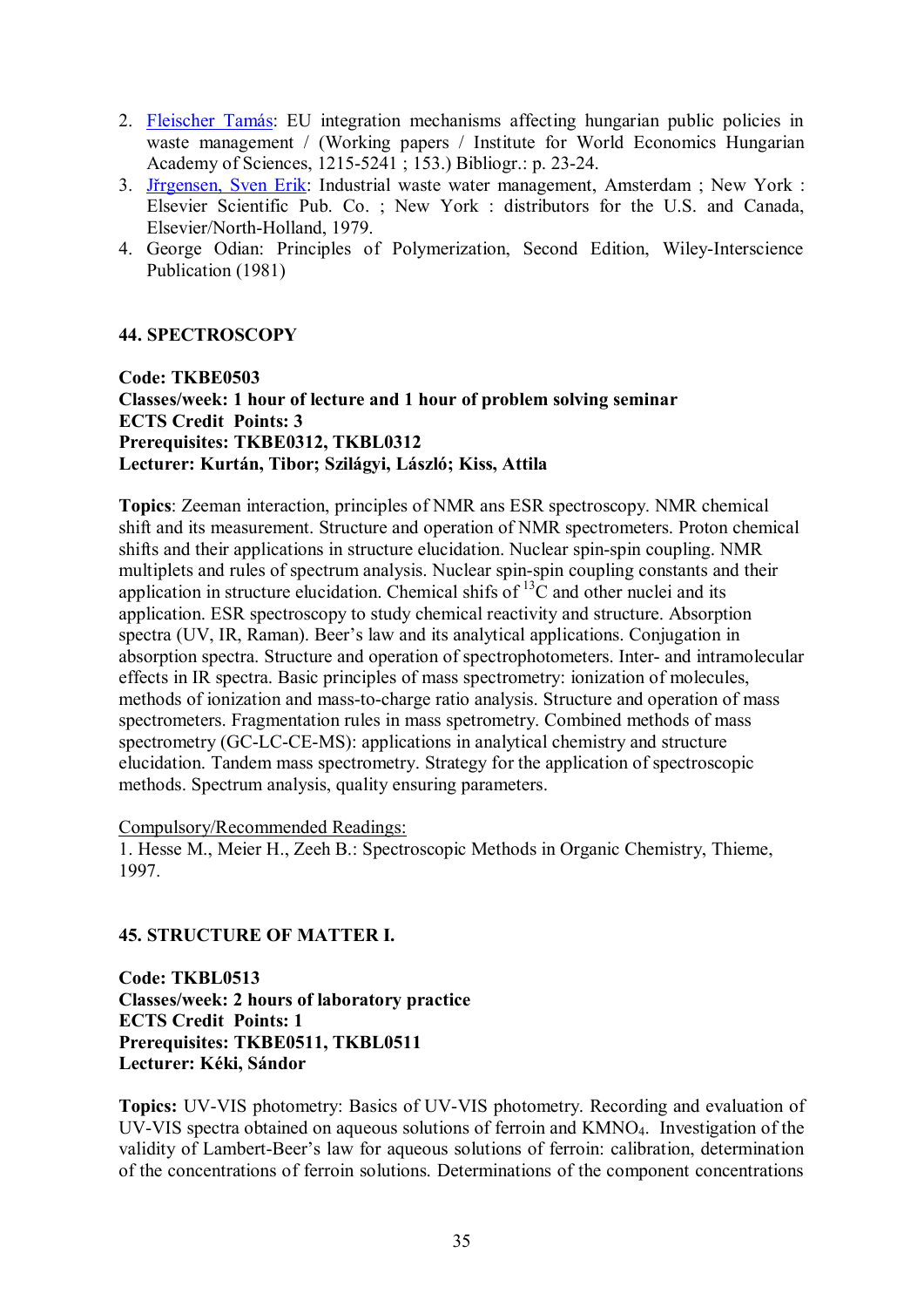in a mixture consisting of two components by means of UV-VIS photometry. Application of UV-VIS photometry for the monitoring of chemical reactions: Investigation of the permanganate-oxalic acid reaction by UV-VIS photometry. IR-spectroscopy: Recording and evaluation of IR spectra obtained on carboxylic acids, esters, alcohols, amines and amides. Evaluation of IR-spectrum obtained on an unknown sample, determination of its functional groups. Light scattering: Basics of static light scattering (SLS). Determinations of weight-average molecular weight,  $R_G$  and  $A_2$  values for polystryrene using static light scattering. Dynamic light scattering (DLS): Determination of hydrodynamic radius and particle size distribution for latex particles.

Compulsory/Recommended Readings:

- 1. [Heinz-Helmut Perkampus:](http://www.amazon.com/exec/obidos/search-handle-url/102-4951071-8867327?%5Fencoding=UTF8&search-type=ss&index=books&field-author=Heinz-Helmut%20Perkampus) UV-VIS Spectroscopy and Its Applications, Springer (1994)
- 2. [Helmut Günzler](http://www.amazon.com/exec/obidos/search-handle-url/102-4951071-8867327?%5Fencoding=UTF8&search-type=ss&index=books&field-author=Helmut%20G%C3%BCnzler), [Hans-Ulrich Gremlich:](http://www.amazon.com/exec/obidos/search-handle-url/102-4951071-8867327?%5Fencoding=UTF8&search-type=ss&index=books&field-author=Hans-Ulrich%20Gremlich) IR Spectroscopy: An Introduction, Wiley-VCH (2002)
- 3. [Wolfgang Schärtl](http://www.amazon.com/exec/obidos/search-handle-url/102-4951071-8867327?%5Fencoding=UTF8&search-type=ss&index=books&field-author=Wolfgang%20Sch%C3%A4rtl): Light Scattering from Polymer Solutions and Nanoparticle Dispersions Springer (2007)

# **46. STRUCTURE OF MATTER II.**

**Code: TKBL0514 Classes/week: 4 hours of laboratory practice ECTS Credit Points: 2 Prerequisites: TKBL0513 Lecturer: Kéki, Sándor**

**Topics:** Mass Spectrometry I. MALDI-TOF MS: Recording of MALDI-TOF mass spectra of poly(ethylene glycol), poly(propylene glycol), polystyrene and poly(nethyl methacrylate). Determinations of the mass of the repeat units and the end-groups. ESI-MS: Recording of ESI mass spectra of low (e.g. plasticizers) and high molecular weight (e.g. cytochrom C, poly(ethylene glycol) compounds. Evaluation of the obtained mass spectra. Comparison of the measured and calculated masses. Determinations of mass resolution and accuracy. Calculation of molecular mass for multiply charged species. Liquid chromatography: Recording of HPLC-UV traces for different plasticizers (e.g. DOP, DUP, TOTM). Calibrations. Qualitative and quantitative determinations of plasticizers. Size exclusion chromatography (SEC): Recording of SEC traces of poly(ethylene glycol), poly(propylene glycol), polystyrene and polyisobutylene. Determinations of numberaverage $(M_n)$ , weight average molecular weight and polydispersity of these samples.

Compulsory/Recommended Readings:

- 1. P.J. Hore: Nuclear Magnetic Resonance, Oxford, New York, Tokyo, Oxford University Press. (1995)
- 2. Eberhard Breitmaier: Structure Elucidation by NMR in Organic Chemistry, John Wiley & Sons (1995)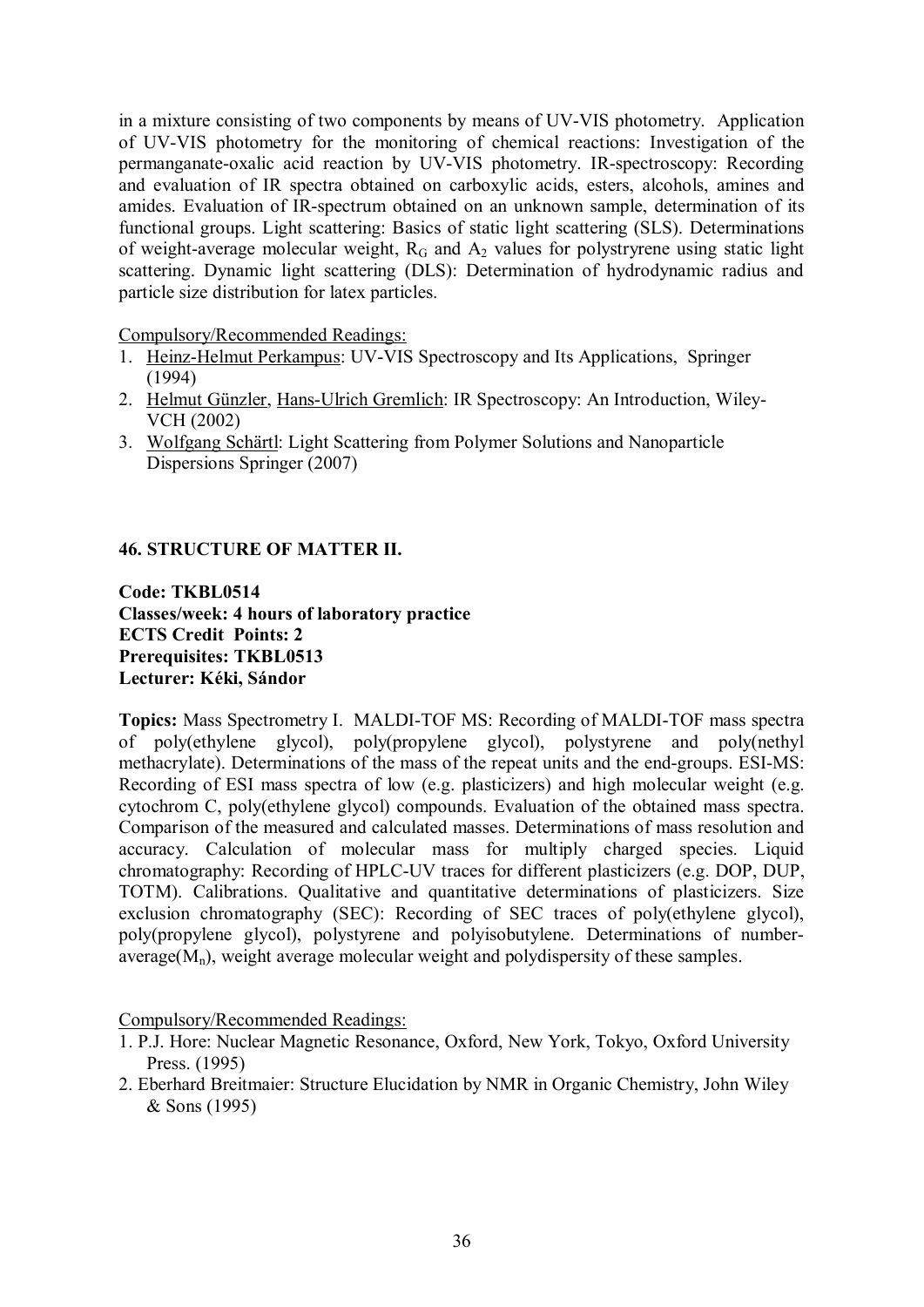# **47. QUALITY MANAGEMENT**

# **Code: TKBE0711 Classes/week: 2 hours of lecture and 1 hour of problem solving seminar ECTS Credit Points: 3 Prerequisites: MFSZE31X03 Lecturer: Varga Emilné Szűcs, Edit**

**Topics**: History of Quality management. Quality leaders (Taylor, Shewhart, Deming, Juran, Crosby, Feigenbaum). Quality management systems (quality check, statistical quality control, quality assurance, total quality control, quality assurance system, total quality management). ISO 9001:2000 quality management systems. ISO 14001:2004 environmental management systems. Basics of TQM (customer focus, process improvement, total involvement, developing the quality strategy). Quality management in the field of chemical analysis (validation, verification, calibration, standard errors of measurements).

Compulsory/Recommended Readings:

- 1. Joel E. Ross: Total Quality Management (Text, Cases and Readings), Florida, St. Luice Press, 1995.
- 2. John Bank: The Essence of Total Quality Management, USA, Prentice Hall, 1992.
- 3. Tenner, A.R. –DeToro, I.J.: Total Quality Management, Three Steps to Continuous Improvement, USA, Addison-Wesley Publishing Company, 1993.
- 4. ISO 9001:2000 Quality Management Systems. Requirements.
- 5. ISO 9000:2005 Quality Management Systems. Fundamentals and vocabulary.
- 6. ISO 9004:2000 Quality Management Systems. Guidelines for performance improvements.
- 7. ISO 14001:2004 Environmental Management Systems. Requirements with guidance for use.

# **48. DESING OF EXPERIMENTS**

**Code: MFVKT31X03 Classes/week: 2 hours of lecture ECTS Credit Points: 3 Prerequisites: MFVMU33V05 Lecturer: Gulyás, Lajos**

**Topics:** MATLAB software package is used for evaluating real problems from the practice. Basics of statistics. Random experiment, random variables. Expected value and variance of a probability distribution. Testing hypotheses, estimation. Ditributions of paired variables. Linear regression. Multiple regression and correlation. The design of experiments via simplex method.

Compulsory/Recommended Readings:

- 1. J. P. Adler, E. V. Markov, J. V. Granovszkij: The design of experiments, determination of optimal conditions.. Moszkva (1977)
- 2. R. A. Fisher: The design of experiments, London (1971)
- 3. H. Smith, A. Rose: Industrial and engineering chemistry 55, 7 (1963)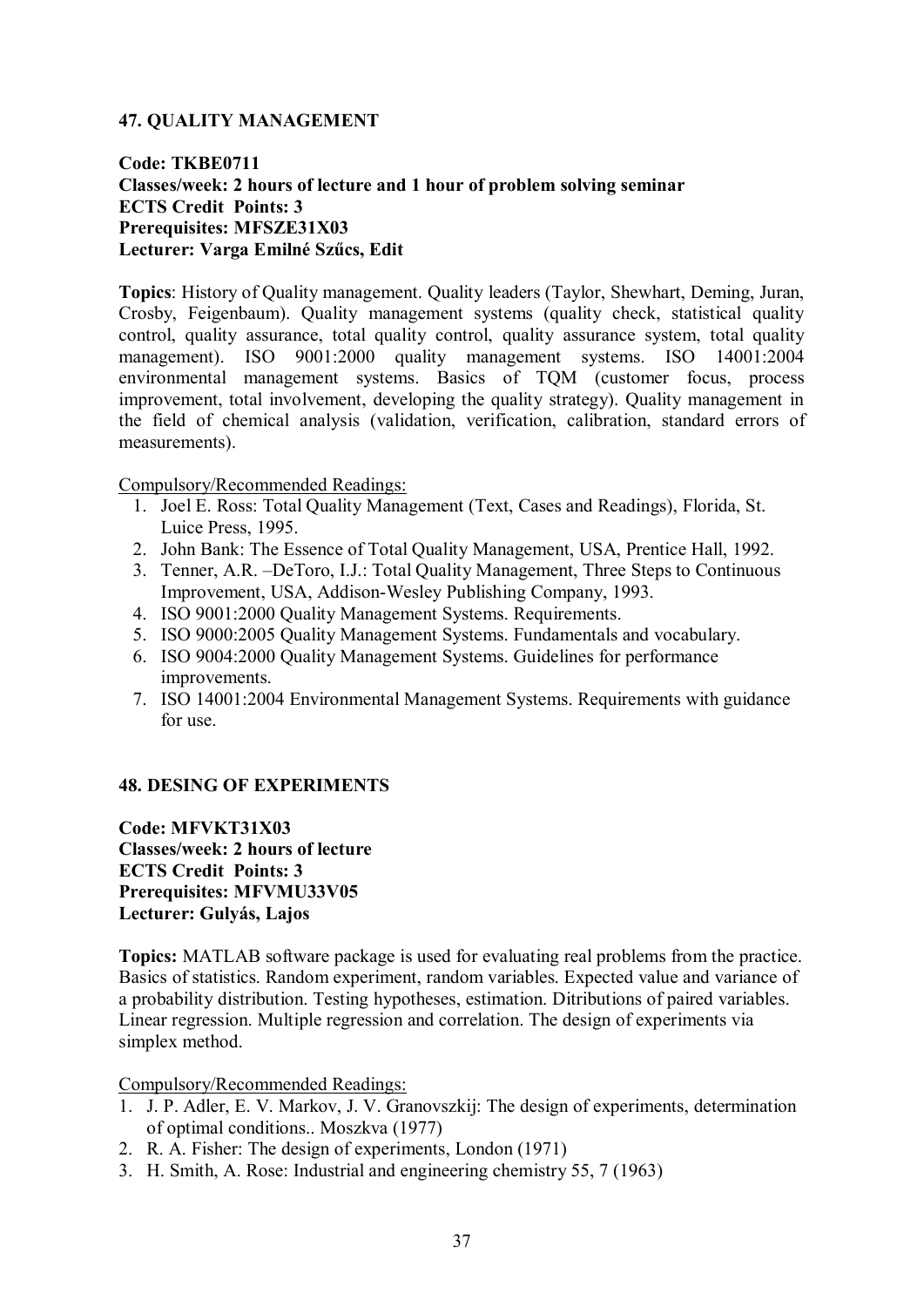#### **49. BSc Thesis**

**Code: TKBG2011 Classes/week: 15 hours of engineering, or laboratory work ECTS Credit Points: 15 Prerequisites: at least 180 credits Lecturer: Zsuga, Miklós; individually assigned supervisors**

**Topics**: Individual engineering or laboratory research at selected industrial companies, or one of the research groups of the Chemistry Institute with the guidance of a supervisor. Students are expected to carry out novel work and write a 20-40 page B.Sc. thesis as a result.

Compulsory/Recommended Readings: Assigned by the supervisors depending on the individual research projects.

### **50. CHEMICAL TECHNOLOGY III.**

**Code: TKBE1117 Classes/week: 2 hours of lecture ECTS Credit Points: 3 Prerequisites: TKBE1112 Lecturer: Zsuga, Miklós**

**Topics:** Silicate industry: processes and products of glass, ceramics and enamell. Micromiological industries: types, conditions and products of fermentation. Production of yeast, ethanol, vinegar, antibiotics and beer. Production of sugar and vegetable-oil, usage of byproducts.

Compulsory/Recommended Readings:

1. Ullmann's Encyclopedia of Industrial Chemistry, 5th ed., Weinheim, Federal Republic of Germany, VCH, Volumes: B1-B8, 1990-1995.

2. Muhlynov I.: Chemical Technology I-II.

3. J.M. Coulson, J.F. Richardson and R.K. Sinnot: Chemical Engineering, Volume 6., Pergamon Press (1983)

#### **51. MODELING OF CHEMICAL REACTORS**

**Code: MFVRE 31V03 Classes/week: 2 hours of lectures ECTS Credit Points: 3 Prerequisites: MFVMU32V05 Lecturer: Gulyás, Lajos**

Course Description: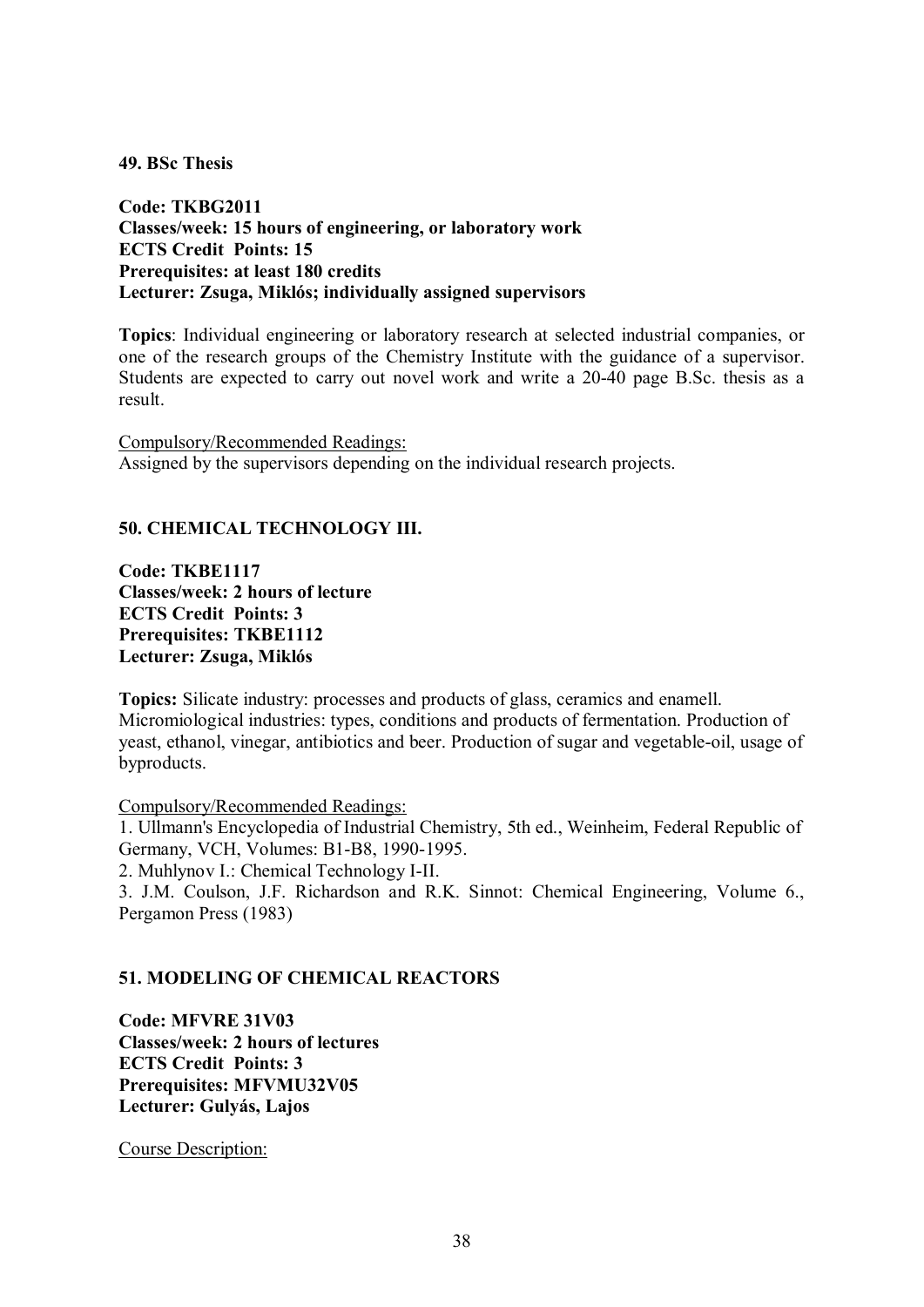The substance of Chemical reaction engineering. Developing of problems in the industry. General mole balance equation. Apply the mole balance equations to a batch reactor, CSTR, PFR and PBR. Conversion and reactor sizing. Rate law and stoichiometry. Isothermal rector design. Pressure drop and unsteady-state reactor operation. Mathematical model of multiple reactions for reactors. Nonisothermal reactor design. Multiple steady states reactors Non-ideal reactors. Stability of reactors. References:

- 1. Fogler, H. S.: Elements of Chemical Reaction Engineering. Third Edition. Prentice Hall PTR, Paramus, NJ, U.S.A. 2001.
- 2. Coulson, J. M., Richardson, J. F.: Chemical Engineering. Volume Three. Third Edition. Pergamon Press. Oxford, New-York, Toronto, Sydney, Paris, Frankfurt 1978.

# **52. PLASTICS AND PROCESSING II.**

**Code: TKBE1213 Classes/week: 1 hour of lecture ECTS Credit Points: 2 Prerequisites: Macromolecular chemistry (TKBE0611) Lecturer: Deák, György**

**Topics**: Production and consumption of plastics. The future of the plastic production. Technology of production of LDPE. (high pressure process). Technology of production of HDPE, MDPE and LLDPE (mid and low pressure processes). Polypropilene production methods in Hungary and in the wold (bulk and gas phase processes). Polystyrene (high impact, expanded PS) PVC production methods. PVC production in Hungary. Polyamides. PA-6 process. Production of poly-acrylo-nitrile. Polyesters. Additives of the plastic indusry.

#### Compulsory/Recommended Readings:

1. F. Rodriguez: Principles of Polymer Systems, McGraw-Hill, London, Singapore, Tokyo (1985).

2. G. Odian: Principles of Polymerization, McGraw-Hill, New York (1983).

3. Ullmann's Encyclopedia of Industrial Chemistry, 5th ed., Weinheim, Federal Republic of Germany, VCH, Volumes: B1-B8, 1990-1995.

#### **53. PLASTICS AND PROCESSING III.**

**Code: TKBE1214 Classes/week: 2 hours of lecture ECTS Credit Points: 3 Prerequisites: TKBE1213 Lecturer: Deák, György**

**Topics:** Theory of extrusion. Products of extrusion: tube, rod, sheet and hollow fibers and tanks. Fiber, foil, sheet and tubing formation. Theory of die casting. Machinery of extrusion. Cold-forming. Thermoforming methodes (bending, slip-ring forming, pressure forming, vacuum forming). Atmospheric methodes (molding, rotational molding, dipping). Plastic coatings. Plastic foams. Merging of plastic pieces.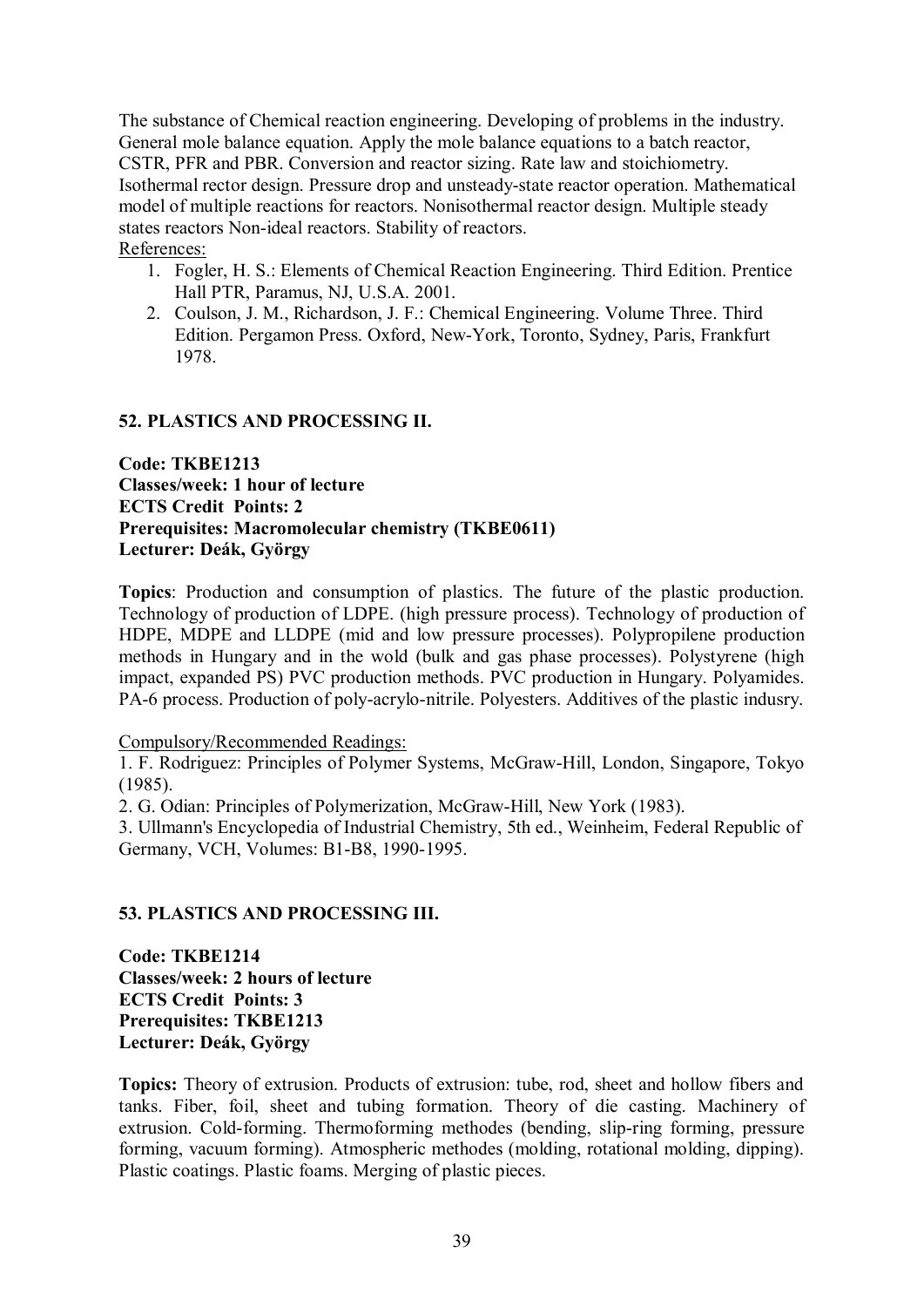Compulsory/Recommended Readings:

1. F. Rodriguez: Principles of Polymer Systems, McGraw-Hill, London, Singapore, Tokyo (1985).

2. G. Odian: Principles of Polymerization, McGraw-Hill, New York (1983).

3. Ullmann's Encyclopedia of Industrial Chemistry, 5th ed., Weinheim, Federal Republic of Germany, VCH, Volumes: B1-B8, 1990-1995.

# **54. VISITS AT CHEMICAL COMPANIES**

**Code: TKBX0608 Classes: 5 full days in semester 4 ECTS Credit Points: 0 Prerequisites: TKBE1111 and TKBL1111**

**Lecturer: Nemes, Sándor (organizer)**

**Topics**: Participating chemical companies (all within 150 km from the campus of the University of Debrecen): Biogal-Teva Rt., AKSD Rt., Tiszai Vegyi Kombinát Rt., TAURUS AGROTYRE LTD, BorsodChem Rt., Kabai Cukorgyár Rt., Borsodi Sörgyár Rt., Pannoncem Cementipari Rt., MOL Rt. Tiszai Finomító, AGROFERM Rt., UNILEVER Rt., Tiszamenti Vízművek Rt., Rubbermaid Kft., Helioplast Kft., Eurofoam Kft.

Compulsory/Recommended Readings: *none*

# **55. INDUSTRIAL PLACEMENT**

**Code: TKBX0607 Classes: 4 weeks of practice in the summer after semester 6 ECTS Credit Points: 0 Prerequisites: TKBE1111 and TKBL1111**

# **Lecturer: Nemes, Sándor (organizer)**

**Topics**: Industrial placement is an ideal opportunity to apply existing skills and to develop new ones whilst getting a practical insight into working life in chemical industry, it gives real world experience, and a possible step in a career and provides with the opportunities for the future. All these experiences greatly enhance career prospects for when students graduate.

Industrial placement is an extraordinary opportunity to train and develop personal abilities with competent professionals and gain first hand experience of chemical industry and is an ideal grounding for a future career in chemical industry. It provides integrated industrial and professional training in an area such as operation of a chemical plant and a chance to sharpen skills and acquire work experience.

Compulsory/Recommended Readings:

Individually assigned by the host company and/or industrial tutor.